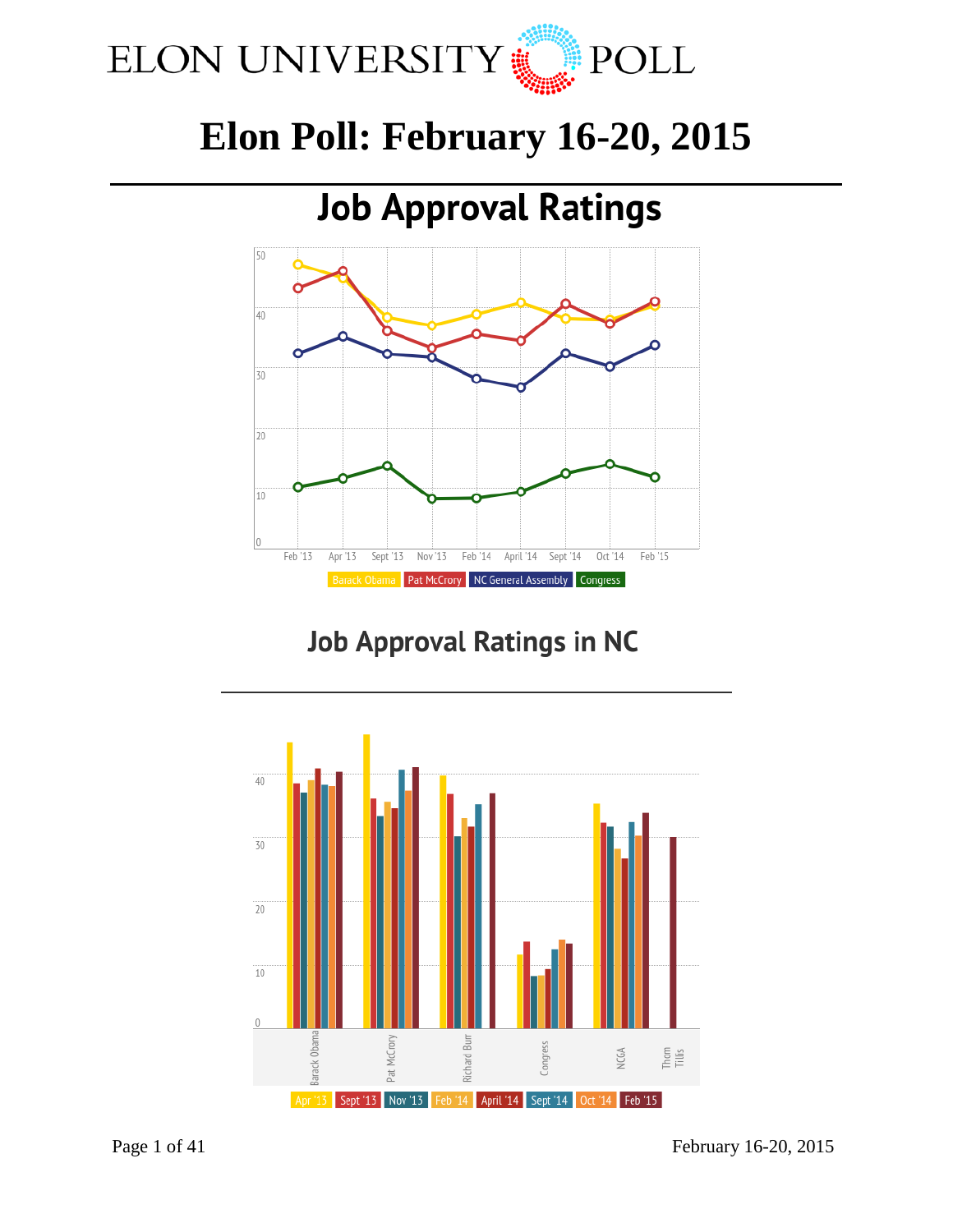

## **TABLE OF CONTENTS**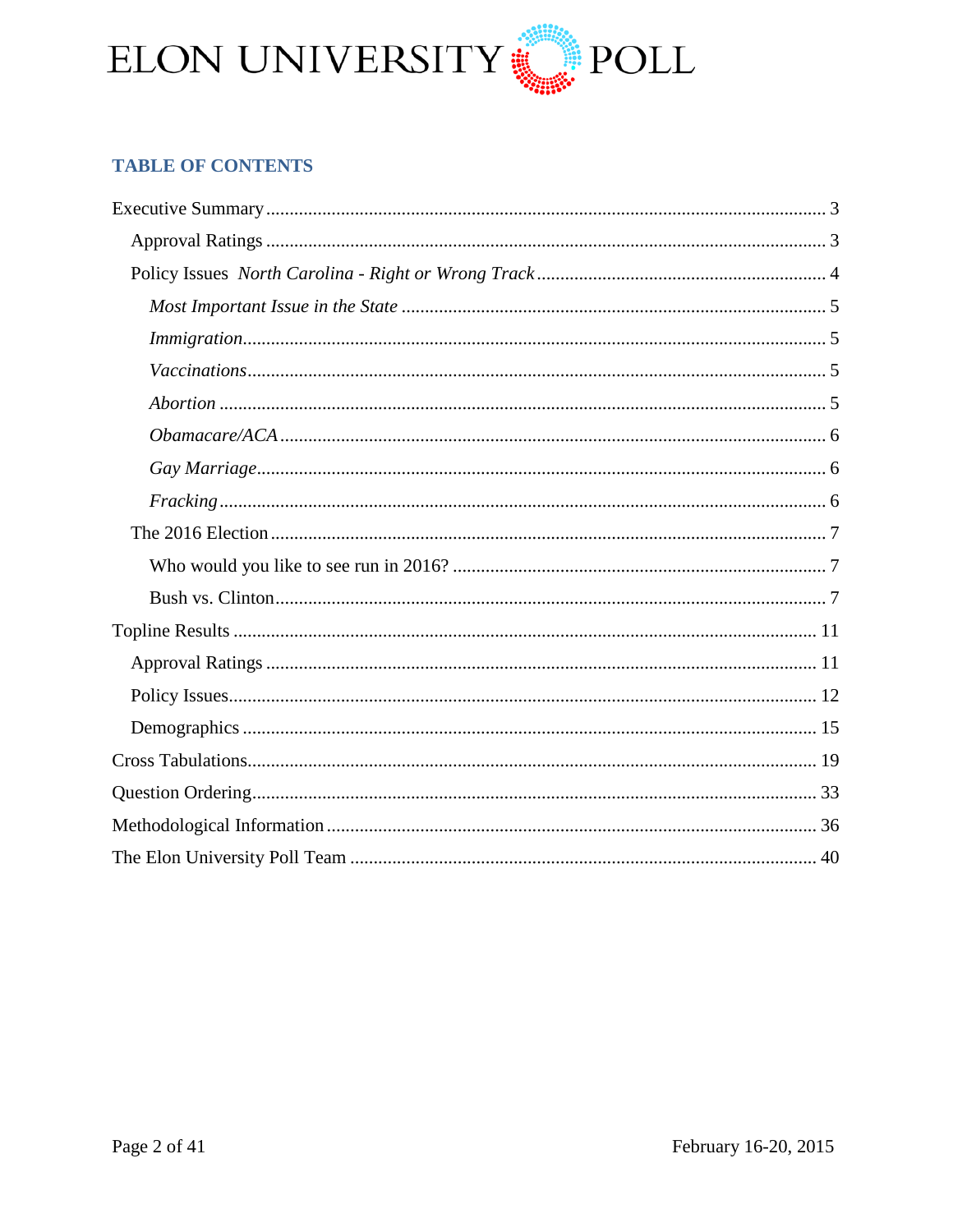

## <span id="page-2-0"></span>**Executive Summary**

The Elon University Poll conducted a live-caller, dual frame (landline and cell phone) survey of 867 **residents** of North Carolina between February 16-20, 2015. Of these respondents 773 said they were **registered to vote** in North Carolina. The survey has a margin of error of +/- 3.33 percentage points for residents and +/- 3.52 for registered voters. Details regarding the methodology of this 2015 February survey can be found at the end of this report.

## <span id="page-2-1"></span>**Approval Ratings**

## *President Barack Obama*

Among registered voters approval of President Obama's job performance has remained relatively flat for the last 6 months. Currently, Obama's approval rating is at 40.3 percent. Nearly half of registered voters disapprove of the president, while 10% were not sure. Seventy-eight percent of registered Democrats said they approved of the president's job performance, compared to only 5% of registered Republicans, and 33% of Independents.

#### *Congress*

Approval for Congress remains low among residents and registered voters in North Carolina. Only 13.3% of registered voters approve of the job Congress is doing, which was similar to survey findings in October of 2014. The lack of approval for Congress is bipartisan, with 14% of Democrats and 16% of Republicans approving of Congress. Independents are the least satisfied with the institution, with only 11% approval.

#### *Governor Pat McCrory*

Forty-one percent of registered voters approve of the job the governor is doing. This is a 4 point increase since October 2014. However, an almost equal amount of registered voters said they disapproved of the job the governor is doing. Yet, McCrory's disapproval numbers are not as high as the president's, the North Carolina General Assembly's, or Congress's. Among Republicans, 68% approve of the governor's job performance, compared to 23% of Democrats and 37% of Independents.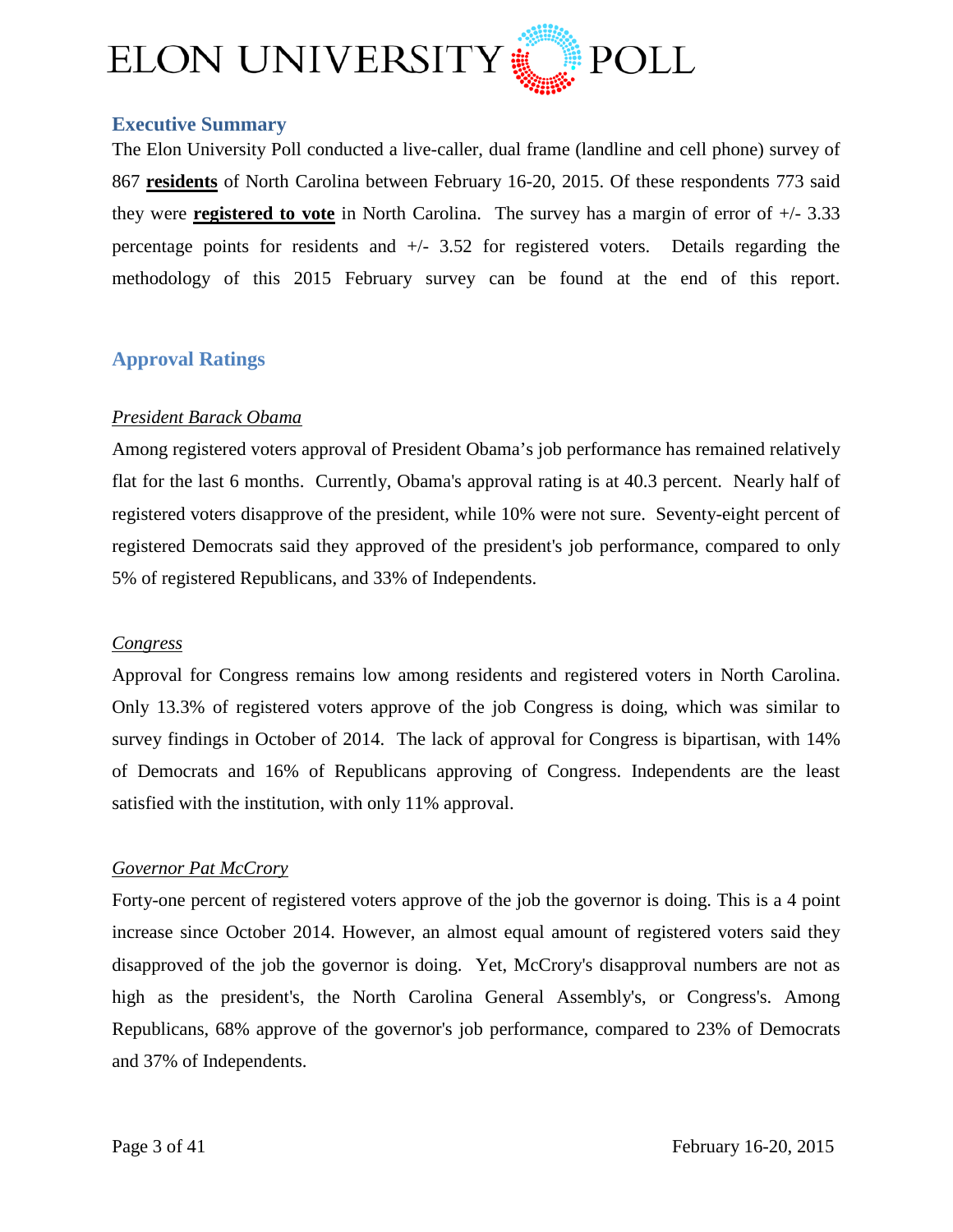

## *North Carolina General Assembly*

The approval rating for the North Carolina General Assembly are much higher than for Congress, and was the highest since April of 2013. However, more respondents said they disapproved (43.9%) of the NCGA than said they approved (33.8%). Forty-eight percent of Republicans approve of the NCGA, compared to 26% of Democrats and 32% of Independents.

## *Senator Richard Burr*

The approval rating for Senator Burr was also at its highest since April of 2013. Approximately 37% of registered voters approved of the job the Senator is doing, compared to almost 40% in April of 2013. Fifty-five percent of Republicans approve of Senator Burr, compared to 26% of Democrats and 34% of Independents. Nearly a third of registered voters (31.7%) were unsure of how they felt about the Senator. This is the highest percentage of "Don't Knows" among those individuals and institutions evaluated in this February 2015 survey.

## *Senator Thom Tillis*

Thom Tillis was sworn in as the new Senator of North Carolina on January 6, 2015 and this is the first opportunity that the Elon University Poll has had to ask about his job approval. Thirty percent of registered voters approve of Senator Tillis, while nearly 40% disapprove. This is 7 points less than Senator Burr's approval rating, and is due to lower support from Democrats (19%) and Independents (25%). Twenty-nine percent of registered voters were unsure as to how to assess Tillis's job performance.

## <span id="page-3-0"></span>**Policy Issues**

## *North Carolina - Right or Wrong Track*

Nearly half of *residents* felt the state was off on the wrong track, compared to almost 38% who said the state was heading in the right direction (results were nearly identical for registered voters). This is a more favorable evaluation of the state than four years ago, when this question was last asked by the Elon Poll. In April of 2011, 60% of *residents* said the state was off on the wrong track. Republicans were much more likely to think the state was headed in the right direction (58%) than Democrats (23%). Thirty-five percent of Independents said the state is heading in the right direction.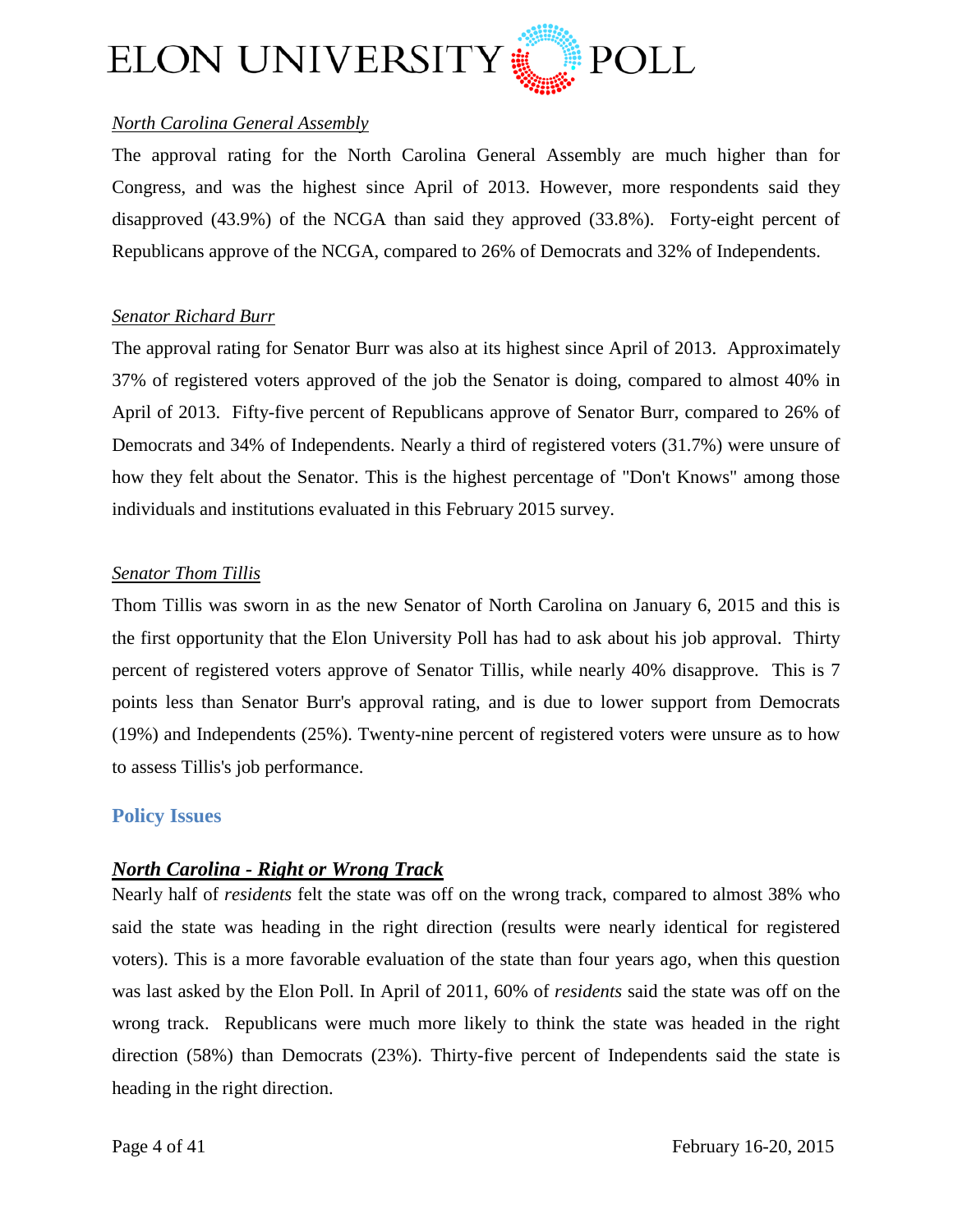

## <span id="page-4-0"></span>*Most Important Issue in the State*

Education was considered the most important issue in the state by nearly 27% of registered voters. This was followed by Jobs/Employment/Wages (22.8%) and then the Economy (7%). If "Jobs/Employment/Wages" and "the Economy" were combined into one category/issu, it would surpass education as the most important issue.

#### <span id="page-4-1"></span>*Immigration*

Over half of registered voters said immigrants were a benefit to the state because of their hard work. This is a slight increase from 47% in September of 2014. Approximately 64% of Democrats see immigrants as a benefit to the state, compared to 51% of Independents, and 35% of Republicans.

#### <span id="page-4-2"></span>*Vaccinations*

Recently, childhood vaccinations have become a prominent issue in the media. The Pew Research Center found 68% of adults in the U.S. believed all children should be required to be vaccinated, while 30% said parents should be able to decide not to vaccinate their children. This survey of North Carolina residents seems to mirror these national numbers. The Elon Poll found 69.1% believe parents should be required to vaccinate their children, while 27% said parents should be able to decide not to vaccinate their children. Democrats are slightly more likely to support requiring children to be vaccinated (77%), compared to 72% of Republicans, and 68% of Independents. Older respondents, as well as women, are also more likely to support requiring vaccinations. Interestingly, the least educated and the most educated respondents had the highest level of support for vaccinations.

#### <span id="page-4-3"></span>*Abortion*

In April of 2014 the Elon Poll observed a shift in support for access to an abortion and for the first time found a higher proportion of respondents supporting *fewer* restrictions on abortion (44% to 40%). The September and October polls also confirmed this shift in attitudes. The February 2015 poll continues to show more residents and registered voters support fewer restrictions on abortion, however the margin is very close (42.8% to 40.7%). Democrats are more likely to support less restrictions (58%), compared to 47% of Independents, and 20% of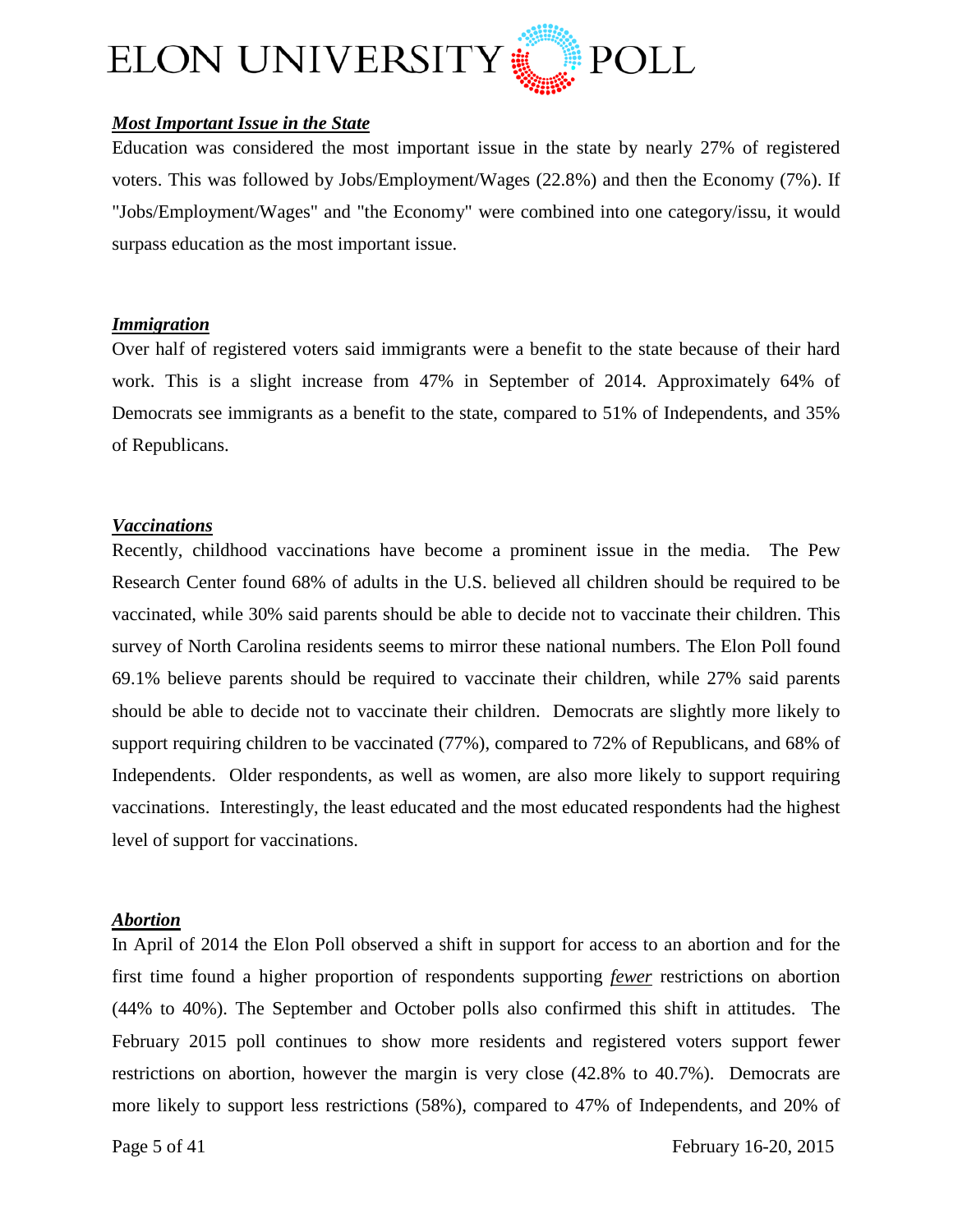

Republicans. Forty-seven percent of women support fewer restrictions on abortion, while 42% of women said they supported making access to an abortion more difficult. Men were evenly split on the issue (39% to 39%).

#### <span id="page-5-0"></span>*Obamacare/ACA*

The Elon Poll found almost half of registered voters (49.3%) think the ACA will make the health care situation in North Carolina worse. This is a slight increase in pessimism toward Obamacare since the October 2014 poll (47.3%). Only 35.6% believe Obamacare will make the health care system better, while 10.7% think it probably won't make much of a difference. Democrats are much more optimistic about Obamacare with 67% believing it will help the healthcare situation in North Carolina; this is compared to 31% of Independents and only 5% of Republicans.

#### <span id="page-5-1"></span>*Gay Marriage*

The February 2015 poll found nearly 48% of registered voters opposing gay marriage (and only 43% supporting it). This was nearly identical to the October 2014 poll which found 47% of registered voters opposed gay marriage, while 42% supported it. In September of 2014 the Elon Poll found, *for the first and only time*, more respondents supported same-sex marriage (45%) than opposed it (43%). Independent voters seem to be the most support of gay marriage (53%), followed by Democrats (51%), with Republicans the least supportive (18%).

## <span id="page-5-2"></span>*Fracking*

In a February 2013 poll found nearly 80% of North Carolina residents had heard a little or a lot about the process of extracting natural gas known as "fracking." Two years later, the Elon Poll found similar results with nearly 82% of residents saying they had heard a lot or a little about "fracking." Although knowledge of fracking has remained stable, support for the process has not. In 2013 almost half of residents said they supported fracking. Today, only 34% support it. Republicans who are registered to vote are the most likely to support fracking (61%), compared to 33% of Independent registered voters, and only 16% of Democrats.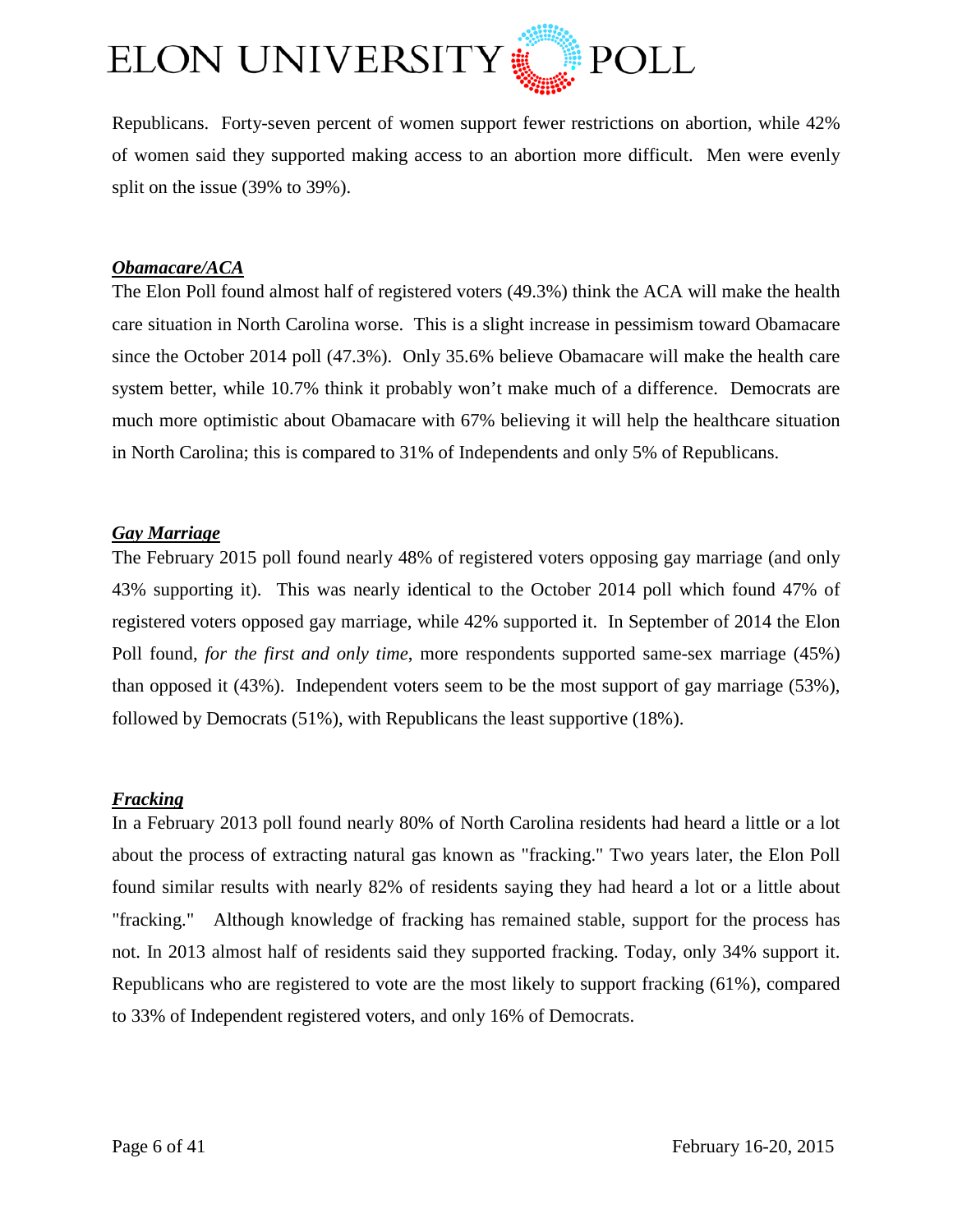

## <span id="page-6-0"></span>**The 2016 Election**

## <span id="page-6-1"></span>**Who would you like to see run in 2016?**

Registered voters were asked in October of 2014 and in February 2015 who they would like to see run for president in the 2016 election. Several key findings were observed [See the full results on the next page].

- 1. 43.4% of Democrats said they would like to see Hillary Clinton run in 2016. In October 2014, 52.8% of Democrats mentioned Hillary Clinton.
- 2. Jeb Bush leads the Republican field with 16.8 % of registered Republicans. In October of 2014 Mitt Romney led the Republican field with 18.6%.
- 3. Although only 3.1% of Republicans mentioned Hillary Clinton, that was the  $5<sup>th</sup>$  most frequently mentioned candidate among Republicans, beating out Marco Rubio and Chris Christie. In October 2014 approximately 4% mentioned Clinton, the 4th highest ranked candidate among Republicans.
- 4. Women (23.5%) were much more likely to mention Hillary Clinton than men (17.9%).
- 5. Elizabeth Warren was a distant second among Democrats (5.6%), but not a single Republican mentioned her name. 2.5% of women mentioned Elizabeth Warren, compared to 2.4% of men.
- 6. Scott Walker is a close second among Republicans with 12.5%. In October 2014 not a single Republican respondent mention his name.

## <span id="page-6-2"></span>**Bush vs. Clinton**

Respondents were asked: "If the 2016 presidential election was between Republican Jeb Bush and Democrat Hillary Clinton who would you vote for?" Among registered voters the Elon Poll found Hillary Clinton was favored by 5 points:

|                             | (Registered Voters) |     | (Residents) |     |
|-----------------------------|---------------------|-----|-------------|-----|
| Jeb Bush                    | 40.20%              | 311 | 37.90%      | 328 |
| <b>Hillary Clinton</b>      | 45.70%              | 353 | 46.20%      | 400 |
| Neither/Someone else (vol.) | 10.90%              | 84  | 11.50%      | 100 |
| Don't Know                  | 3.20%               | 25  | 4.40%       | 38  |
| $N =$                       | 100.00%             | 773 | 100.00%     | 867 |

Support for either candidate was clearly predicted by which party the respondent identified with. Approximately 87% of Democrats supported Clinton and 86% of Republicans supported Bush. Only 3% of Republicans said they would vote for Clinton and only 6% of Democrats said they would vote for Bush. Independents were evenly split with 40% supporting Hillary and 38% supporting Jeb.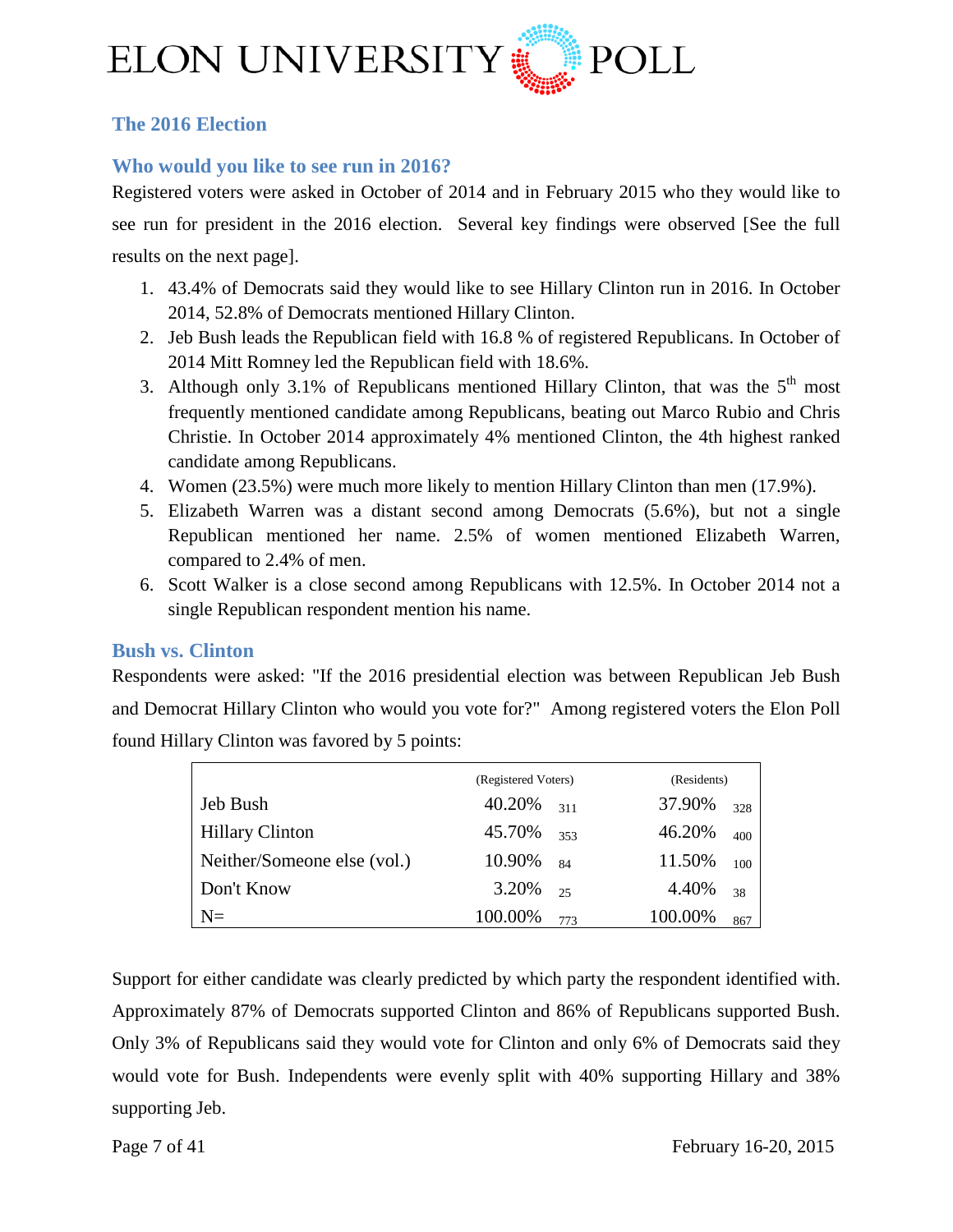

# **North Carolina Voter's Favorite 2016 Candidate**

| <b>Democrats</b>         |       | <b>Independents</b>    |       | <b>Republicans</b>     |                |
|--------------------------|-------|------------------------|-------|------------------------|----------------|
| <b>Hillary Clinton</b>   | 43.4% | <b>Hillary Clinton</b> | 14.6% | Jeb Bush               | 16.8%          |
| Elizabeth Warren         | 5.6   | Jeb Bush               | 6.4   | Scott Walker           | 12.5           |
| Joe Biden                | 2.6   | <b>Scott Walker</b>    | 5.5   | <b>Ben Carson</b>      | 5.9            |
| <b>Ben Carson</b>        | 1.5   | Chris Christie         | 3.7   | Mike Huckabee          | 4.3            |
| A Female                 | 1.5   | Mitt Romney            | 3.2   | <b>Hillary Clinton</b> | 3.1            |
| Marco Rubio              | 1.1   | <b>Ben Carson</b>      | 2.7   | Mitt Romney            | 3.1            |
| Jeb Bush                 | 0.7   | Rand Paul              | 2.7   | Marco Rubio            | 2.7            |
| Mitt Romney              | 0.7   | Ron Paul               | 2.3   | Celebrity/Entertainer  | 2.7            |
| Ron Paul                 | 0.7   | Elizabeth Warren       | 1.8   | Chris Christie         | $\mathbf{2}$   |
| Chris Christie           | 0.7   | <b>Ted Cruz</b>        | 1.4   | <b>Ted Cruz</b>        | $\overline{c}$ |
| Sarah Palin              | 0.7   | <b>Bernie Sanders</b>  | 1.4   | Sarah Palin            | $\overline{2}$ |
| A Historical Figure      | 0.7   | A Celebrity            | 1.4   | Ron Paul               | 1.6            |
| <b>Scott Walker</b>      | 0.4   | Sarah Palin            | 0.9   | Rand Paul              | 1.2            |
| <b>Bernie Sanders</b>    | 0.4   | John McCain            | 0.9   | John McCain            | 1.2            |
| <b>Barack Obama</b>      | 0.4   | Mike Huckabee          | 0.5   | Condoleezza Rice       | 0.8            |
| Cory Booker              | 0.4   | Marco Rubio            | 0.5   | Paul Ryan              | 0.8            |
| Donald Trump             | 0.4   | Joe Biden              | 0.5   | <b>Rick Perry</b>      | 0.8            |
|                          |       | <b>Barack Obama</b>    | 0.5   | <b>Bernie Sanders</b>  | 0.4            |
|                          |       | Condoleezza Rice       | 0.5   | <b>Colin Powell</b>    | 0.4            |
|                          |       | Paul Ryan              | 0.5   | Donald Trump           | 0.4            |
|                          |       | <b>Rick Perry</b>      | 0.5   | Pat McCrory            | 0.4            |
|                          |       | <b>Colin Powel</b>     | 0.5   | A Historical Figure    | 0.4            |
|                          |       | Cory Booker            | 0.5   |                        |                |
|                          |       | A Female               | 0.5   |                        |                |
| Misc.                    | 4.5   | Misc.                  | 9.6   | Misc.                  | 4.7            |
| No Answer/Refused        | 8.6   | No Answer/Refused      | 9.6   | No Answer/Refused      | 6.6            |
| Do Not Know              | 24.7  | Do Not Know            | 27.4  | Do Not Know            | 23.4           |
|                          | 267   |                        | 219   |                        | 256            |
| <b>Total Subsample N</b> |       |                        |       |                        |                |

Source: Elon University Poll, February 16-20, 2015 (registered voters - unweighted)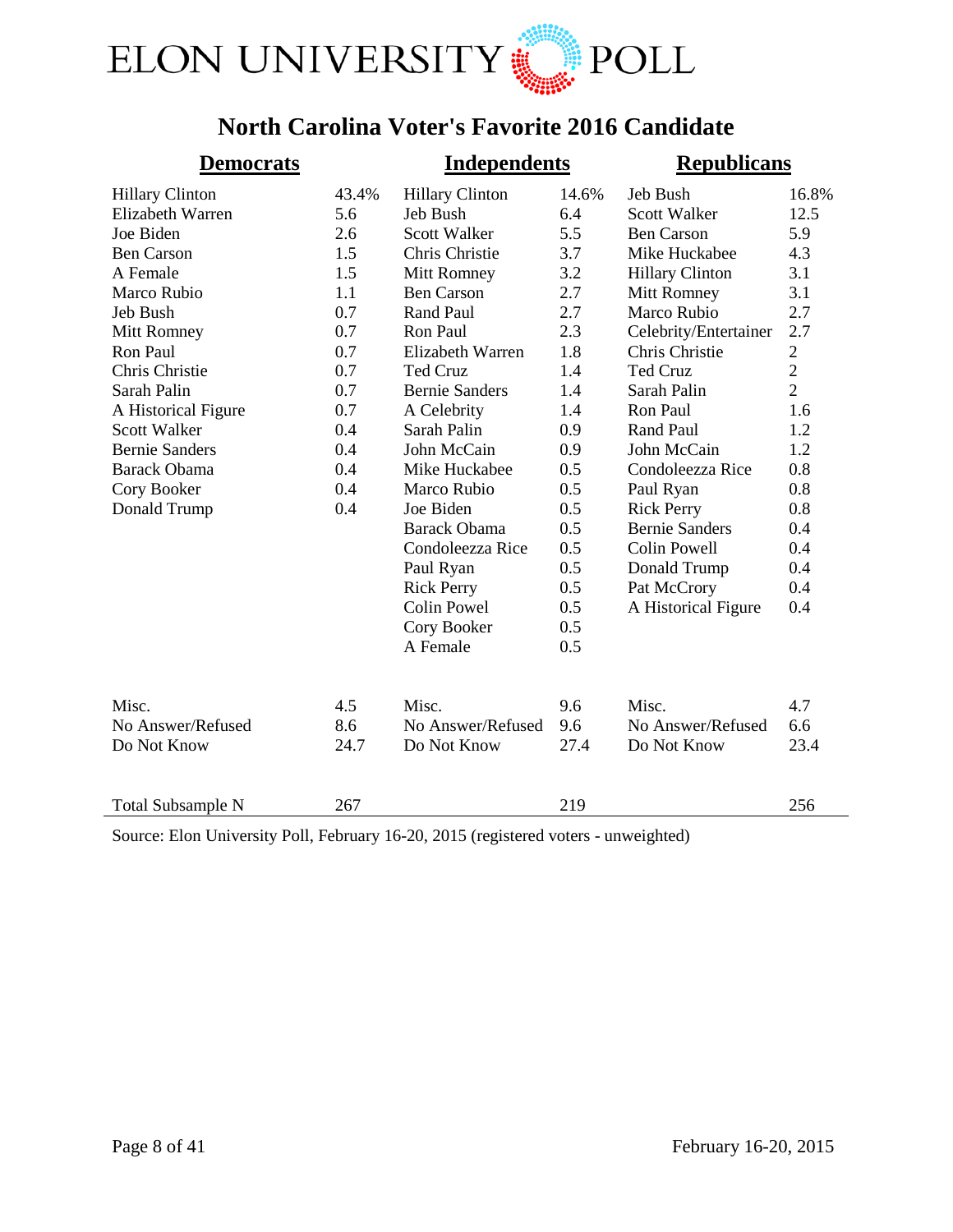

# **Ranking of 2016 Presidential Mentions by Gender**

| <b>Female Respondents</b> |              | Male Respondents       |              |
|---------------------------|--------------|------------------------|--------------|
| Name                      | % Mentions   | <b>Name</b>            | % Mentions   |
| <b>Hillary Clinton</b>    | 23.5%        | <b>Hillary Clinton</b> | 17.9%        |
| Jeb Bush                  | 7.9          | <b>Scott Walker</b>    | 9.0          |
| Scott Walker              | 3.2          | Jeb Bush               | 7.6          |
| <b>Ben Carson</b>         | 3.0          | <b>Ben Carson</b>      | 4.1          |
| Elizabeth Warren          | 2.5          | Mitt Romney            | 2.7          |
| Sarah Palin               | 2.2          | Elizabeth Warren       | 2.4          |
| Chris Christie            | 2.0          | <b>Rand Paul</b>       | 2.4          |
| Mitt Romney               | 1.7          | A Celebrity            | 2.4          |
| Marco Rubio               | 1.5          | Ron Paul               | 2.2          |
| Ron Paul                  | 1.2          | Chris Christie         | 1.9          |
| Mike Huckabee             | 1.2          | Mike Huckabee          | 1.9          |
| <b>Ted Cruz</b>           | 1.2          | Joe Biden              | 1.9          |
| John McCain               | 1.0          | Marco Rubio            | 1.4          |
| A Female                  | 1.0          | Ted Cruz               | 1.1          |
| <b>Rick Perry</b>         | 0.7          | <b>Bernie Sanders</b>  | 0.8          |
| <b>Bernie Sanders</b>     | 0.5          | Colin Powel            | 0.5          |
| Condoleezza Rice          | 0.5          | Donald Trump           | 0.5          |
| Paul Ryan                 | 0.5          | John McCain            | 0.3          |
| A Historical Figure       | 0.5          | <b>Barack Obama</b>    | 0.3          |
| A Celebrity               | 0.5          | Condoleezza Rice       | 0.3          |
| <b>Rand Paul</b>          | 0.2          | Paul Ryan              | 0.3          |
| Joe Biden                 | 0.2          | Cory Booker            | 0.3          |
| <b>Barack Obama</b>       | 0.2          | A Historical Figure    | 0.3          |
| Cory Booker               | 0.2          | A Female               | 0.3          |
| Pat McCrory               | 0.2          |                        |              |
| Other                     | 4.0          | Other                  | 8.4          |
| No Answer/Refused         | 8.6          | No Answer/Refused      | 7.3          |
| Do Not Know               | 29.9         | Do Not Know            | 21.5         |
| <b>TOTAL</b>              | 100.0% (405) | <b>TOTAL</b>           | 100.0% (368) |

Source: Elon University Poll, February 16-20, 2015 (registered voters - unweighted)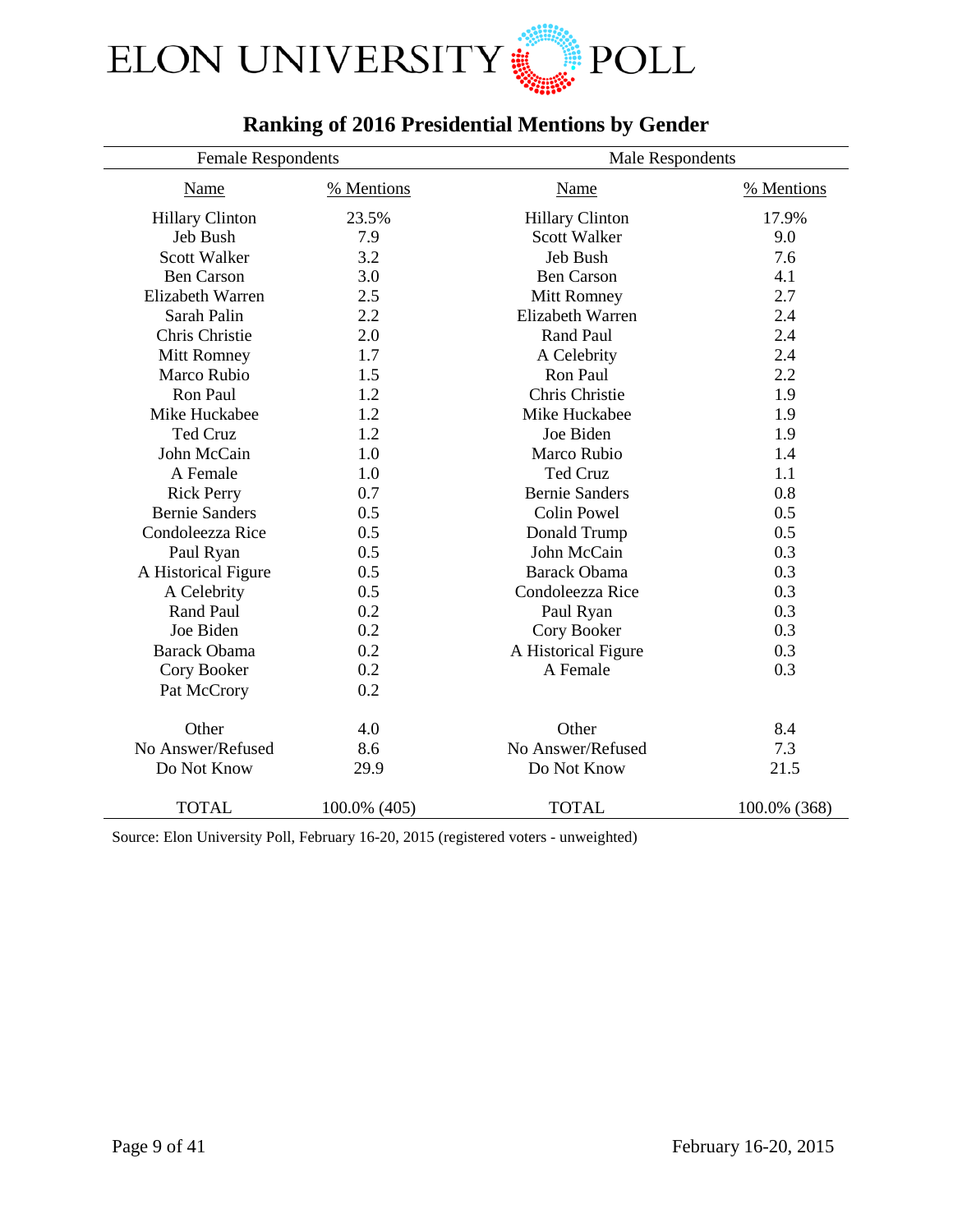

## **Overall Ranking of 2016 Presidential Mentions**

| <b>Name</b>            | # Mentions     | % Mentions |
|------------------------|----------------|------------|
| <b>Hillary Clinton</b> | 161            | 20.80%     |
| Jeb Bush               | 60             | 7.80%      |
| <b>Scott Walker</b>    | 46             | 6.00%      |
| <b>Ben Carson</b>      | 27             | 3.50%      |
| Elizabeth Warren       | 19             | 2.50%      |
| Mitt Romney            | 17             | 2.20%      |
| Ron Paul               | 13             | 1.70%      |
| Chris Christie         | 15             | 1.90%      |
| Mike Huckabee          | 12             | 1.60%      |
| Marco Rubio            | 11             | 1.40%      |
| Ted Cruz               | 9              | 1.20%      |
| Rand Paul              | 10             | 1.30%      |
| Sarah Palin            | 9              | 1.20%      |
| Joe Biden              | 8              | 1.00%      |
| <b>Bernie Sanders</b>  | 5              | 0.60%      |
| John McCain            | 5              | 0.60%      |
| <b>Barack Obama</b>    | $\overline{2}$ | 0.30%      |
| Condoleezza Rice       | 3              | 0.40%      |
| Paul Ryan              | 3              | 0.40%      |
| <b>Rick Perry</b>      | 3              | 0.40%      |
| <b>Colin Powel</b>     | $\frac{2}{2}$  | 0.30%      |
| Cory Booker            |                | 0.30%      |
| Donald Trump           | $\overline{2}$ | 0.30%      |
| Pat McCrory            | $\mathbf{1}$   | 0.10%      |
| A Historical Figure    | 3              | 0.40%      |
| A Female               | 5              | 0.60%      |
| Entertainer/Celebrity  | 11             | 1.40%      |
|                        |                |            |
| Other                  | 47             | 6.10%      |
| No Answer/Refused      | 62             | 8.00%      |
| Do Not Know            | 200            | 25.90%     |
| Total                  | 773            | 100.00%    |

Source: Elon University Poll, February 16-20, 2015 (registered voters - unweighted)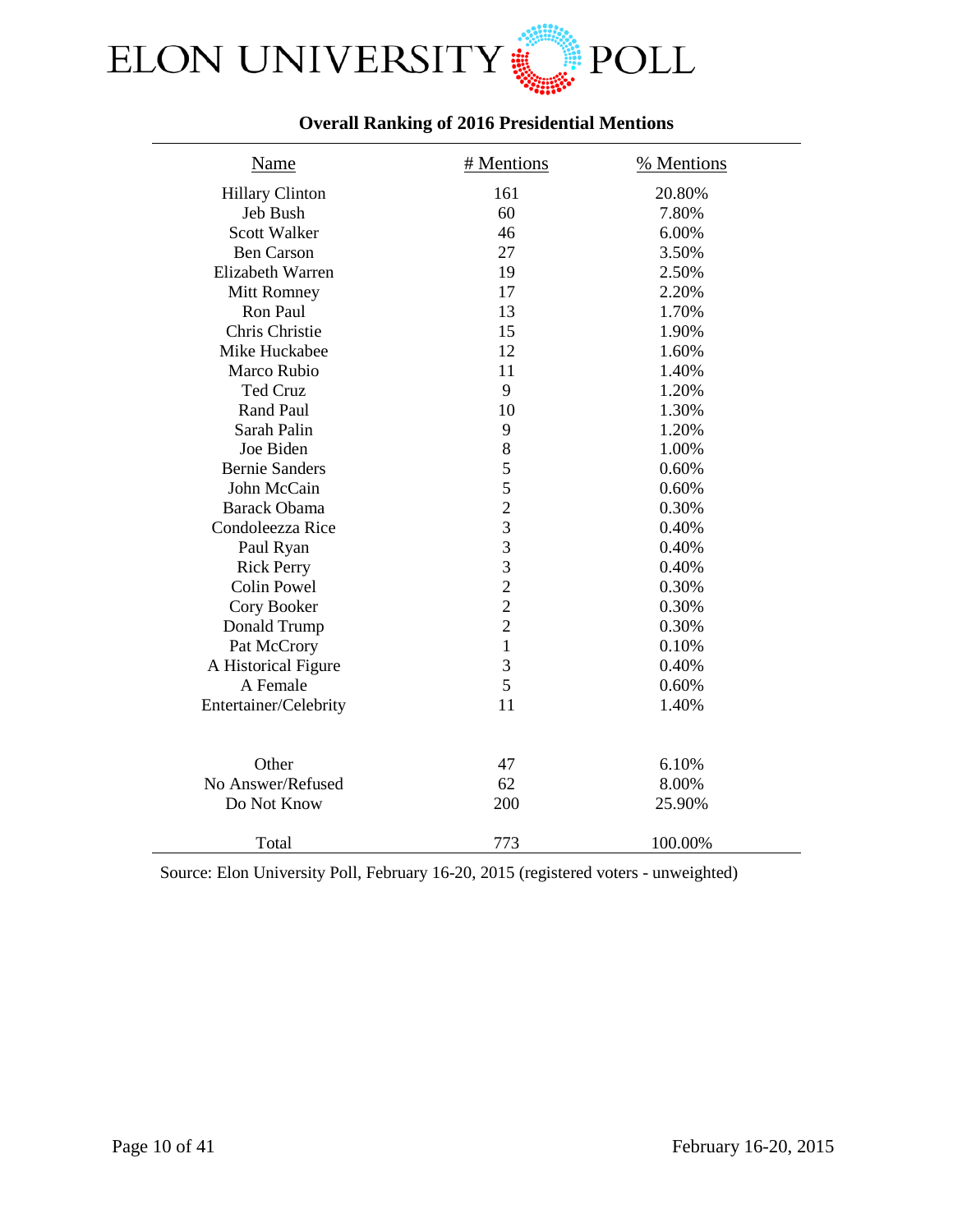

## <span id="page-10-0"></span>**Topline Results**

Sample sizes in subscripts. Due to weighting, totals occasionally differ slightly from response options.

## <span id="page-10-1"></span>**Approval Ratings**

#### **President Approval**

Do you [approve or disapprove] of the way Barack Obama is handling his job as president?

|            | (Registered Voters) |               | (Residents) |               |
|------------|---------------------|---------------|-------------|---------------|
| Approve    | 40.30%              | 311           | 40.70%      | 353           |
| Disapprove | 49.40%              | 382           | 47.20%      | 409           |
| Don't know | 10.10%              | 78            | 11.70%      | 102           |
| Refused    | 0.20%               | $\mathcal{L}$ | 0.40%       | $\mathcal{R}$ |
| $N=$       | 100.00%             | 773           | 100.00%     | 867           |

#### **Congress Approval**

Do you [approve or disapprove] of the way Congress is doing its job?

|            | (Registered Voters) | (Residents)    |         |                |
|------------|---------------------|----------------|---------|----------------|
| Approve    | 13.30%              | 103            | 14.30%  | 124            |
| Disapprove | 76.50%              | 591            | 74.00%  | 641            |
| Don't know | 9.80%               | 75             | 11.00%  | 95             |
| Refused    | 0.50%               | $\overline{4}$ | 0.80%   | $\overline{7}$ |
| $N=$       | 100.00%             | 773            | 100.00% | 867            |

#### **Governor Approval**

Do you [approve or disapprove] of the way Pat McCrory is handling his job as governor?

|            | (Registered Voters) |                          | (Residents) |        |
|------------|---------------------|--------------------------|-------------|--------|
| Approve    | 41.00%              | 317                      | 39.60%      | 343    |
| Disapprove | 40.80%              | 316                      | 38.90%      | 337    |
| Don't know | 17.90%              | 139                      | 20.90%      | 181    |
| Refused    | 0.20%               | $\overline{\phantom{a}}$ | $0.60\%$    | $\sim$ |
| $N=$       | 100.00%             | 773                      | 100.00%     | 867    |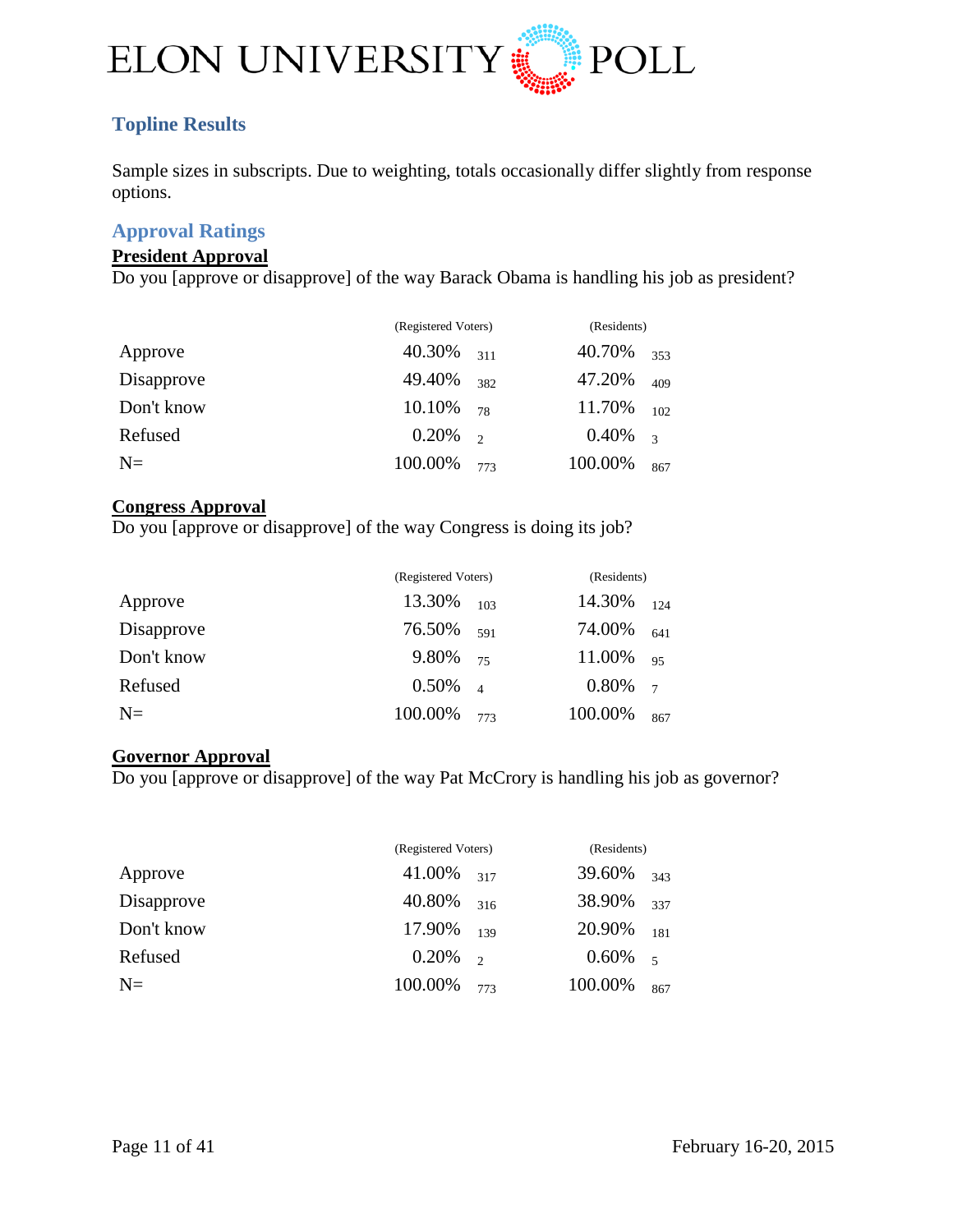

## **General Assembly Approval**

What about the state legislature in Raleigh? Do you [approve or disapprove] of the way the North Carolina General Assembly is doing its job?

|            | (Registered Voters) |     | (Residents) |          |
|------------|---------------------|-----|-------------|----------|
| Approve    | 33.80%              | 262 | 33.00%      | 286      |
| Disapprove | 43.90%              | 339 | 42.60%      | 369      |
| Don't know | 22.20% 171          |     | 24.10%      | 209      |
| Refused    | $0.10\%$ 1          |     | 0.30%       | $\gamma$ |
| $N=$       | 100.00%             | 773 | 100.00%     | 867      |

#### **Tillis Approval**

Do you [approve or disapprove] of the way Thom Tillis is handling his job as US Senator?

|            | (Registered Voters) | (Residents) |         |                |
|------------|---------------------|-------------|---------|----------------|
| Approve    | 30.00%              | 232         | 30.10%  | 261            |
| Disapprove | 40.90%              | 316         | 40.60%  | 352            |
| Don't know | 28.90%              | 223         | 29.20%  | 253            |
| Refused    | 0.20%               | $\gamma$    | 0.20%   | $\overline{1}$ |
| $N=$       | 100.00%             | 773         | 100.00% | 867            |

## **Burr Approval**

Do you [approve or disapprove] of the way Richard Burr is handling her job as US Senator?

|            | (Registered Voters) |            | (Residents) |     |
|------------|---------------------|------------|-------------|-----|
| Approve    | 36.90%              | 285        | 36.10%      | 313 |
| Disapprove | 30.80%              | 238        | 29.80%      | 259 |
| Don't know | 31.70%              | 245        | 33.40%      | 289 |
| Refused    | $0.60\%$            | $\sqrt{5}$ | 0.70%       | 6   |
| $N=$       | 100.00%             | 773        | 100.00%     | 867 |

## <span id="page-11-0"></span>**Policy Issues**

## **State Direction: Right/Wrong Track**

Now, thinking about things in this state, do you think things in North Carolina are going in the right direction, or do you think things are off on the wrong track?

|                 | (Registered Voters) |     | (Residents) |                |
|-----------------|---------------------|-----|-------------|----------------|
| Right direction | 37.00%              | 286 | 37.70%      | 327            |
| Wrong Track     | 50.50%              | 391 | 49.20%      | 426            |
| Don't Know      | 12.30%              | 95  | 12.90%      | 112            |
| Refused         | $0.30\%$ 2          |     | 0.20%       | $\overline{2}$ |
| $N=$            | 100.00%             | 773 | 100.00%     | 867            |

Page 12 of 41 February 16-20, 2015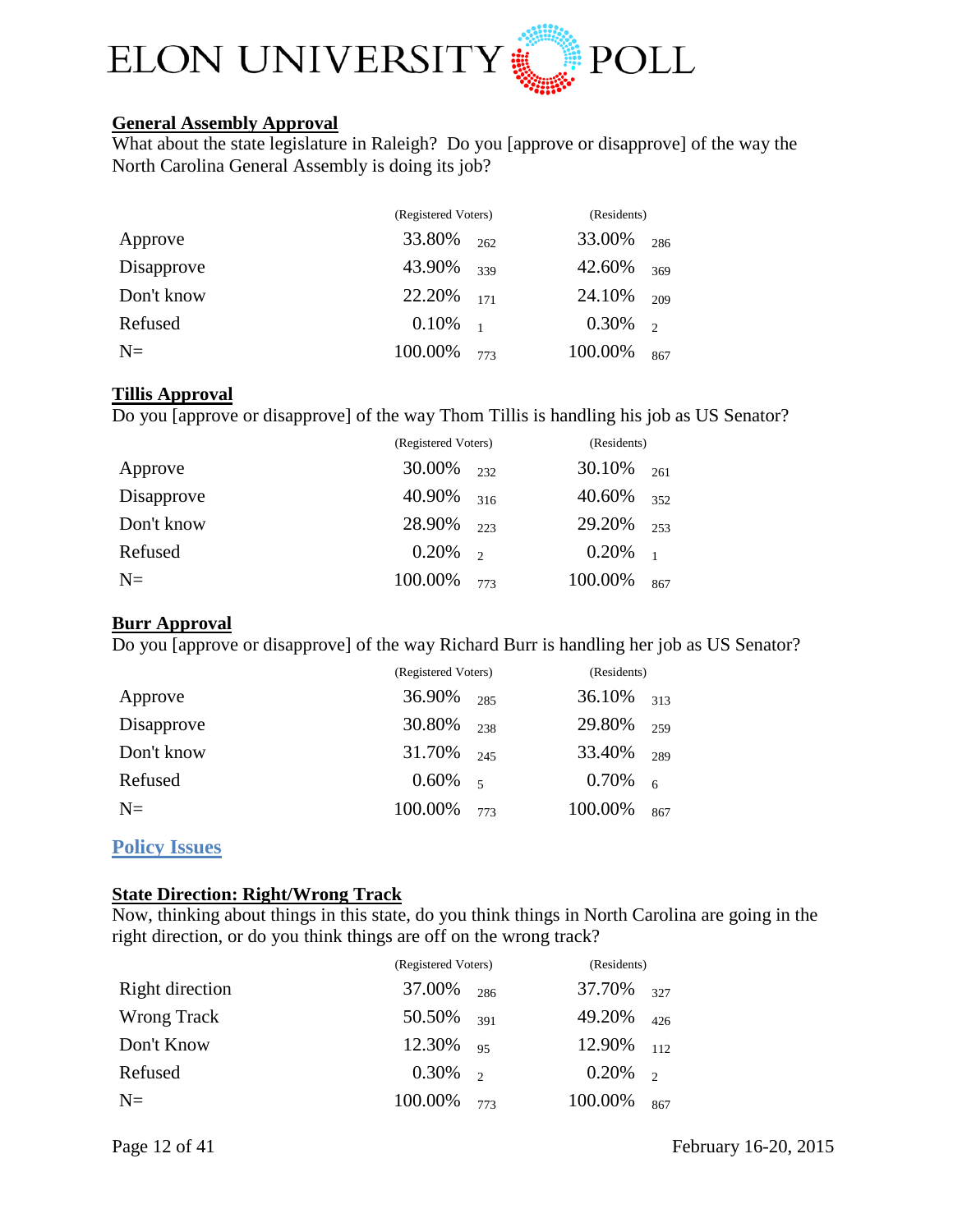

#### **Most Important Issue**

What is the most important issue facing the state of North Carolina?[Open-Ended Response]

(Results limited to registered voters)

|  | 26.80% |
|--|--------|
|  |        |
|  |        |
|  |        |
|  |        |
|  |        |
|  |        |
|  |        |
|  |        |
|  |        |
|  |        |
|  |        |
|  |        |
|  |        |
|  |        |
|  |        |
|  |        |
|  |        |
|  |        |
|  |        |
|  |        |
|  |        |
|  |        |
|  |        |
|  |        |

#### **Immigrant** [rotated]

Now moving to the issue of immigration... Please indicate which statement comes closest to your own view, even if neither is exactly right.

- 1) Immigrants today are a benefit to North Carolina because of their hard work and job skills **OR**
- 2) Immigrants today are a burden to North Carolina because they use public services.

|               | (Registered Voters) |     | (Residents) |     |
|---------------|---------------------|-----|-------------|-----|
| Benefit       | 50.40%              | 389 | 52.50%      | 456 |
| <b>Burden</b> | 37.60%              | 291 | 35.50%      | 308 |
| Don't Know    | 11.30%              | 87  | 11.30%      | 98  |
| Refused       | $0.80\%$            | 6   | 0.70%       | - 6 |
| $N=$          | 100.00%             | 773 | 100.00%     | 867 |

Page 13 of 41

February 16-20, 2015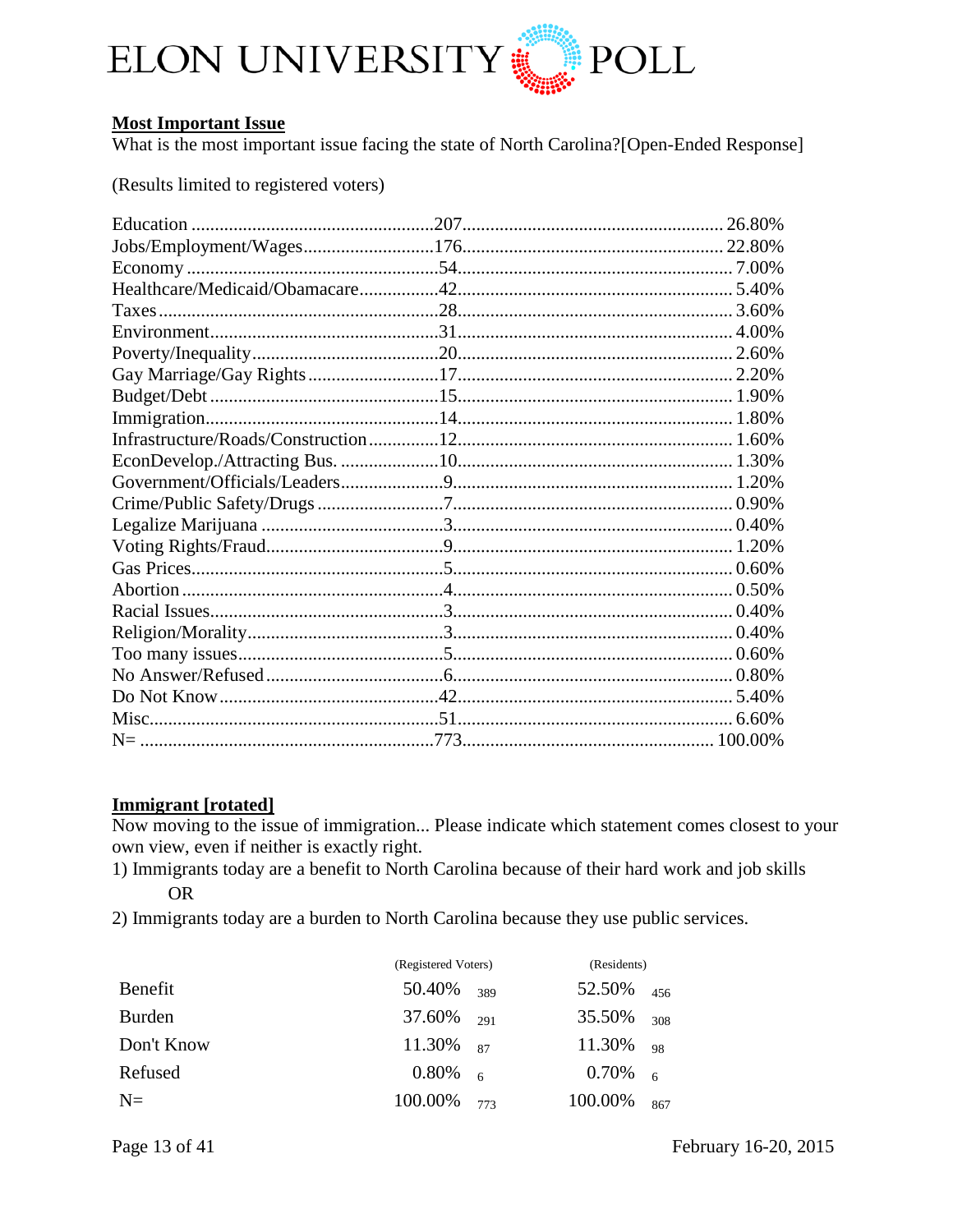

## **Vaccinations [rotated]**

Thinking about childhood diseases, such as measles, mumps, rubella and polio... Should parents be required to be vaccinate their children?

#### OR

Should parents be able to decide NOT to vaccinate their children?

|                                   | (Registered Voters) |     | (Residents) |                |
|-----------------------------------|---------------------|-----|-------------|----------------|
| Parents should be able to choose  | 24.50%              | 190 | 27.40%      | 238            |
| All children should be vaccinated | 71.90%              | 556 | 69.10%      | 599            |
| Don't Know                        | 3.40%               | 27  | 3.40%       | 29             |
| Refused                           | 0.10%               |     | $0.10\%$    | $\overline{1}$ |
| $N=$                              | 100.00%             | 773 | 100.00%     | 867            |

#### **Abortion**

Now, thinking more generally, do you think state laws in North Carolina should make access to an abortion more difficult or less difficult?

|                            | (Registered Voters) |                | (Residents) |                |
|----------------------------|---------------------|----------------|-------------|----------------|
| More difficult             | 40.70%              | 314            | 41.20%      | 357            |
| Less difficult             | 42.80%              | 331            | 43.50%      | 377            |
| About/Stay the Same [vol.] | 6.80%               | 53             | 6.60%       | 57             |
| Don't know                 | 8.80%               | 68             | 8.00%       | 69             |
| Refused                    | 0.90%               | $\overline{7}$ | 0.80%       | $\overline{7}$ |
| $N=$                       | 100.00%             | 773            | 100.00%     | 867            |

#### **Obamacare**

In the long run, how do you think the Affordable Care Act, often referred to as Obamacare, will affect the healthcare situation in North Carolina as a whole? Will it make things better, not make much difference, or will it make things worse?

|                          | (Registered Voters) |     | (Residents) |     |
|--------------------------|---------------------|-----|-------------|-----|
| Make Things Better       | 35.60% 275          |     | 34.70%      | 301 |
| Not Make Much Difference | 10.70%              | 83  | 12.90%      | 112 |
| Make Things Worse        | 49.30%              | 381 | 47.00%      | 408 |
| Don't Know               | 4.40%               | 34  | 5.40%       | 47  |
| $N=$                     | 100.00%             | 773 | 100.00%     | 867 |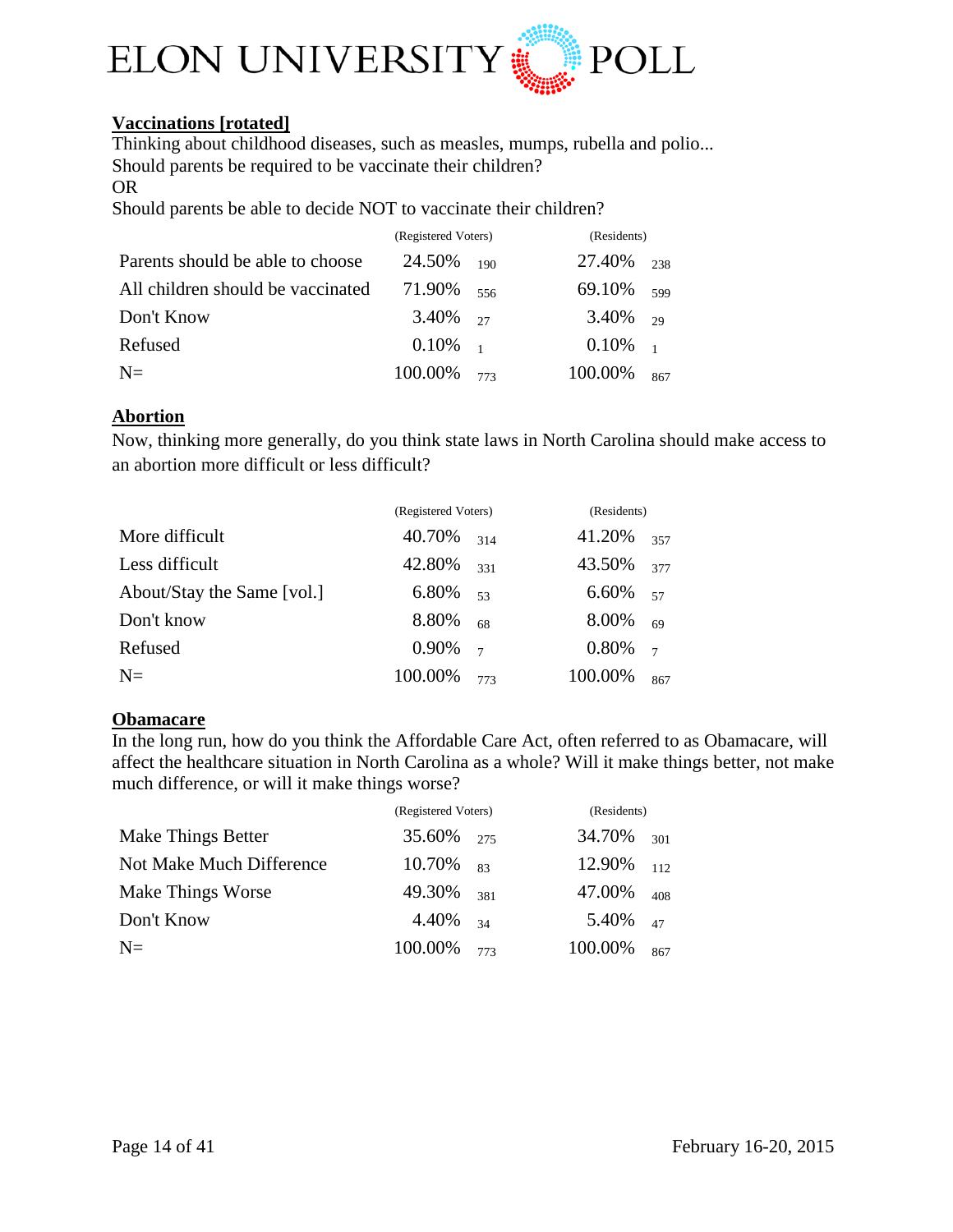

### **Gay Marriage**

Do you support or oppose gay [same-sex] marriage?

|                         | (Registered Voters) |               | (Residents) |                          |
|-------------------------|---------------------|---------------|-------------|--------------------------|
| Support                 | 42.50%              | 328           | 43.80%      | 380                      |
| <b>Oppose</b>           | 47.50%              | 367           | 46.60%      | 404                      |
| Don't Know / No Opinion | 9.60%               | 74            | 9.20%       | 80                       |
| Refused                 | 0.40%               | $\mathcal{R}$ | $0.40\%$    | $\overline{\mathcal{E}}$ |
| $N=$                    | 100.00%             | 773           | 100.00%     | 867                      |

#### **Fracking Knowledge**

How much, if anything, have you heard about a drilling method called fracking that is used to extract natural gas from underground rock formations? Have you heard a lot, a little or nothing at all?

|            | (Registered Voters) |                          | (Residents) |     |
|------------|---------------------|--------------------------|-------------|-----|
| A lot      | 46.40%              | 359                      | 43.50%      | 377 |
| A little   | 39.50%              | 305                      | 38.10%      | 330 |
| None       | 13.80%              | 106                      | 17.80%      | 154 |
| Don't know | 0.30%               | $\overline{\phantom{a}}$ | 0.70%       | 6   |
| $N=$       | 100.00%             | 773                      | 100.00%     | 867 |

## **Fracking Opinion** [if fracking = 1 or 2]

From what you've read and heard, do you [support or oppose] fracking in North Carolina?

|                         | (Registered Voters) |     | (Residents)     |     |
|-------------------------|---------------------|-----|-----------------|-----|
| Support                 | $35.70\%$ 244       |     | $34.20\%$ 252   |     |
| Oppose                  | 49.40% 337          |     | $51.20\%$ 377   |     |
| Don't Know / No Opinion | 14.90%              | 101 | 14.50% $_{107}$ |     |
| $N=$                    | 100.00%             | 682 | 100.00%         | 736 |

## <span id="page-14-0"></span>**Demographics**

#### **Party ID**

Generally speaking, do you usually think of yourself as a Democrat, Republican, Independent, or something else?

|                      | (Registered Voters) |     | (Residents) |     |
|----------------------|---------------------|-----|-------------|-----|
| Democrats            | 31.80%              | 246 | 31.30%      | 271 |
| Independents         | 40.00%              | 309 | 41.00%      | 356 |
| Republicans          | 25.90%              | 200 | 24.50%      | 212 |
| Don't Know / Refused | 2.30%               | 18  | 3.20%       | 28  |
| $N=$                 | 100.00%             | 773 | 100.00%     | 867 |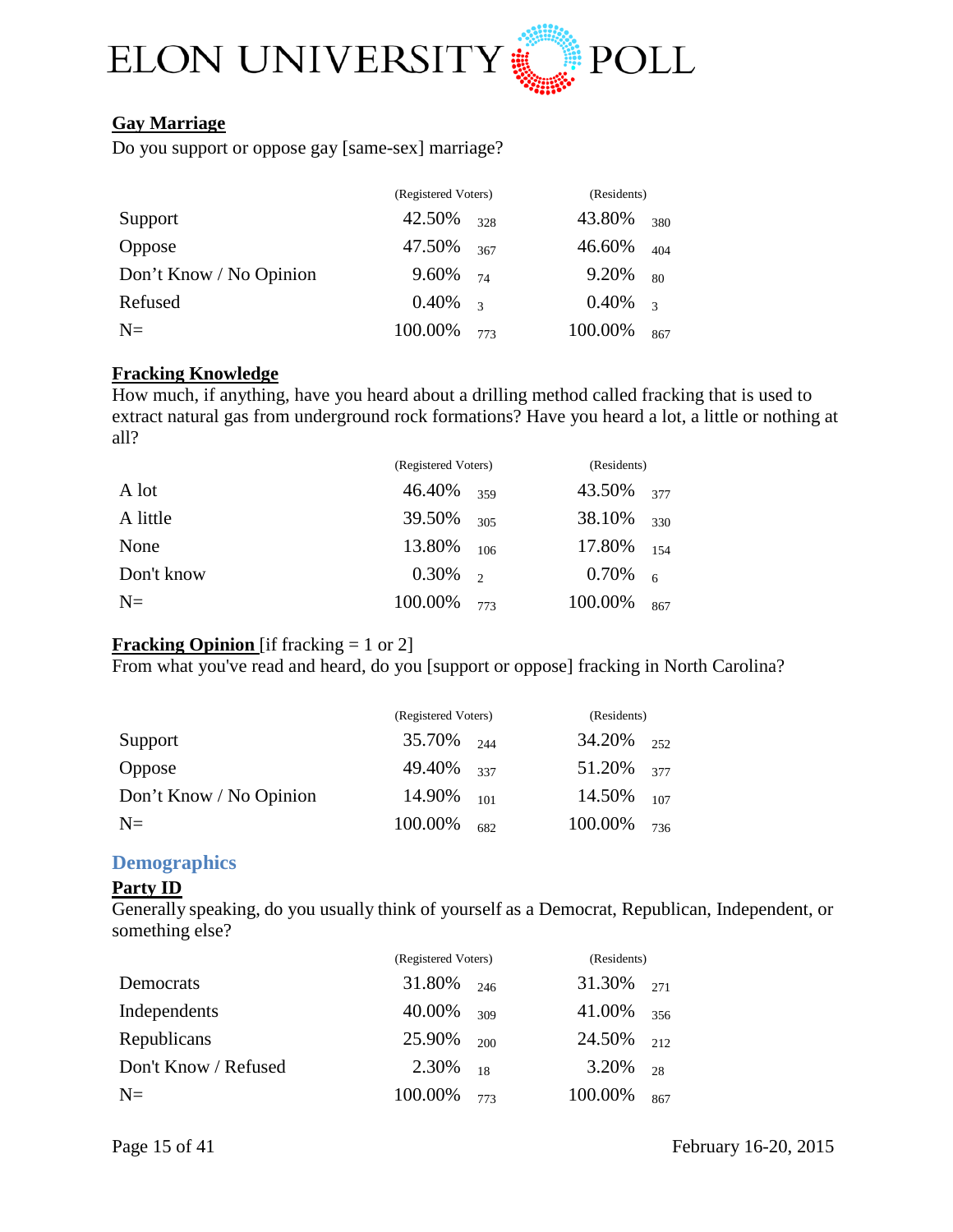

## **Ideology**

When it comes to politics, do you usually think of yourself as liberal, moderate, conservative, or haven't you thought much about this?

| 4.10%   | 32  | 4.40%               | 38          |
|---------|-----|---------------------|-------------|
| 13.20%  | 102 | 13.00%              | 112         |
| 16.80%  | 130 | 17.20%              | 150         |
| 10.80%  | 83  | 11.30%              | 98          |
| 16.60%  | 129 | 17.10%              | 148         |
| 22.20%  | 172 | 20.00%              | 173         |
| 9.70%   | 75  | 8.90%               | 78          |
| 5.30%   | 41  | 6.50%               | 57          |
| 1.30%   | 10  | 1.50%               | 13          |
| 100.00% | 773 | 100.00%             | 867         |
|         |     | (Registered Voters) | (Residents) |

## **Education**

How much school have you completed?

|                              | (Registered Voters) |                       | (Residents) |                |
|------------------------------|---------------------|-----------------------|-------------|----------------|
| Less than HS                 | 2.80%               | 2.1                   | 4.30%       | 38             |
| High School / GED            | 16.50%              | 128                   | 18.50%      | 160            |
| Some College/ AA / Technical | 31.70%              | 245                   | 32.20%      | 279            |
| College Graduate             | 30.70%              | 237                   | 28.40%      | 247            |
| Graduate School              | 17.80%              | 137                   | 16.00%      | 139            |
| Don't Know                   | 0.50%               | $\boldsymbol{\Delta}$ | 0.40%       | $\overline{4}$ |
| Refused                      |                     |                       | 0.10%       | $\overline{1}$ |
| $N=$                         | 100.00%             | 773                   | 100.00%     | 867            |

## **Gender**

Was the respondent male or female?

|        | (Registered Voters) | (Residents)        |  |
|--------|---------------------|--------------------|--|
| Male   | 48.80% 377          | $48.00\%$ $_{416}$ |  |
| Female | $51.20\%$ 396       | 52.00% $_{451}$    |  |
| $N=$   | $100.00\%$ 773      | $100.00\%$ 867     |  |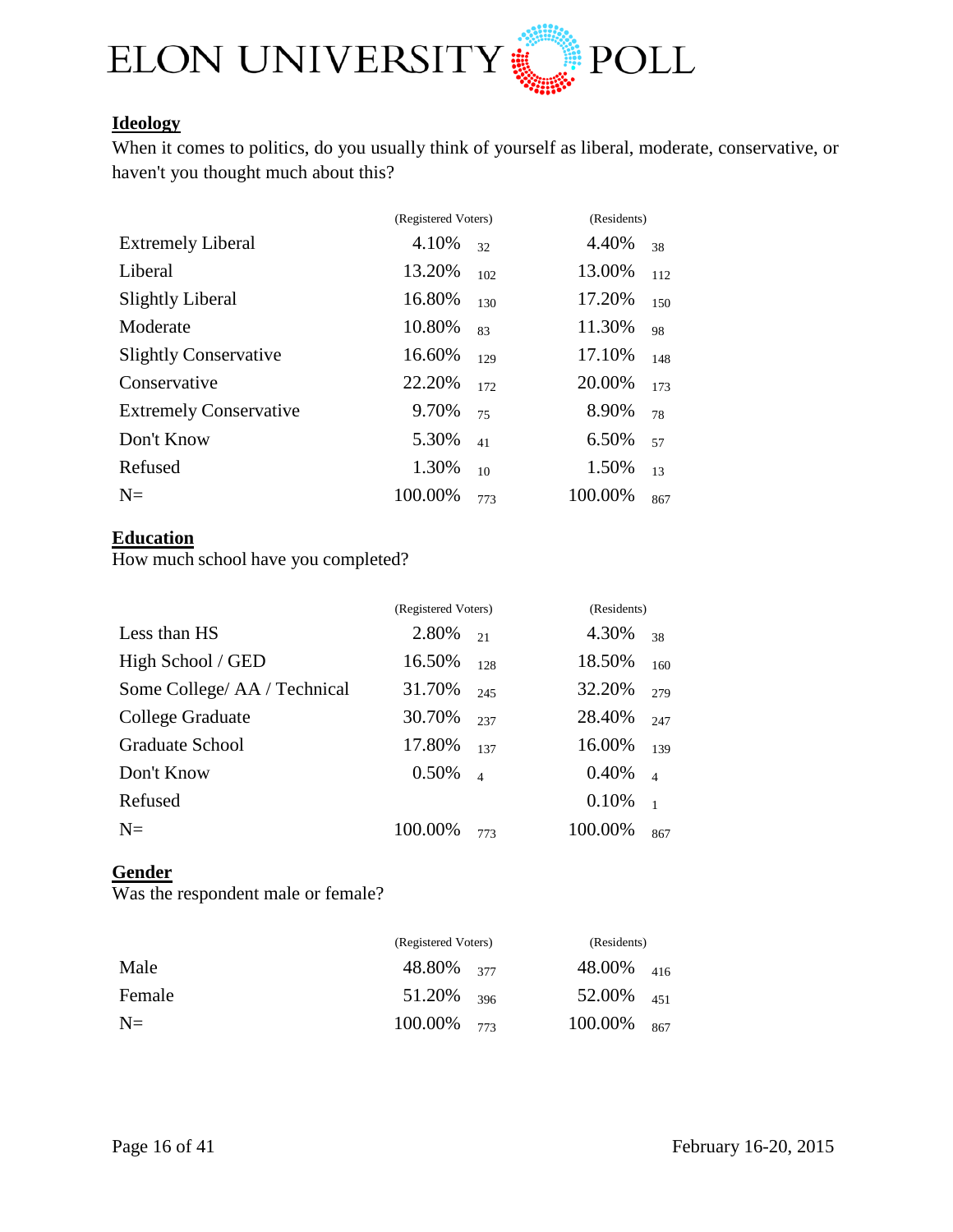

#### **Income**

Is your annual household income more or less than \$50,000? (If = Under \$50,000) Is it more or less than \$25,000? (If = Over \$50,000) Is it more or less than \$75,000?

|                      | (Registered Voters) |     | (Residents) |     |
|----------------------|---------------------|-----|-------------|-----|
| Less than $$25,000$  | 12.90%              | 100 | 14.90%      | 129 |
| \$25,000 to \$50,000 | 20.00%              | 155 | 20.20%      | 175 |
| \$50,000 to \$75,000 | 16.10%              | 124 | 16.20%      | 140 |
| More than \$75,000   | 40.10%              | 310 | 36.50%      | 316 |
| Don't Know           | 4.40%               | 34  | 6.20%       | 54  |
| Refused              | 6.40%               | 50  | 6.10%       | 53  |
| $N=$                 | 100.00%             | 773 | 100.00%     | 867 |

#### **Age**

How old are you? [Continuous variable recoded for presentation]

|           | (Registered Voters) |     | (Residents) |     |
|-----------|---------------------|-----|-------------|-----|
| 18-30     | 17.10%              | 132 | 22.90%      | 199 |
| $31-40$   | 19.10%              | 148 | 18.00%      | 156 |
| $41 - 50$ | 16.90%              | 130 | 16.10%      | 140 |
| $51 - 65$ | 28.90%              | 223 | 26.60%      | 230 |
| $65+$     | 18.00%              | 140 | 16.40%      | 142 |
| $N=$      | 100.00%             | 773 | 100.00%     | 867 |

#### **Church Attendance**

Lots of things come up that keep people from attending religious services even if they want to. Thinking about your life these days, do you ever attend religious services, apart from occasional weddings, baptisms or funerals? [If Attend = YES] Do you go to religious services every week, almost every week, once or twice a month, a few times a year, or never?

|                       | (Registered Voters) |                         | (Residents) |                |
|-----------------------|---------------------|-------------------------|-------------|----------------|
| Never                 | 25.30%              | 196                     | 27.30%      | 236            |
| A few times a year    | 11.30%              | 87                      | 10.80%      | 94             |
| Once or twice a month | 15.90%              | 123                     | 16.70%      | 145            |
| Almost every week     | 15.20%              | 117                     | 14.10%      | 122            |
| Every week            | 31.70%              | 245                     | 30.40%      | 264            |
| Don't Know            | 0.40%               | $\overline{\mathbf{3}}$ | 0.50%       | $\overline{4}$ |
| Refused               | 0.20%               | $\mathfrak{D}$          | 0.20%       | $\overline{1}$ |
| $N=$                  | 100.00%             | 773                     | 100.00%     | 867            |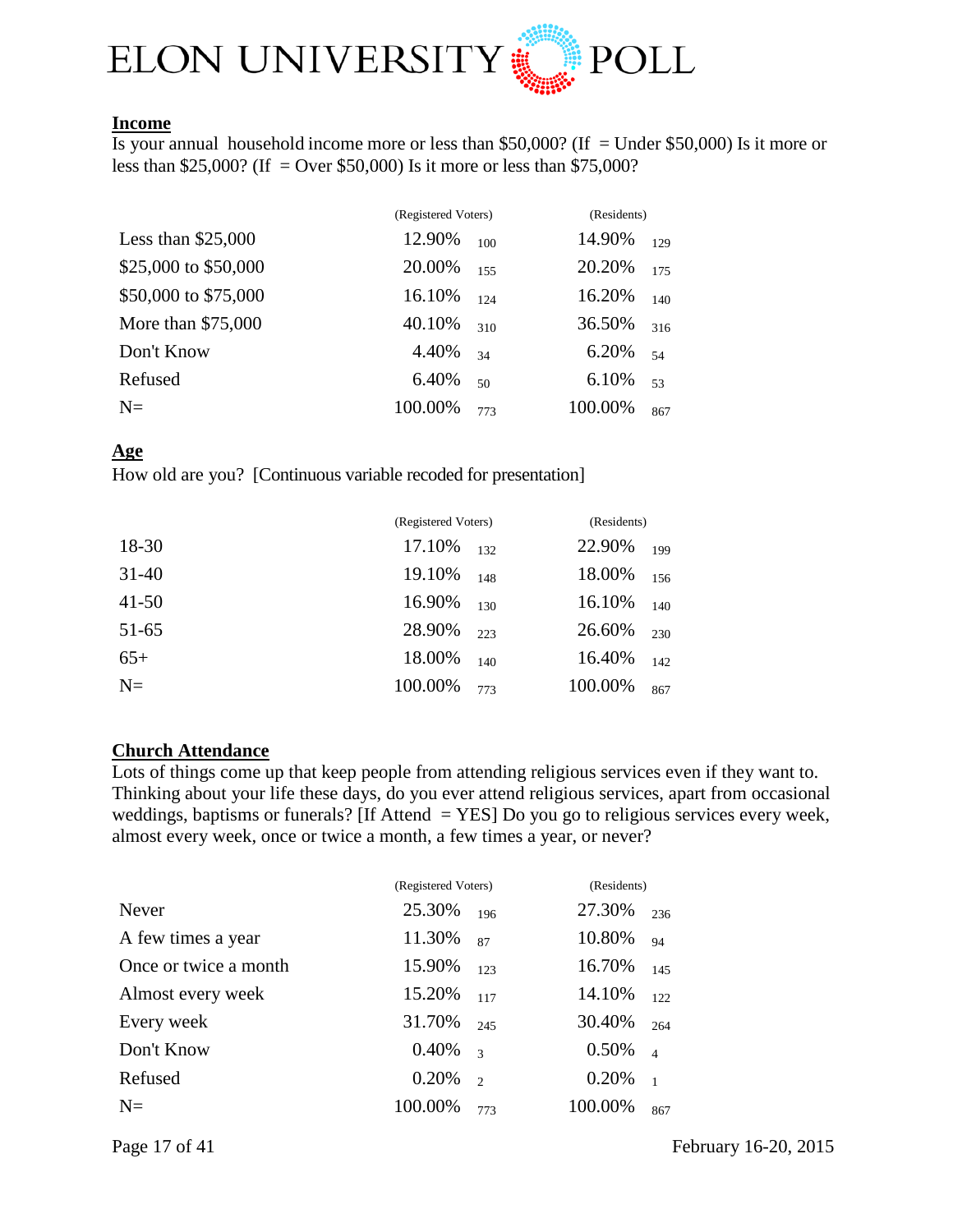

#### **Race**

For statistical purposes only, could you please tell me your race or ethnic background?

|              | (Registered Voters)    |     |               | (Residents) |  |
|--------------|------------------------|-----|---------------|-------------|--|
| White        | 74.70% 577             |     | 72.10%        | 625         |  |
| <b>Black</b> | $20.10\%$ 155          |     | $20.90\%$ 181 |             |  |
| Other        | $5.20\%$ <sub>40</sub> |     | 7.10% $_{61}$ |             |  |
| $N=$         | 100.00%                | 773 | 100.00%       | 867         |  |

#### **Origin**

Are you originally from North Carolina? [if growup != 1] Are you originally from the South?

|                        | (Registered Voters) |     |         | (Residents) |  |
|------------------------|---------------------|-----|---------|-------------|--|
| Non-Southern Native    | $28.60\%$ 221       |     | 29.90%  | 259         |  |
| NC Native              | 57.30% 443          |     | 56.30%  | 488         |  |
| <b>Southern Native</b> | 14.10%              | 109 | 13.80%  | 120         |  |
| $N=$                   | 100.00%             | 773 | 100.00% | 867         |  |

#### **Landline/Cellphone**

Do you have a land line phone? [asked to cell phones only] Do you have a cell phone? [asked to land line phones only]

|               | (Registered Voters) |     | (Residents)   |     |
|---------------|---------------------|-----|---------------|-----|
| Landline only | $6.40\%$ 49         |     | 7.70% $_{67}$ |     |
| Dual Use      | 59.90%              | 463 | 57.00%        | 494 |
| Cell only     | 33.70%              | 261 | 35.30%        | 306 |
| $N=$          | 100.00%             | 773 | 100.00%       | 867 |

## **Accent**

Did the person have a Southern accent?

|                               | (Registered Voters) |     | (Residents) |     |
|-------------------------------|---------------------|-----|-------------|-----|
| <b>Strong Southern Accent</b> | 26.70%              | 207 | 25.60%      | 222 |
| <b>Slight Southern Accent</b> | 39.70%              | 307 | 38.90%      | 337 |
| No Southern Accent            | 33.60%              | 259 | 35.60%      | 308 |
| $N=$                          | 100.00%             | 773 | 100.00%     | 867 |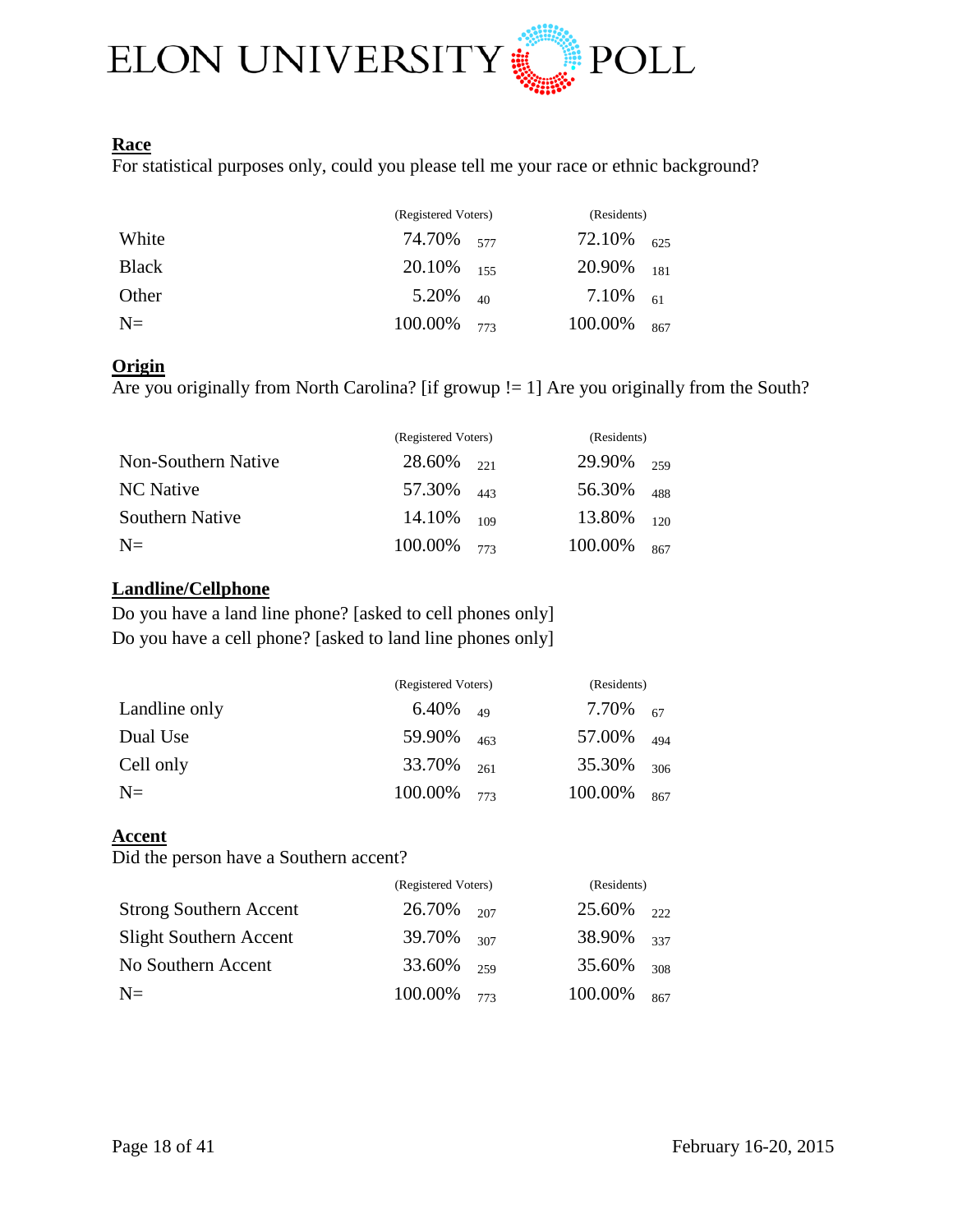

## <span id="page-18-0"></span>**Cross Tabulations**

Cross tabulations are for registered voters. Sample sizes and additional cross-tabs are available from [kfernandez@elon.edu](mailto:kfernandez@elon.edu) and [jhusser@elon.edu](mailto:jhusser@elon.edu) on request from journalists or academic researchers.

## **President Approval**

Do you [approve or disapprove] of the way Barack Obama is handling his job as president?

|                     | Approve | <b>Disapprove</b> | Don't know     | Refused          | Total |
|---------------------|---------|-------------------|----------------|------------------|-------|
|                     | $\%$    | $\%$              | $\%$           | $\%$             | $\%$  |
| <b>Democrats</b>    | 78      | 15                | $\overline{7}$ | $\boldsymbol{0}$ | 100   |
| <b>Independents</b> | 33      | 52                | 14             | $\overline{0}$   | 100   |
| <b>Republicans</b>  | 5       | 88                | 7              | $\overline{0}$   | 100   |
| <b>Total</b>        | 40      | 49                | 10             | $\overline{0}$   | 100   |
|                     | Approve | <b>Disapprove</b> | Don't know     | Refused          | Total |
|                     | $\%$    | $\%$              | $\%$           | $\%$             | $\%$  |
| White               | 28      | 62                | 10             | $\boldsymbol{0}$ | 100   |
| <b>Black</b>        | 87      | 7                 | 6              | $\overline{0}$   | 100   |
| <b>Other</b>        | 41      | 36                | 23             | $\boldsymbol{0}$ | 100   |
| <b>Total</b>        | 40      | 49                | 10             | $\overline{0}$   | 100   |
|                     | Approve | <b>Disapprove</b> | Don't know     | Refused          | Total |
|                     | $\%$    | $\%$              | $\%$           | $\%$             | $\%$  |
| 18-30               | 44      | 40                | 16             | $\boldsymbol{0}$ | 100   |
| 31-40               | 39      | 51                | 11             | $\overline{0}$   | 100   |
| 41-50               | 41      | 51                | 8              | $\boldsymbol{0}$ | 100   |
| 51-65               | 42      | 47                | 10             | 1                | 100   |
| $65+$               | 35      | 58                | 7              | $\boldsymbol{0}$ | 100   |
| <b>Total</b>        | 40      | 49                | 10             | $\overline{0}$   | 100   |
|                     | Approve | <b>Disapprove</b> | Don't know     | Refused          | Total |
|                     | $\%$    | $\%$              | $\%$           | $\%$             | $\%$  |
| <b>Male</b>         | 37      | 53                | 9              | $\boldsymbol{0}$ | 100   |
| <b>Female</b>       | 43      | 46                | 11             | $\overline{0}$   | 100   |
| <b>Total</b>        | 40      | 49                | 10             | $\boldsymbol{0}$ | 100   |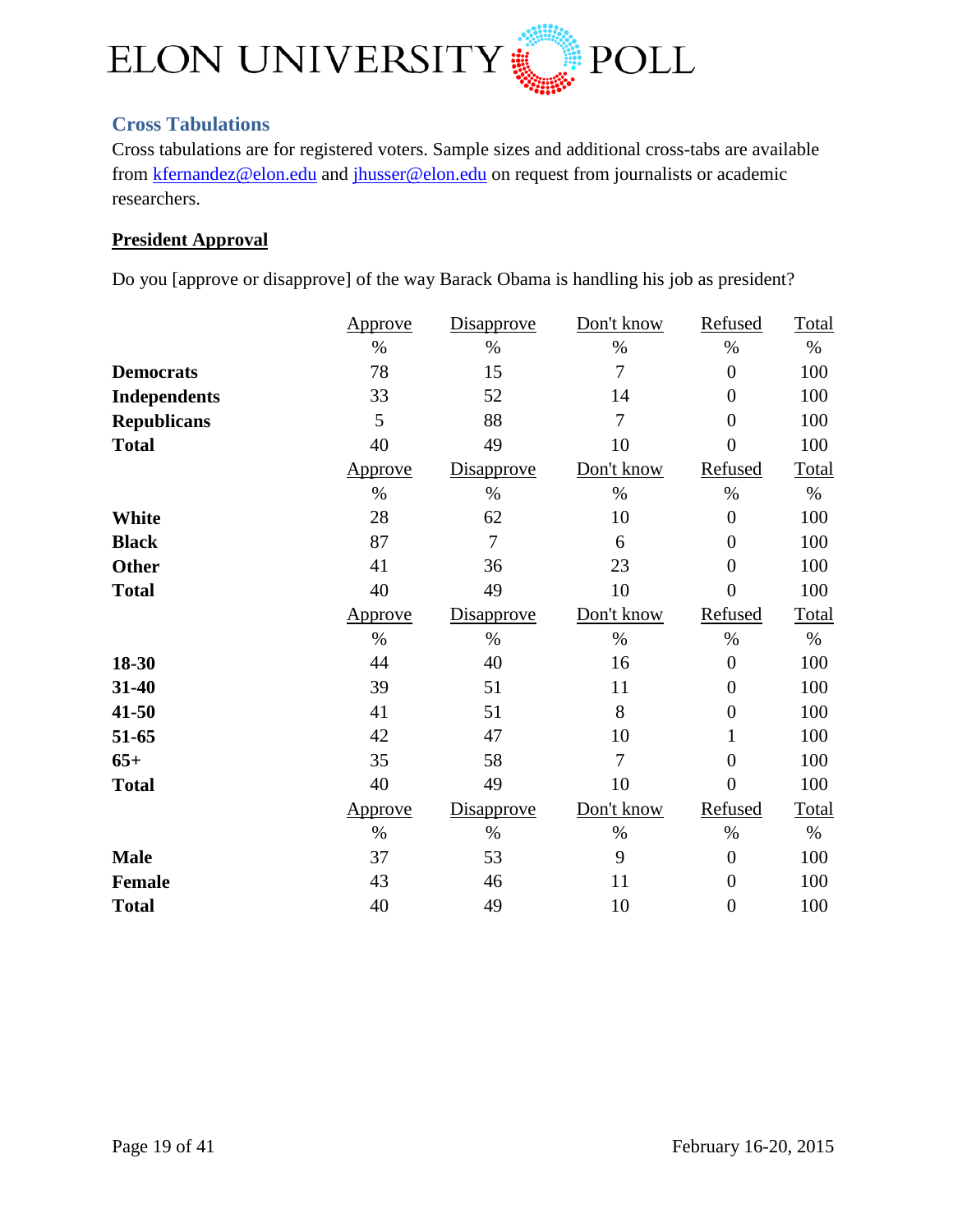

## **Congress Approval**

Do you [approve or disapprove] of the way Congress is doing its job?

| Disapprove<br>Approve               | Don't know     | Refused          | Total        |
|-------------------------------------|----------------|------------------|--------------|
| $\%$<br>$\%$                        | $\%$           | $\%$             | $\%$         |
| 14<br>80<br><b>Democrats</b>        | 5              | $\overline{0}$   | 100          |
| 11<br>79<br><b>Independents</b>     | 10             | $\overline{0}$   | 100          |
| 16<br>70<br><b>Republicans</b>      | 12             | $\mathbf{1}$     | 100          |
| 13<br><b>Total</b><br>76            | 10             | $\overline{0}$   | 100          |
| <b>Disapprove</b><br><b>Approve</b> | Don't know     | Refused          | <b>Total</b> |
| $\%$<br>$\%$                        | $\%$           | $\%$             | $\%$         |
| White<br>11<br>79                   | 10             | $\mathbf{1}$     | 100          |
| 25<br>69<br><b>Black</b>            | $\tau$         | $\overline{0}$   | 100          |
| 6<br>68<br><b>Other</b>             | 26             | $\overline{0}$   | 100          |
| 13<br>76<br><b>Total</b>            | 10             | $\overline{0}$   | 100          |
| Disapprove<br><b>Approve</b>        | Don't know     | Refused          | Total        |
| $\%$<br>$\%$                        | $\%$           | $\%$             | $\%$         |
| 18<br>75<br>18-30                   | $\overline{7}$ | $\overline{0}$   | 100          |
| 10<br>31-40<br>78                   | 12             | $\mathbf{1}$     | 100          |
| 13<br>72<br>41-50                   | 14             | $\mathbf{1}$     | 100          |
| 12<br>82<br>51-65                   | 6              | $\overline{0}$   | 100          |
| 15<br>72<br>$65+$                   | 13             | $\overline{0}$   | 100          |
| 13<br>76<br><b>Total</b>            | 10             | $\overline{0}$   | 100          |
| Disapprove<br><u>Approve</u>        | Don't know     | Refused          | Total        |
| $\%$<br>$\%$                        | $\%$           | $\%$             | $\%$         |
| 13<br>80<br><b>Male</b>             | $\overline{7}$ | $\mathbf{1}$     | 100          |
|                                     |                |                  |              |
| 73<br><b>Female</b><br>14           | 13             | $\boldsymbol{0}$ | 100          |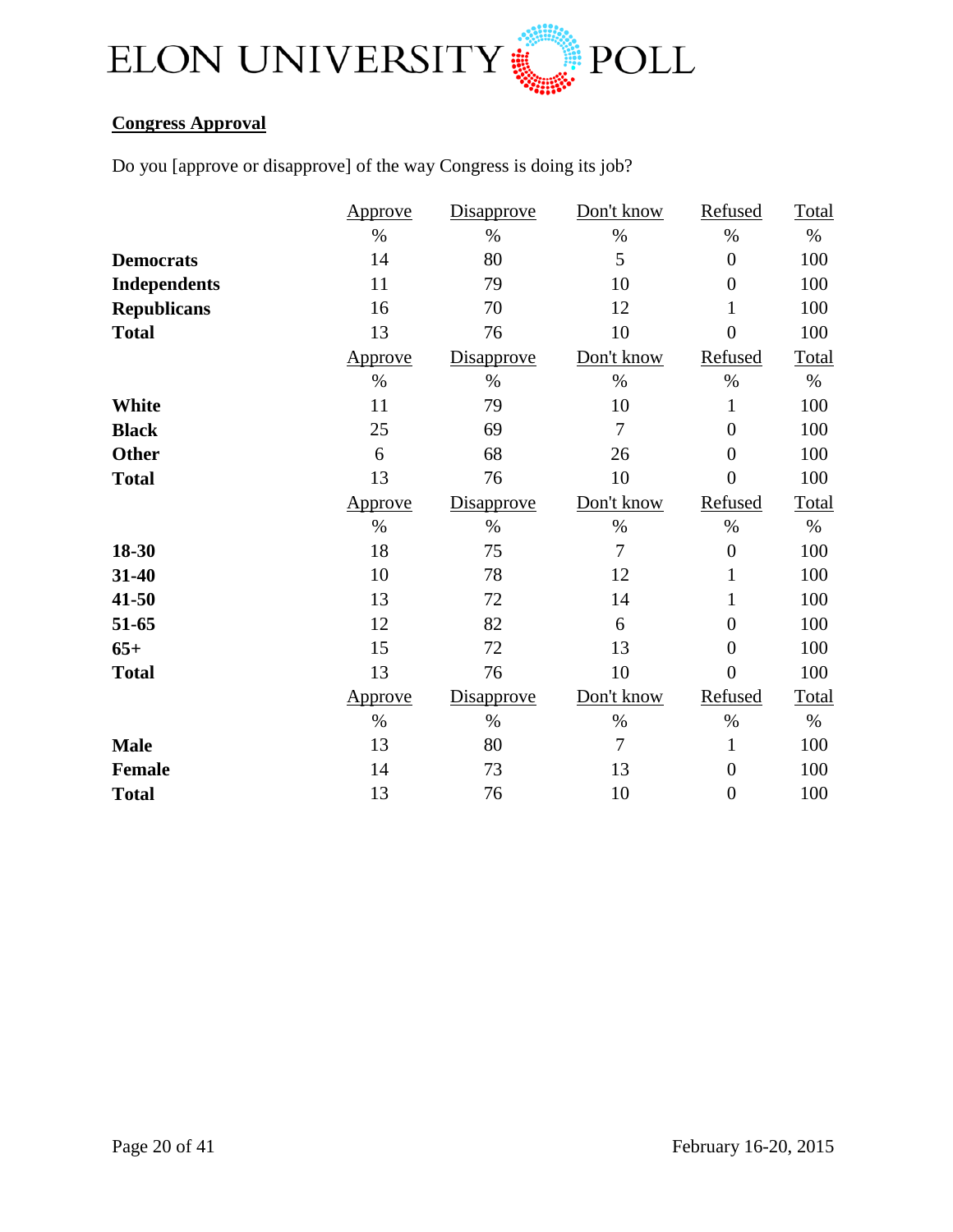

## **Governor Approval**

Do you [approve or disapprove] of the way Pat McCrory is handling his job as governor?

|                     | Approve        | Disapprove        | Don't know | Refused          | <b>Total</b> |
|---------------------|----------------|-------------------|------------|------------------|--------------|
|                     | $\%$           | $\%$              | $\%$       | $\%$             | $\%$         |
| <b>Democrats</b>    | 23             | 65                | 12         | $\boldsymbol{0}$ | 100          |
| <b>Independents</b> | 37             | 40                | 22         | $\overline{0}$   | 100          |
| <b>Republicans</b>  | 68             | 15                | 16         | $\mathbf{1}$     | 100          |
| <b>Total</b>        | 41             | 41                | 18         | $\overline{0}$   | 100          |
|                     | Approve        | <b>Disapprove</b> | Don't know | Refused          | Total        |
|                     | $\%$           | $\%$              | $\%$       | $\%$             | $\%$         |
| <b>White</b>        | 47             | 34                | 19         | $\overline{0}$   | 100          |
| <b>Black</b>        | 25             | 64                | 12         | $\overline{0}$   | 100          |
| <b>Other</b>        | 22             | 56                | 22         | $\overline{0}$   | 100          |
| <b>Total</b>        | 41             | 41                | 18         | $\overline{0}$   | 100          |
|                     | <b>Approve</b> | Disapprove        | Don't know | Refused          | Total        |
|                     | $\%$           | $\%$              | $\%$       | $\%$             | $\%$         |
| 18-30               | 28             | 47                | 25         | $\overline{0}$   | 100          |
| 31-40               | 37             | 45                | 18         | $\overline{0}$   | 100          |
| 41-50               | 42             | 41                | 17         | $\overline{0}$   | 100          |
| 51-65               | 45             | 39                | 15         | $\mathbf{1}$     | 100          |
| $65+$               | 49             | 33                | 17         | $\overline{0}$   | 100          |
| <b>Total</b>        | 41             | 41                | 18         | $\overline{0}$   | 100          |
|                     | Approve        | <b>Disapprove</b> | Don't know | Refused          | <b>Total</b> |
|                     | $\%$           | $\%$              | $\%$       | $\%$             | $\%$         |
| <b>Male</b>         | 46             | 38                | 17         | $\overline{0}$   | 100          |
| <b>Female</b>       | 37             | 44                | 19         | $\boldsymbol{0}$ | 100          |
| <b>Total</b>        | 41             | 41                | 18         | $\overline{0}$   | 100          |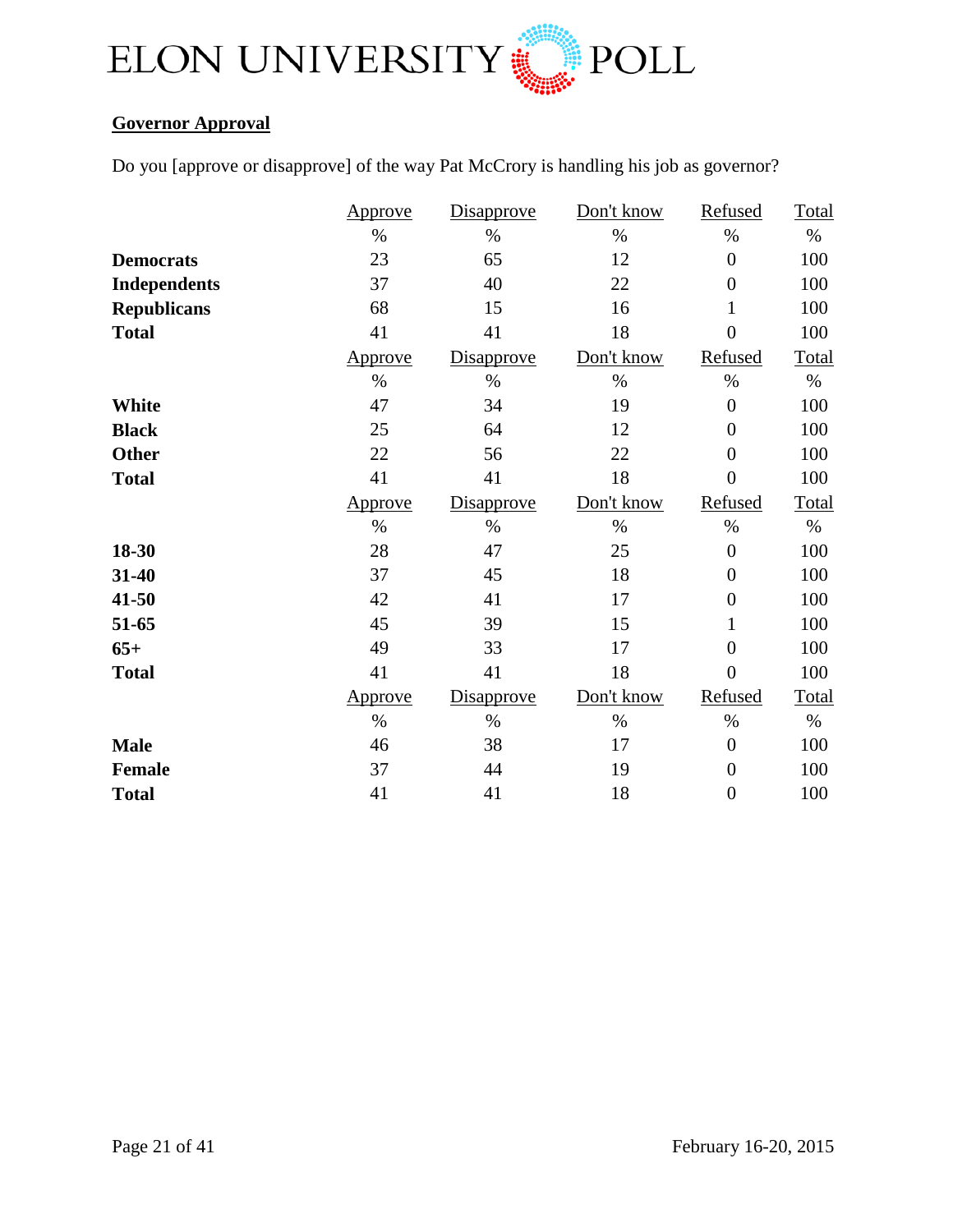

## **General Assembly Approval**

What about the state legislature in Raleigh? Do you [approve or disapprove] of the way the North Carolina General Assembly is doing its job?

|                     | Approve        | Disapprove        | Don't know | Refused          | <b>Total</b> |
|---------------------|----------------|-------------------|------------|------------------|--------------|
|                     | $\%$           | $\%$              | $\%$       | $\%$             | $\%$         |
| <b>Democrats</b>    | 26             | 59                | 15         | $\overline{0}$   | 100          |
| <b>Independents</b> | 32             | 45                | 23         | $\overline{0}$   | 100          |
| <b>Republicans</b>  | 48             | 25                | 27         | $\overline{0}$   | 100          |
| <b>Total</b>        | 34             | 44                | 22         | $\overline{0}$   | 100          |
|                     | Approve        | <b>Disapprove</b> | Don't know | Refused          | Total        |
|                     | $\%$           | $\%$              | $\%$       | $\%$             | $\%$         |
| <b>White</b>        | 35             | 40                | 24         | $\boldsymbol{0}$ | 100          |
| <b>Black</b>        | 31             | 53                | 16         | $\overline{0}$   | 100          |
| <b>Other</b>        | 24             | 59                | 18         | $\boldsymbol{0}$ | 100          |
| <b>Total</b>        | 34             | 44                | 22         | $\overline{0}$   | 100          |
|                     | <b>Approve</b> | <b>Disapprove</b> | Don't know | Refused          | Total        |
|                     | $\%$           | $\%$              | $\%$       | $\%$             | $\%$         |
| 18-30               | 36             | 44                | 21         | $\boldsymbol{0}$ | 100          |
| 31-40               | 26             | 52                | 22         | $\overline{0}$   | 100          |
| 41-50               | 39             | 36                | 24         | $\mathbf 1$      | 100          |
| 51-65               | 33             | 47                | 20         | $\overline{0}$   | 100          |
| $65+$               | 36             | 39                | 25         | $\overline{0}$   | 100          |
| <b>Total</b>        | 34             | 44                | 22         | $\overline{0}$   | 100          |
|                     | Approve        | <b>Disapprove</b> | Don't know | Refused          | Total        |
|                     | $\%$           | $\%$              | $\%$       | $\%$             | $\%$         |
| <b>Male</b>         | 38             | 44                | 18         | $\boldsymbol{0}$ | 100          |
| <b>Female</b>       | 30             | 44                | 26         | $\boldsymbol{0}$ | 100          |
| <b>Total</b>        | 34             | 44                | 22         | $\boldsymbol{0}$ | 100          |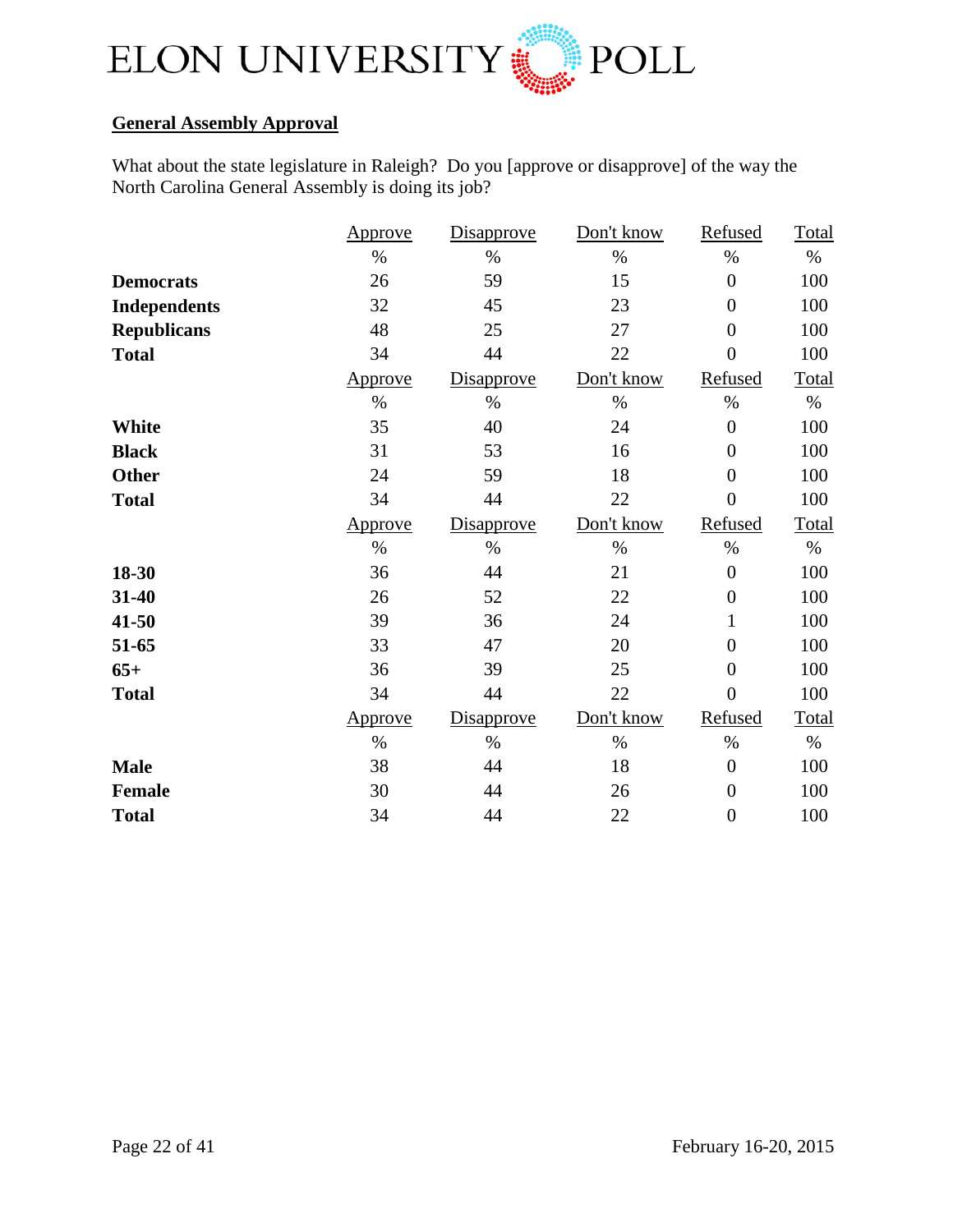

## **Tillis Approval**

Do you [approve or disapprove] of the way Thom Tillis is handling his job as US Senator?

|                     | Approve        | Disapprove        | Don't know | Refused          | <b>Total</b> |
|---------------------|----------------|-------------------|------------|------------------|--------------|
|                     | $\%$           | $\%$              | $\%$       | $\%$             | $\%$         |
| <b>Democrats</b>    | 19             | 60                | 21         | $\boldsymbol{0}$ | 100          |
| <b>Independents</b> | 25             | 46                | 29         | $\overline{0}$   | 100          |
| <b>Republicans</b>  | 52             | 12                | 35         | $\mathbf{1}$     | 100          |
| <b>Total</b>        | 30             | 41                | 29         | $\overline{0}$   | 100          |
|                     | Approve        | <b>Disapprove</b> | Don't know | Refused          | Total        |
|                     | $\%$           | $\%$              | $\%$       | $\%$             | $\%$         |
| <b>White</b>        | 33             | 37                | 30         | $\overline{0}$   | 100          |
| <b>Black</b>        | 24             | 56                | 20         | $\overline{0}$   | 100          |
| <b>Other</b>        | 13             | 43                | 44         | $\overline{0}$   | 100          |
| <b>Total</b>        | 30             | 41                | 29         | $\overline{0}$   | 100          |
|                     | <b>Approve</b> | <b>Disapprove</b> | Don't know | Refused          | Total        |
|                     | $\%$           | $\%$              | $\%$       | $\%$             | $\%$         |
| 18-30               | 28             | 55                | 17         | $\overline{0}$   | 100          |
| 31-40               | 27             | 42                | 31         | $\overline{0}$   | 100          |
| 41-50               | 31             | 36                | 32         | $\mathbf{1}$     | 100          |
| 51-65               | 30             | 41                | 29         | $\overline{0}$   | 100          |
| $65+$               | 34             | 31                | 35         | $\overline{0}$   | 100          |
| <b>Total</b>        | 30             | 41                | 29         | $\overline{0}$   | 100          |
|                     | Approve        | <b>Disapprove</b> | Don't know | Refused          | Total        |
|                     | $\%$           | $\%$              | $\%$       | $\%$             | $\%$         |
| <b>Male</b>         | 32             | 40                | 28         | $\overline{0}$   | 100          |
| <b>Female</b>       | 29             | 42                | 30         | $\boldsymbol{0}$ | 100          |
| <b>Total</b>        | 30             | 41                | 29         | $\boldsymbol{0}$ | 100          |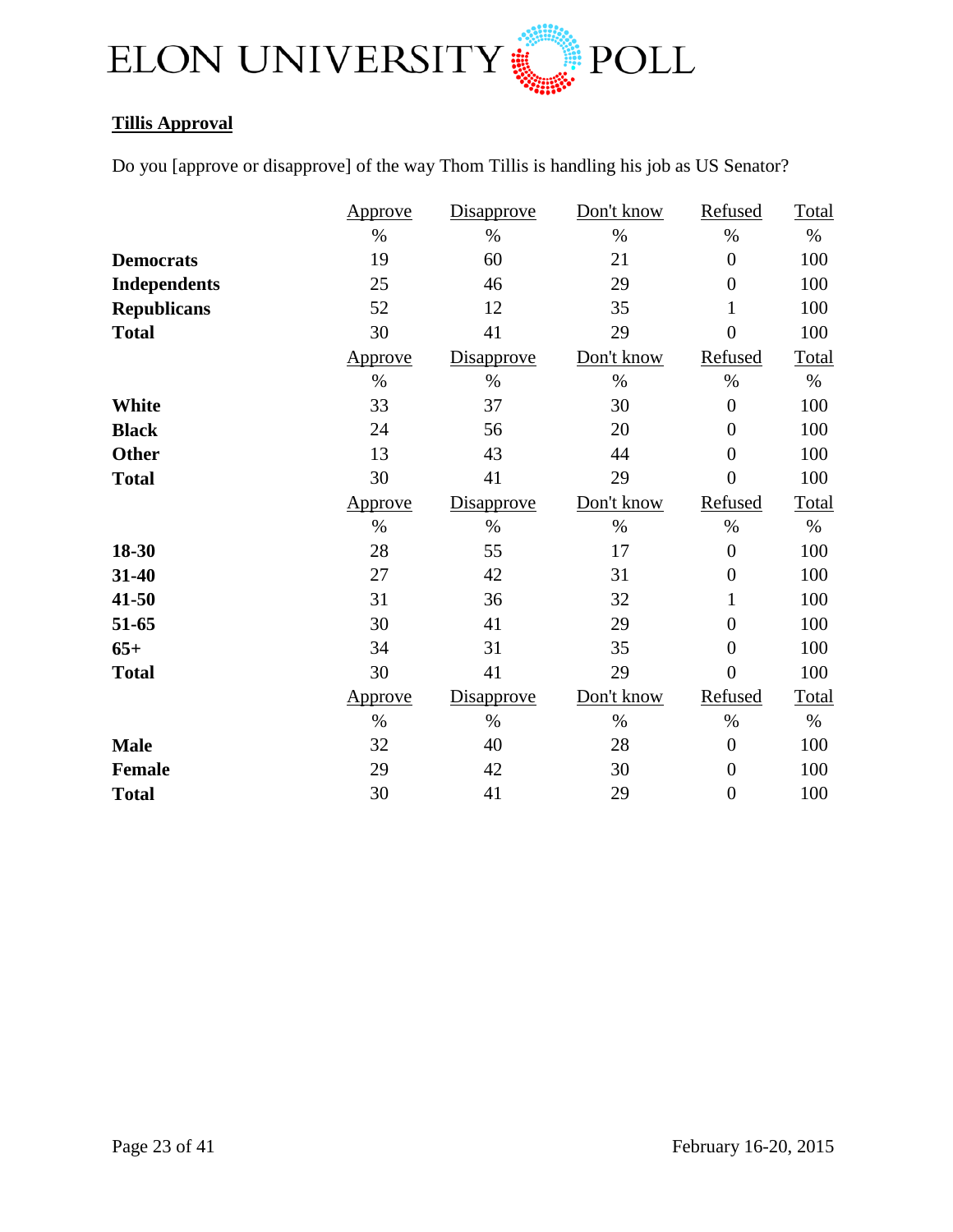

## **Burr Approval**

Do you [approve or disapprove] of the way Richard Burr is handling her job as US Senator?

|                     | <u>Approve</u> | <b>Disapprove</b> | Don't know | Refused          | Total        |
|---------------------|----------------|-------------------|------------|------------------|--------------|
|                     | $\%$           | $\%$              | $\%$       | $\%$             | $\%$         |
| <b>Democrats</b>    | 26             | 45                | 29         | $\overline{0}$   | 100          |
| <b>Independents</b> | 34             | 31                | 34         | $\mathbf{1}$     | 100          |
| <b>Republicans</b>  | 55             | 15                | 29         | $\mathbf{1}$     | 100          |
| <b>Total</b>        | 37             | 31                | 32         | 1                | 100          |
|                     | Approve        | Disapprove        | Don't know | Refused          | <b>Total</b> |
|                     | $\%$           | $\%$              | $\%$       | $\%$             | $\%$         |
| <b>White</b>        | 40             | 28                | 32         | $\boldsymbol{0}$ | 100          |
| <b>Black</b>        | 27             | 41                | 30         | $\mathbf{1}$     | 100          |
| Other               | 32             | 35                | 32         | $\overline{0}$   | 100          |
| <b>Total</b>        | 37             | 31                | 32         | 1                | 100          |
|                     | Approve        | Disapprove        | Don't know | Refused          | Total        |
|                     | $\%$           | $\%$              | $\%$       | $\%$             | $\%$         |
| 18-30               | 27             | 40                | 31         | $\mathfrak{2}$   | 100          |
| 31-40               | 33             | 31                | 35         | $\mathbf{1}$     | 100          |
| $41 - 50$           | 36             | 29                | 35         | $\boldsymbol{0}$ | 100          |
| 51-65               | 43             | 28                | 28         | $\mathbf{1}$     | 100          |
| $65+$               | 42             | 27                | 31         | $\overline{0}$   | 100          |
| <b>Total</b>        | 37             | 31                | 32         | $\mathbf{1}$     | 100          |
|                     | <u>Approve</u> | <b>Disapprove</b> | Don't know | Refused          | Total        |
|                     | $\%$           | $\%$              | $\%$       | $\%$             | $\%$         |
| <b>Male</b>         | 40             | 30                | 29         | $\mathbf{1}$     | 100          |
| <b>Female</b>       | 34             | 31                | 34         | $\mathbf{1}$     | 100          |
| <b>Total</b>        | 37             | 31                | 32         | $\mathbf{1}$     | 100          |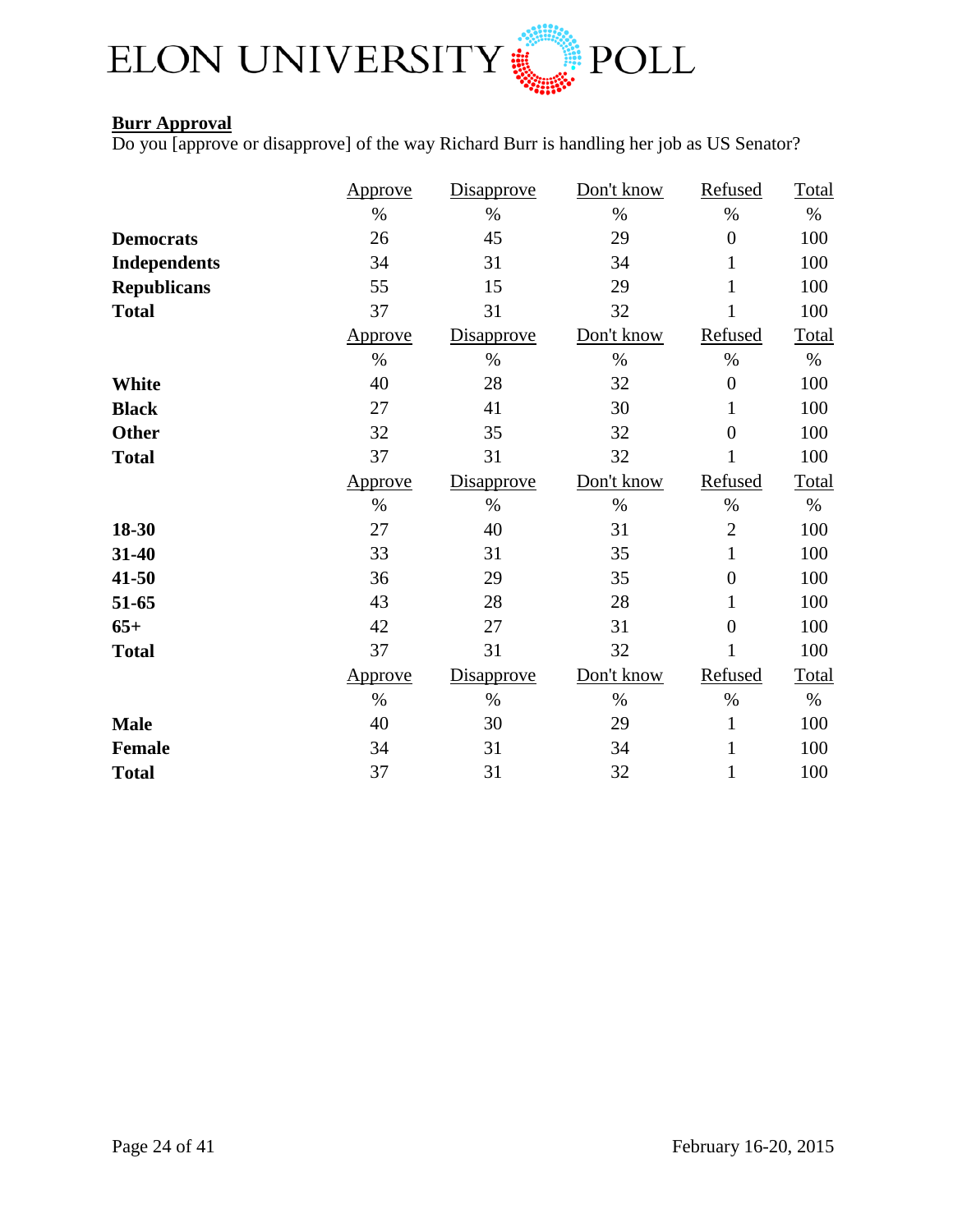

## **State Direction: Right/Wrong Track**

Now, thinking about things in this state, do you think things in North Carolina are going in the right direction, or do you think things are off on the wrong track?

|                     | <b>Right direction</b> | <b>Wrong Track</b> | Don't Know | Refused        | Total        |
|---------------------|------------------------|--------------------|------------|----------------|--------------|
|                     | $\%$                   | $\%$               | $\%$       | $\%$           | $\%$         |
| <b>Democrats</b>    | 23                     | 67                 | 10         | $\overline{0}$ | 100          |
| <b>Independents</b> | 35                     | 53                 | 12         | $\overline{0}$ | 100          |
| <b>Republicans</b>  | 58                     | 28                 | 13         | $\overline{0}$ | 100          |
| <b>Total</b>        | 37                     | 51                 | 12         | $\overline{0}$ | 100          |
|                     | <b>Right direction</b> | <b>Wrong Track</b> | Don't Know | Refused        | Total        |
|                     | $\%$                   | $\%$               | $\%$       | $\%$           | $\%$         |
| White               | 42                     | 46                 | 12         | $\overline{0}$ | 100          |
| <b>Black</b>        | 26                     | 63                 | 10         | $\overline{0}$ | 100          |
| <b>Other</b>        | 10                     | 69                 | 19         | 3              | 100          |
| <b>Total</b>        | 37                     | 51                 | 12         | $\overline{0}$ | 100          |
|                     | <b>Right direction</b> | <b>Wrong Track</b> | Don't Know | Refused        | Total        |
|                     | $\%$                   | $\%$               | $\%$       | $\%$           | $\%$         |
| 18-30               | 31                     | 52                 | 17         | $\overline{0}$ | 100          |
| 31-40               | 36                     | 54                 | 10         | $\overline{0}$ | 100          |
| 41-50               | 33                     | 54                 | 12         | 1              | 100          |
| 51-65               | 39                     | 51                 | 10         | $\overline{0}$ | 100          |
| $65+$               | 44                     | 41                 | 15         | $\overline{0}$ | 100          |
| <b>Total</b>        | 37                     | 51                 | 12         | $\overline{0}$ | 100          |
|                     | <b>Right direction</b> | <b>Wrong Track</b> | Don't Know | Refused        | <b>Total</b> |
|                     | $\%$                   | $\%$               | $\%$       | $\%$           | $\%$         |
| <b>Male</b>         | 40                     | 47                 | 13         | $\overline{0}$ | 100          |
| <b>Female</b>       | 34                     | 54                 | 12         | $\overline{0}$ | 100          |
| <b>Total</b>        | 37                     | 51                 | 12         | $\overline{0}$ | 100          |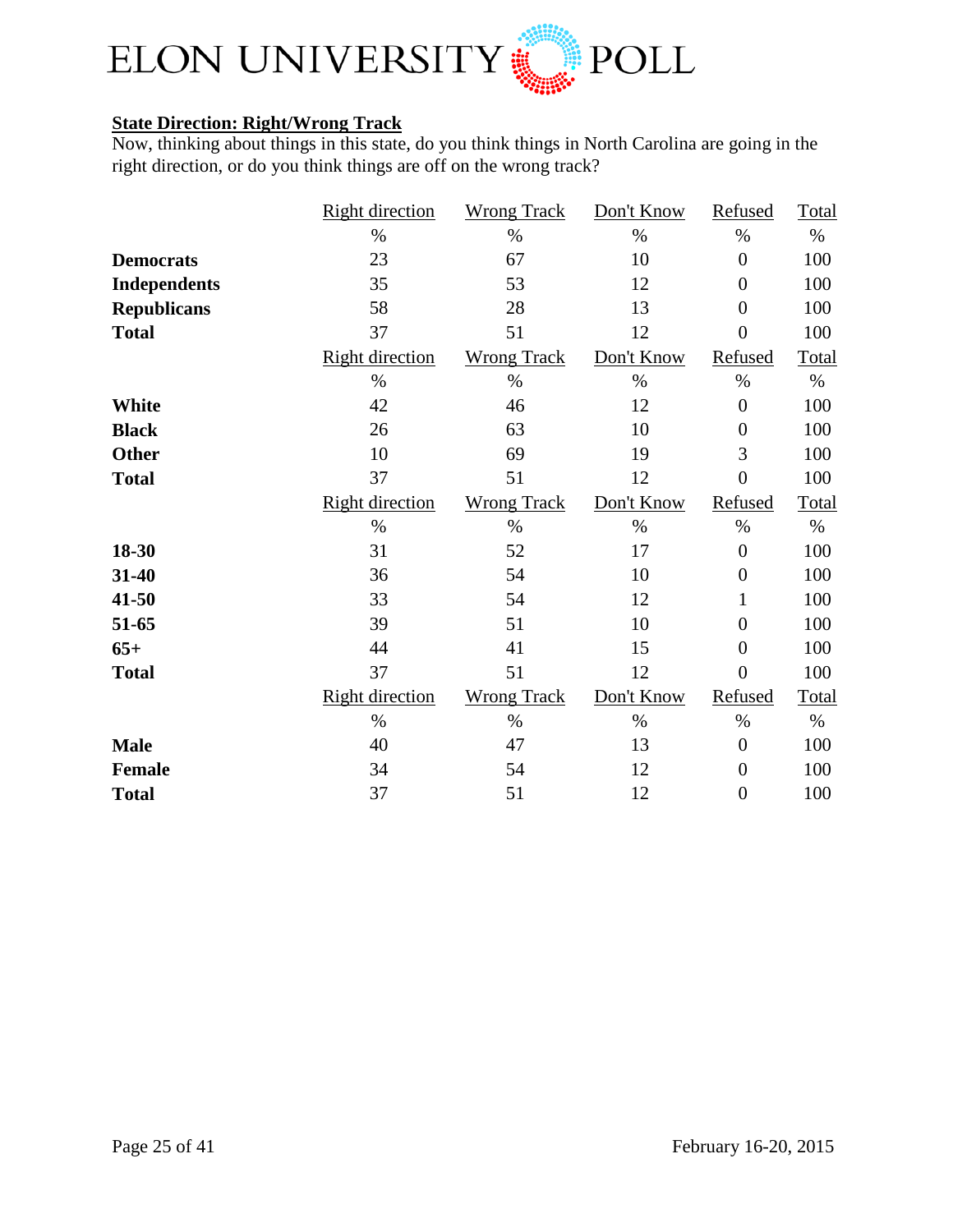

## **Immigrants1&2 [rotated]**

Now moving to the issue of immigration... Please indicate which statement comes closest to your own view, even if neither is exactly right.

- 1) Immigrants today are a benefit to North Carolina because of their hard work and job skills OR
- 2) Immigrants today are a burden to North Carolina because they use public services.

|                     | <b>Benefit</b> | <b>Burden</b> | Don't Know     | Refused        | Total |
|---------------------|----------------|---------------|----------------|----------------|-------|
|                     | $\%$           | $\%$          | $\%$           | $\%$           | $\%$  |
| <b>Democrats</b>    | 64             | 26            | 9              | $\mathbf{1}$   | 100   |
| <b>Independents</b> | 51             | 37            | 11             | 1              | 100   |
| <b>Republicans</b>  | 35             | 51            | 13             | 1              | 100   |
| <b>Total</b>        | 50             | 38            | 11             | 1              | 100   |
|                     | Benefit        | <b>Burden</b> | Don't Know     | Refused        | Total |
|                     | $\%$           | $\%$          | $\%$           | $\%$           | $\%$  |
| <b>White</b>        | 47             | 42            | 10             | $\mathbf{1}$   | 100   |
| <b>Black</b>        | 57             | 27            | 15             | $\overline{2}$ | 100   |
| <b>Other</b>        | 68             | 14            | 18             | $\overline{0}$ | 100   |
| <b>Total</b>        | 50             | 38            | 11             | 1              | 100   |
|                     | Benefit        | <b>Burden</b> | Don't Know     | Refused        | Total |
|                     | $\%$           | $\%$          | $\%$           | $\%$           | $\%$  |
| 18-30               | 63             | 30            | $\overline{7}$ | $\overline{0}$ | 100   |
| 31-40               | 50             | 36            | 13             | 1              | 100   |
| 41-50               | 38             | 47            | 13             | $\overline{2}$ | 100   |
| 51-65               | 53             | 37            | 9              | 1              | 100   |
| $65+$               | 45             | 39            | 15             | $\overline{0}$ | 100   |
| <b>Total</b>        | 50             | 38            | 11             | 1              | 100   |
|                     | Benefit        | <b>Burden</b> | Don't Know     | Refused        | Total |
|                     | $\%$           | $\%$          | $\%$           | $\%$           | $\%$  |
| <b>Male</b>         | 48             | 39            | 11             | 1              | 100   |
| <b>Female</b>       | 53             | 36            | 11             | $\overline{0}$ | 100   |
| <b>Total</b>        | 50             | 38            | 11             | 1              | 100   |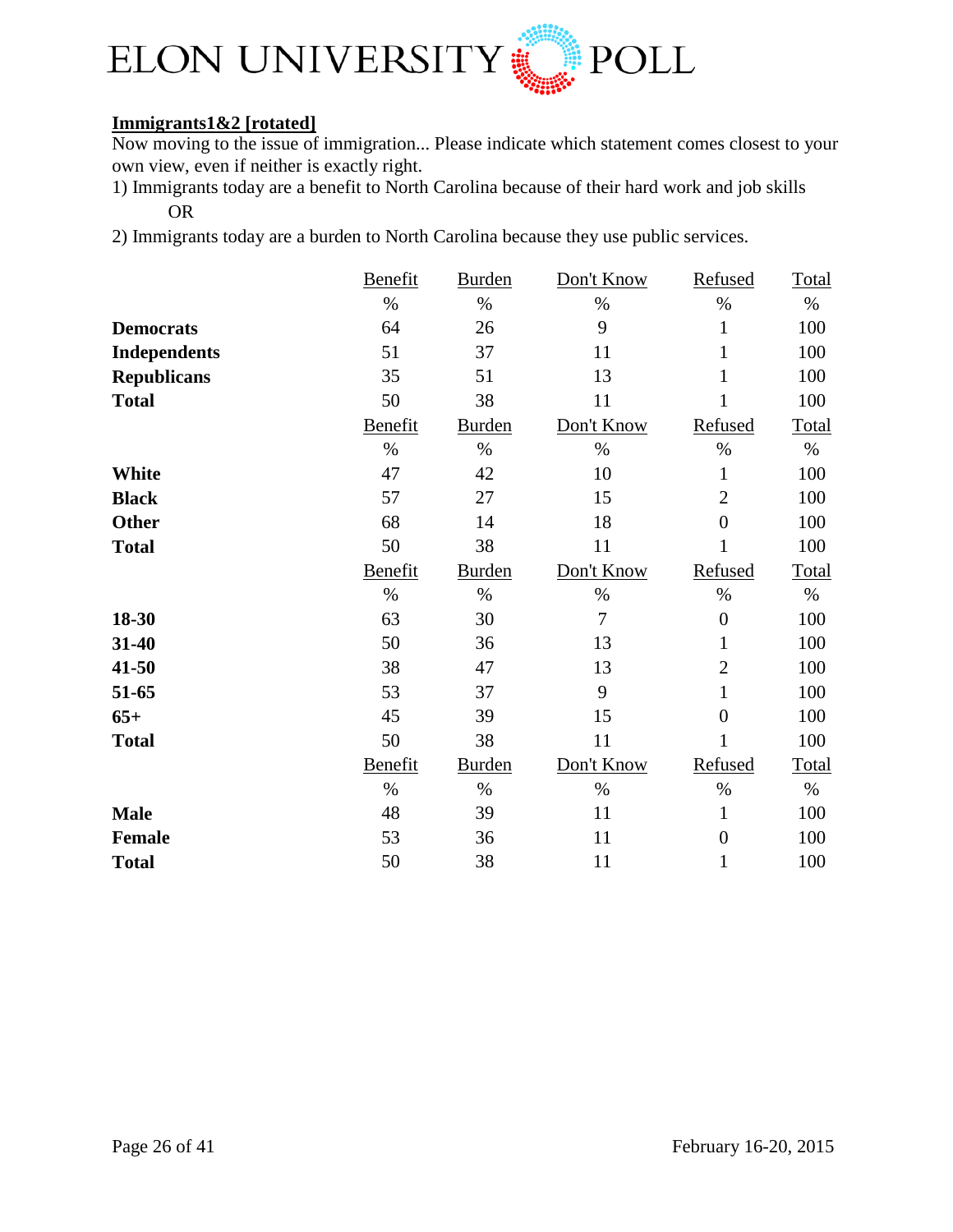

## **Vaccine [rotated]**

Thinking about childhood diseases, such as measles, mumps, rubella and polio... Should parents be required to be vaccinate their children?

OR

Should parents be able to decide NOT to vaccinate their children?

|                     |                        | All children |                |                  |       |
|---------------------|------------------------|--------------|----------------|------------------|-------|
|                     | Parents should be able | should be    | Don't          |                  |       |
|                     | to choose              | vaccinated   | Know           | Refused          | Total |
|                     | $\%$                   | $\%$         | $\%$           | $\%$             | $\%$  |
| <b>Democrats</b>    | 20                     | 77           | $\overline{c}$ | $\overline{0}$   | 100   |
| <b>Independents</b> | 28                     | 68           | $\overline{3}$ | $\overline{0}$   | 100   |
| <b>Republicans</b>  | 23                     | 72           | 5              | $\overline{0}$   | 100   |
| <b>Total</b>        | 25                     | 72           | $\overline{3}$ | $\overline{0}$   | 100   |
|                     |                        | All children |                |                  |       |
|                     | Parents should be able | should be    | Don't          |                  |       |
|                     | to choose              | vaccinated   | Know           | Refused          | Total |
|                     | $\%$                   | $\%$         | $\%$           | $\%$             | $\%$  |
| <b>White</b>        | 25                     | 72           | 3              | $\overline{0}$   | 100   |
| <b>Black</b>        | 21                     | 77           | $\overline{2}$ | $\overline{0}$   | 100   |
| <b>Other</b>        | 30                     | 59           | 11             | $\overline{0}$   | 100   |
| <b>Total</b>        | 25                     | 72           | 3              | $\overline{0}$   | 100   |
|                     |                        | All children |                |                  |       |
|                     | Parents should be able | should be    | Don't          |                  |       |
|                     | to choose              | vaccinated   | Know           | Refused          | Total |
|                     | $\%$                   | $\%$         | $\%$           | $\%$             | $\%$  |
| 18-30               | 35                     | 62           | $\overline{2}$ | $\boldsymbol{0}$ | 100   |
| 31-40               | 35                     | 62           | $\overline{3}$ | $\overline{0}$   | 100   |
| 41-50               | 25                     | 71           | $\overline{4}$ | $\overline{0}$   | 100   |
| 51-65               | 17                     | 79           | $\overline{4}$ | $\overline{0}$   | 100   |
| $65+$               | 14                     | 82           | $\overline{4}$ | $\overline{0}$   | 100   |
| <b>Total</b>        | 25                     | 72           | 3              | $\overline{0}$   | 100   |
|                     |                        | All children |                |                  |       |
|                     | Parents should be able | should be    | Don't          |                  |       |
|                     | to choose              | vaccinated   | Know           | Refused          | Total |
|                     | $\%$                   | $\%$         | $\%$           | $\%$             | $\%$  |
| <b>Male</b>         | 27                     | 69           | $\overline{4}$ | $\overline{0}$   | 100   |
| <b>Female</b>       | 22                     | 75           | 3              | $\overline{0}$   | 100   |
| <b>Total</b>        | 25                     | 72           | 3              | $\overline{0}$   | 100   |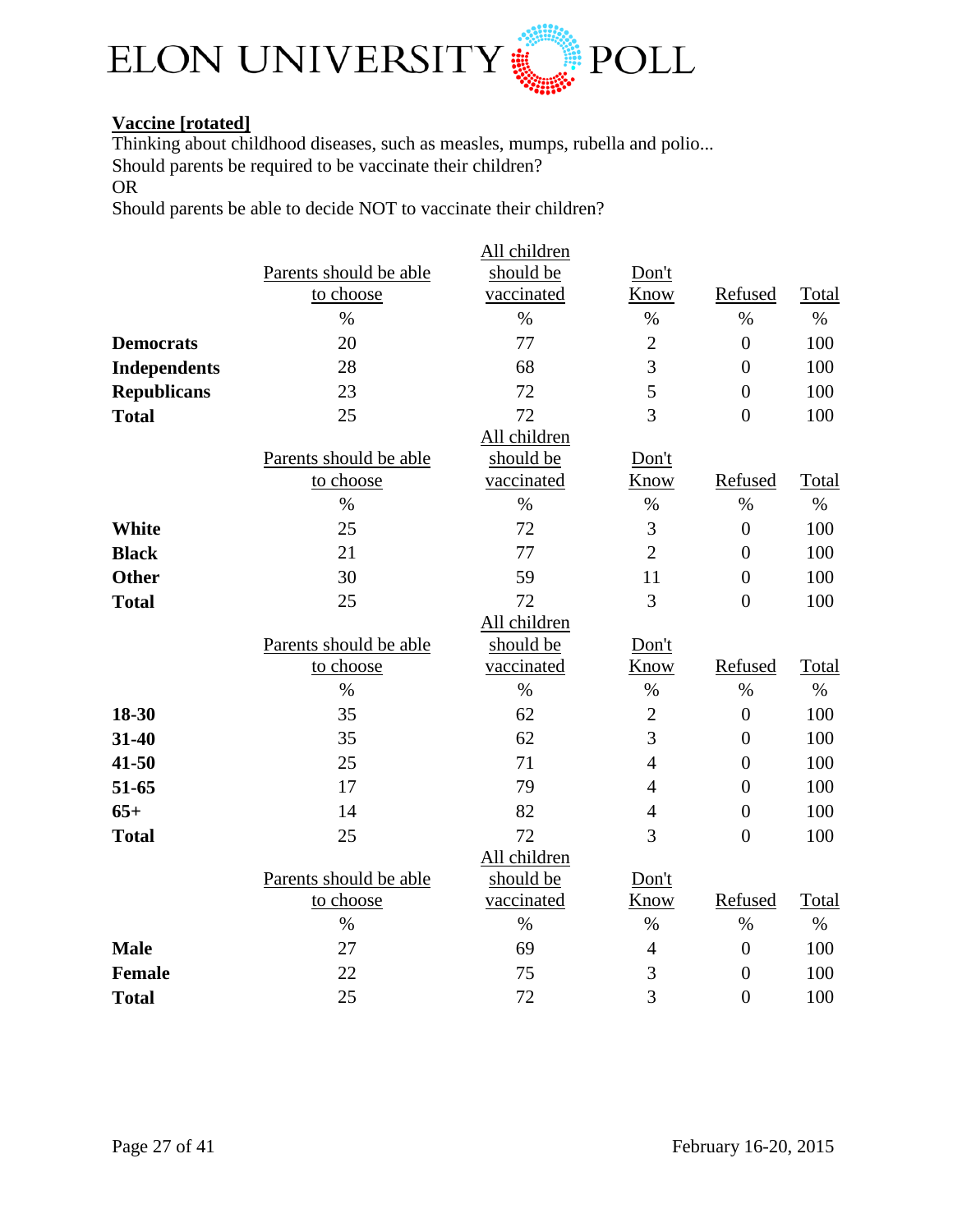

## **Abortion**

Now, thinking more generally, do you think state laws in North Carolina should make access to an abortion more difficult or less difficult?

|                     | More      | Less      | About the      | Don't |                |       |
|---------------------|-----------|-----------|----------------|-------|----------------|-------|
|                     | difficult | difficult | <b>Same</b>    | know  | Refused        | Total |
|                     | $\%$      | $\%$      | $\%$           | $\%$  | $\%$           | $\%$  |
| <b>Democrats</b>    | 30        | 58        | 3              | 7     | $\mathbf{1}$   | 100   |
| <b>Independents</b> | 32        | 47        | 9              | 11    | $\mathbf{1}$   | 100   |
| <b>Republicans</b>  | 65        | 20        | $\overline{7}$ | 8     | $\overline{0}$ | 100   |
| <b>Total</b>        | 41        | 43        | $\overline{7}$ | 9     | $\mathbf{1}$   | 100   |
|                     | More      | Less      | About the      | Don't |                |       |
|                     | difficult | difficult | Same           | know  | Refused        | Total |
|                     | $\%$      | $\%$      | $\%$           | $\%$  | $\%$           | $\%$  |
| <b>White</b>        | 43        | 40        | 8              | 9     | $\mathbf{1}$   | 100   |
| <b>Black</b>        | 34        | 54        | $\overline{4}$ | 6     | $\overline{c}$ | 100   |
| <b>Other</b>        | 38        | 42        | $\overline{4}$ | 14    | $\overline{2}$ | 100   |
| <b>Total</b>        | 41        | 43        | $\overline{7}$ | 9     | $\mathbf{1}$   | 100   |
|                     | More      | Less      | About the      | Don't |                |       |
|                     | difficult | difficult | <b>Same</b>    | know  | Refused        | Total |
|                     | $\%$      | $\%$      | $\%$           | $\%$  | $\%$           | $\%$  |
| 18-30               | 37        | 55        | $\overline{2}$ | 6     | $\overline{0}$ | 100   |
| 31-40               | 45        | 40        | 6              | 9     | $\overline{0}$ | 100   |
| 41-50               | 32        | 45        | 12             | 10    | $\mathbf{1}$   | 100   |
| 51-65               | 42        | 38        | $\overline{7}$ | 11    | $\overline{2}$ | 100   |
| $65+$               | 46        | 40        | $\overline{7}$ | 6     | $\overline{0}$ | 100   |
| <b>Total</b>        | 41        | 43        | $\overline{7}$ | 9     | $\mathbf{1}$   | 100   |
|                     | More      | Less      | About the      | Don't |                |       |
|                     | difficult | difficult | <b>Same</b>    | know  | Refused        | Total |
|                     | $\%$      | $\%$      | $\%$           | $\%$  | $\%$           | $\%$  |
| <b>Male</b>         | 39        | 39        | 9              | 12    | $\mathbf{1}$   | 100   |
| <b>Female</b>       | 42        | 47        | 5              | 6     | $\overline{0}$ | 100   |
| <b>Total</b>        | 41        | 43        | $\overline{7}$ | 9     | $\mathbf{1}$   | 100   |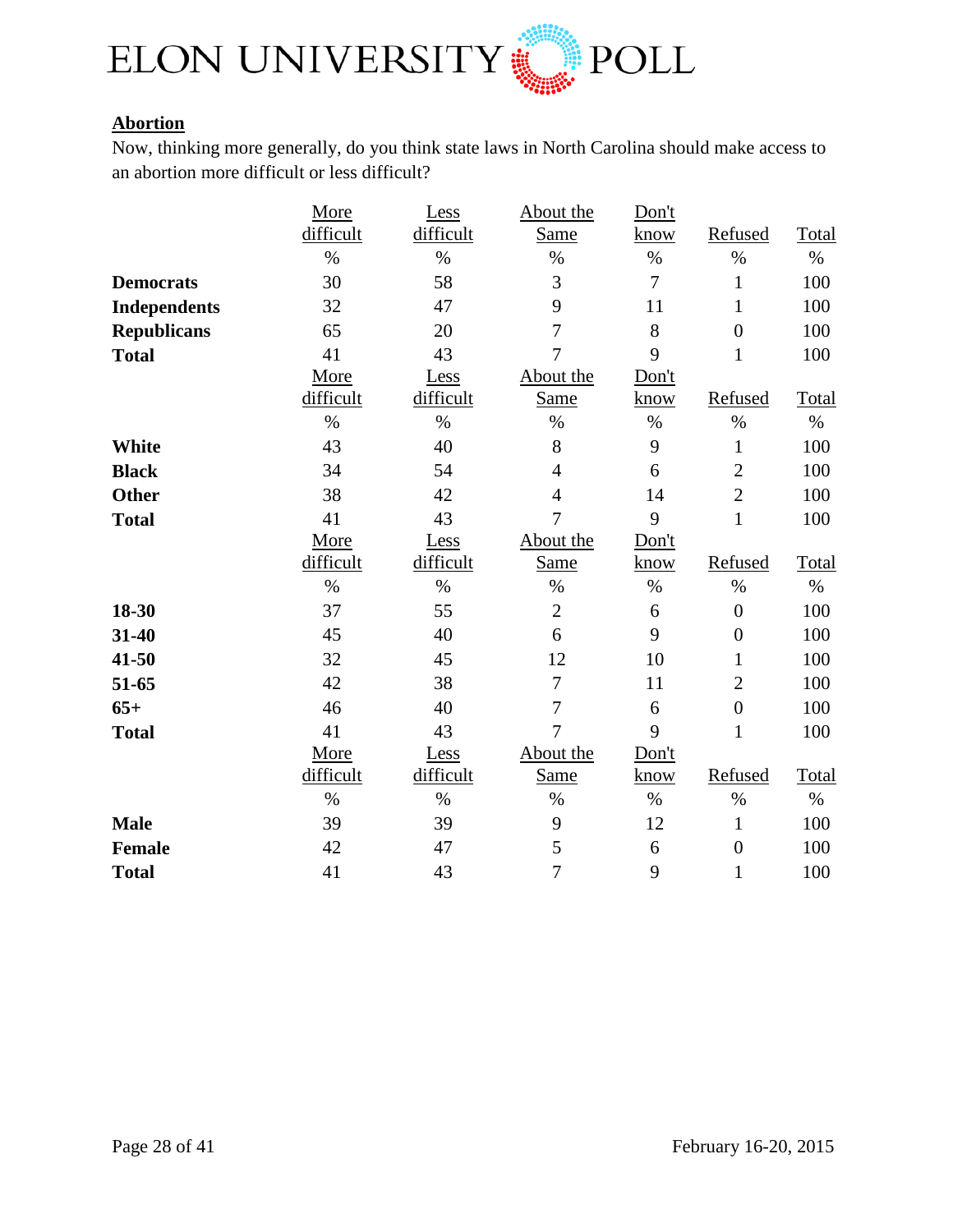

#### **Obamacare**

In the long run, how do you think the Affordable Care Act, often referred to as Obamacare, will affect the healthcare situation in North Carolina as a whole? Will it make things better, not make much difference, or will it make things worse?

|                     | <b>Make Things</b> | Not Make Much     | <b>Make Things</b> | Don't          |              |
|---------------------|--------------------|-------------------|--------------------|----------------|--------------|
|                     | <b>Better</b>      | Difference        | Worse              | Know           | <b>Total</b> |
|                     | $\%$               | $\%$              | $\%$               | $\%$           | $\%$         |
| <b>Democrats</b>    | 67                 | 12                | 17                 | $\overline{4}$ | 100          |
| <b>Independents</b> | 31                 | 11                | 52                 | 5              | 100          |
| <b>Republicans</b>  | 5                  | 8                 | 84                 | 3              | 100          |
| <b>Total</b>        | 36                 | 11                | 49                 | $\overline{4}$ | 100          |
|                     | <b>Make Things</b> | Not Make Much     | Make Things        | Don't          |              |
|                     | <b>Better</b>      | Difference        | Worse              | Know           | Total        |
|                     | $\%$               | $\%$              | $\%$               | $\%$           | $\%$         |
| <b>White</b>        | 27                 | 10                | 59                 | 5              | 100          |
| <b>Black</b>        | 66                 | 14                | 17                 | 3              | 100          |
| <b>Other</b>        | 48                 | 8                 | 36                 | 8              | 100          |
| <b>Total</b>        | 36                 | 11                | 49                 | $\overline{4}$ | 100          |
|                     | <b>Make Things</b> | Not Make Much     | <b>Make Things</b> | Don't          |              |
|                     | <b>Better</b>      | <b>Difference</b> | Worse              | Know           | Total        |
|                     | $\%$               | $\%$              | $\%$               | $\%$           | $\%$         |
| 18-30               | 33                 | 15                | 48                 | 5              | 100          |
| 31-40               | 34                 | 13                | 52                 | $\overline{2}$ | 100          |
| 41-50               | 35                 | 10                | 53                 | $\overline{2}$ | 100          |
| 51-65               | 38                 | 9                 | 46                 | 6              | 100          |
| $65+$               | 37                 | $\overline{7}$    | 49                 | 7              | 100          |
| <b>Total</b>        | 36                 | 11                | 49                 | $\overline{4}$ | 100          |
|                     | <b>Make Things</b> | Not Make Much     | <b>Make Things</b> | Don't          |              |
|                     | <b>Better</b>      | Difference        | Worse              | Know           | Total        |
|                     | $\%$               | $\%$              | $\%$               | $\%$           | $\%$         |
| <b>Male</b>         | 32                 | 12                | 51                 | 5              | 100          |
| <b>Female</b>       | 39                 | 10                | 48                 | $\overline{4}$ | 100          |
| <b>Total</b>        | 36                 | 11                | 49                 | $\overline{4}$ | 100          |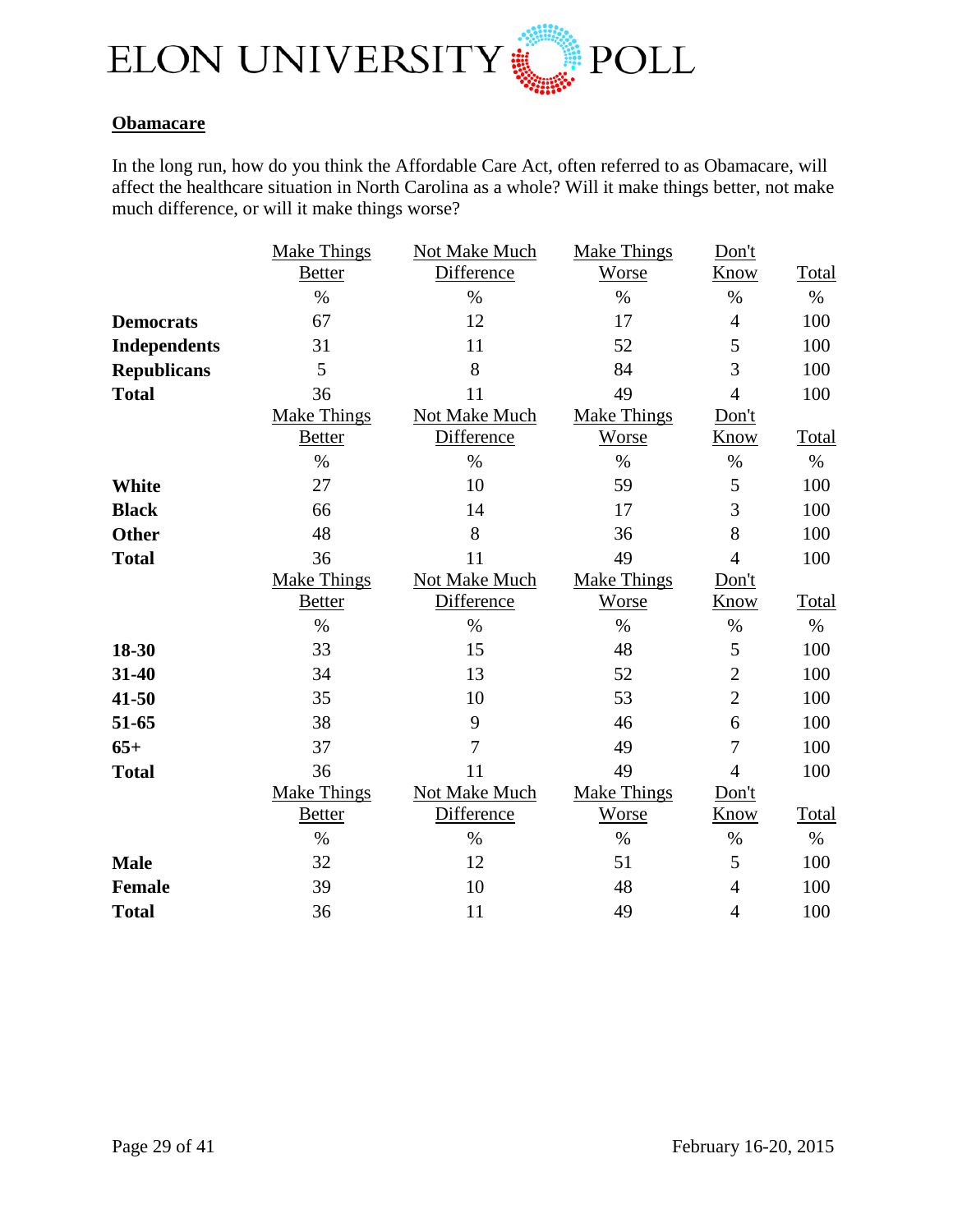

## **Gay Marriage**

Do you support or oppose gay [same-sex] marriage?

|                     | <b>Support</b> | <u>Oppose</u> | Don't Know | Refused          | Total        |
|---------------------|----------------|---------------|------------|------------------|--------------|
|                     | $\%$           | $\%$          | $\%$       | $\%$             | $\%$         |
| <b>Democrats</b>    | 51             | 39            | 9          | $\mathbf{1}$     | 100          |
| <b>Independents</b> | 53             | 37            | 10         | $\overline{0}$   | 100          |
| <b>Republicans</b>  | 18             | 71            | 10         | $\overline{0}$   | 100          |
| <b>Total</b>        | 42             | 47            | 10         | $\overline{0}$   | 100          |
|                     | Support        | <b>Oppose</b> | Don't Know | Refused          | Total        |
|                     | $\%$           | $\%$          | $\%$       | $\%$             | $\%$         |
| <b>White</b>        | 44             | 46            | 9          | $\overline{0}$   | 100          |
| <b>Black</b>        | 34             | 55            | 10         | 1                | 100          |
| <b>Other</b>        | 48             | 34            | 18         | $\overline{0}$   | 100          |
| <b>Total</b>        | 42             | 47            | 10         | $\overline{0}$   | 100          |
|                     | <b>Support</b> | <u>Oppose</u> | Don't Know | Refused          | Total        |
|                     | $\%$           | $\%$          | $\%$       | $\%$             | $\%$         |
| 18-30               | 64             | 29            | 7          | $\overline{0}$   | 100          |
| 31-40               | 54             | 30            | 16         | $\overline{0}$   | 100          |
| 41-50               | 37             | 54            | 7          | $\overline{2}$   | 100          |
| 51-65               | 35             | 56            | 9          | $\mathbf{1}$     | 100          |
| $65+$               | 27             | 63            | 10         | $\overline{0}$   | 100          |
| <b>Total</b>        | 42             | 47            | 10         | $\overline{0}$   | 100          |
|                     | <b>Support</b> | <u>Oppose</u> | Don't Know | Refused          | <b>Total</b> |
|                     | $\%$           | $\%$          | $\%$       | $\%$             | $\%$         |
| <b>Male</b>         | 40             | 49            | 10         | $\overline{0}$   | 100          |
| <b>Female</b>       | 45             | 46            | 9          | $\overline{0}$   | 100          |
| <b>Total</b>        | 42             | 47            | 10         | $\boldsymbol{0}$ | 100          |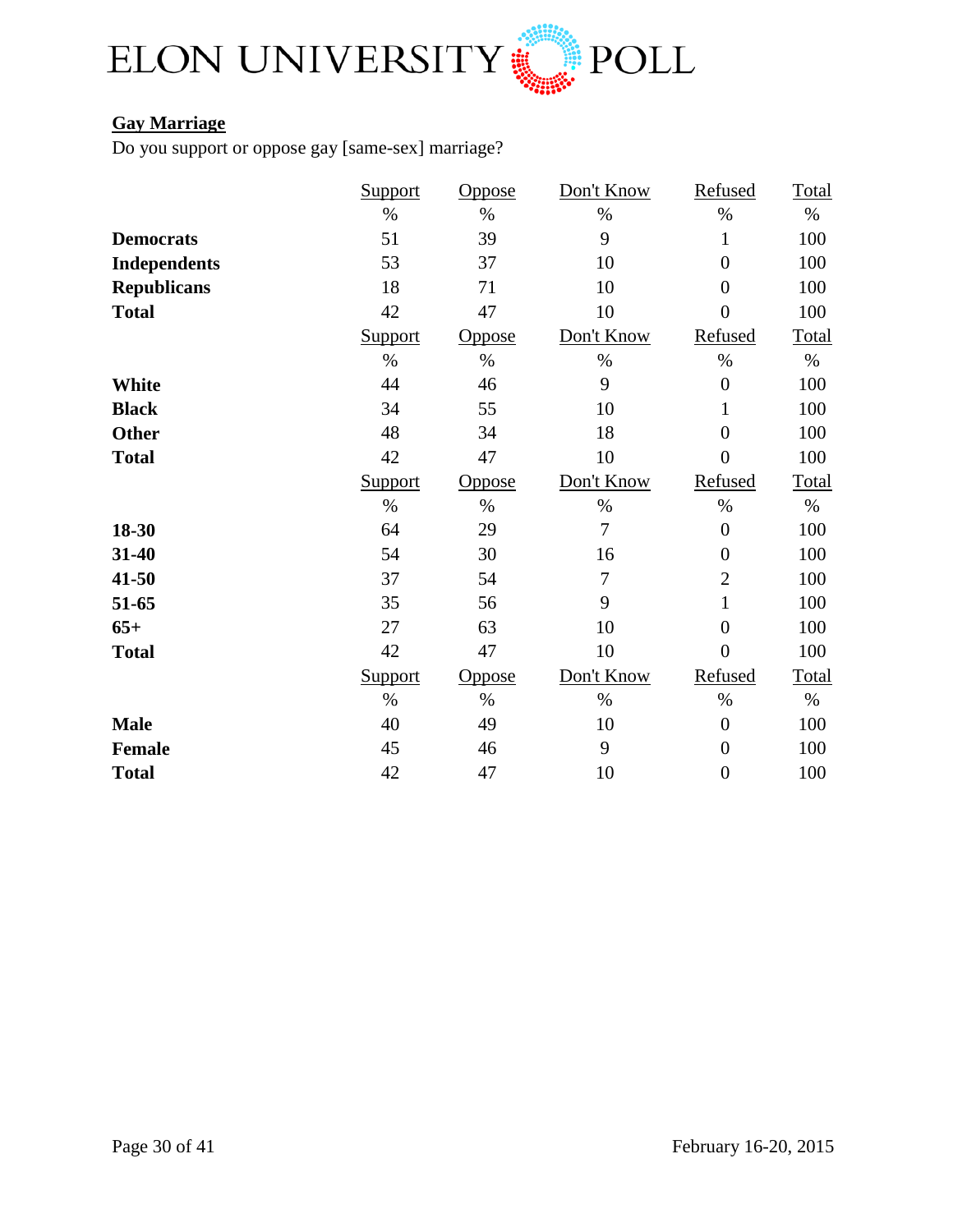

## **Fracking1**

How much, if anything, have you heard about a drilling method called fracking that is used to extract natural gas from underground rock formations? Have you heard a lot, a little or nothing at all?

|                     | $A$ lot | A little | <b>None</b>    | Don't know       | <b>Total</b> |
|---------------------|---------|----------|----------------|------------------|--------------|
|                     | $\%$    | $\%$     | $\%$           | $\%$             | $\%$         |
| <b>Democrats</b>    | 44      | 37       | 18             | $\boldsymbol{0}$ | 100          |
| <b>Independents</b> | 46      | 39       | 14             | $\overline{0}$   | 100          |
| <b>Republicans</b>  | 49      | 43       | $\overline{7}$ | 1                | 100          |
| <b>Total</b>        | 46      | 40       | 14             | $\overline{0}$   | 100          |
|                     | $A$ lot | A little | None           | Don't know       | Total        |
|                     | $\%$    | $\%$     | $\%$           | $\%$             | $\%$         |
| <b>White</b>        | 53      | 39       | $\overline{7}$ | $\boldsymbol{0}$ | 100          |
| <b>Black</b>        | 24      | 42       | 34             | $\overline{0}$   | 100          |
| <b>Other</b>        | 37      | 35       | 29             | $\boldsymbol{0}$ | 100          |
| <b>Total</b>        | 46      | 40       | 14             | $\overline{0}$   | 100          |
|                     | $A$ lot | A little | <b>None</b>    | Don't know       | Total        |
|                     | $\%$    | $\%$     | $\%$           | $\%$             | $\%$         |
| 18-30               | 30      | 38       | 32             | $\boldsymbol{0}$ | 100          |
| 31-40               | 43      | 49       | $\overline{7}$ | $\overline{0}$   | 100          |
| 41-50               | 47      | 42       | 11             | $\overline{0}$   | 100          |
| 51-65               | 59      | 32       | 9              | $\boldsymbol{0}$ | 100          |
| $65+$               | 45      | 41       | 13             | $\overline{2}$   | 100          |
| <b>Total</b>        | 46      | 40       | 14             | $\overline{0}$   | 100          |
|                     | $A$ lot | A little | None           | Don't know       | <b>Total</b> |
|                     | $\%$    | $\%$     | $\%$           | $\%$             | $\%$         |
| <b>Male</b>         | 56      | 35       | 9              | $\boldsymbol{0}$ | 100          |
| <b>Female</b>       | 37      | 44       | 18             | $\mathbf{1}$     | 100          |
| <b>Total</b>        | 46      | 40       | 14             | $\boldsymbol{0}$ | 100          |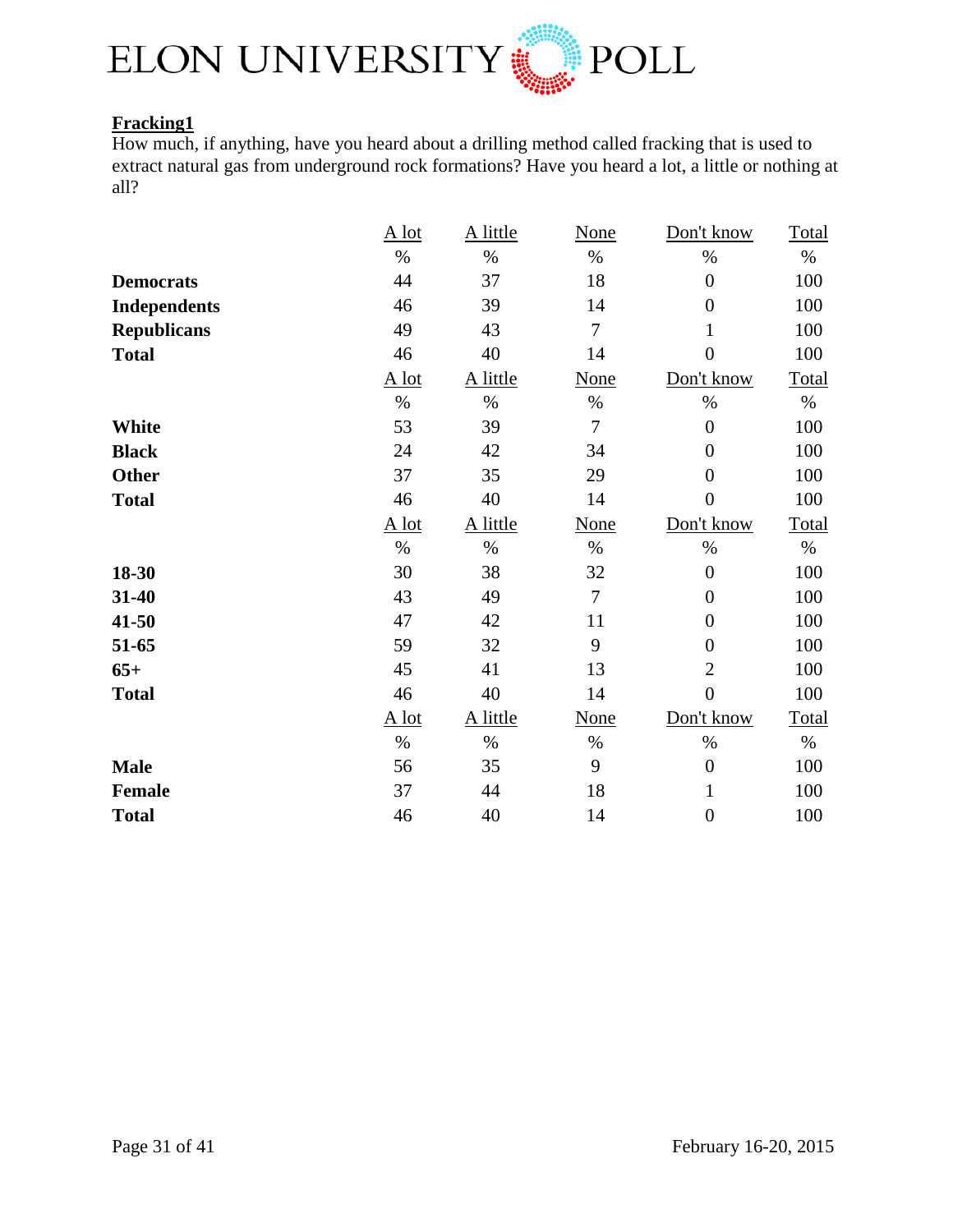

## **Fracking Opinion**

[if fracking  $= 1$  or 2]

From what you've read and heard, do you [support or oppose] fracking in North Carolina?

|                     | Support | Oppose        | Don't Know | Total        |
|---------------------|---------|---------------|------------|--------------|
|                     | $\%$    | $\%$          | $\%$       | $\%$         |
| <b>Democrats</b>    | 16      | 70            | 14         | 100          |
| <b>Independents</b> | 33      | 52            | 15         | 100          |
| <b>Republicans</b>  | 61      | 24            | 15         | 100          |
| <b>Total</b>        | 36      | 49            | 15         | 100          |
|                     | Support | Oppose        | Don't Know | <b>Total</b> |
|                     | $\%$    | $\%$          | $\%$       | $\%$         |
| <b>White</b>        | 40      | 47            | 13         | 100          |
| <b>Black</b>        | 17      | 60            | 23         | 100          |
| <b>Other</b>        | 22      | 58            | 19         | 100          |
| <b>Total</b>        | 36      | 49            | 15         | 100          |
|                     | Support | Oppose        | Don't Know | Total        |
|                     | $\%$    | $\%$          | $\%$       | $\%$         |
| 18-30               | 23      | 61            | 16         | 100          |
| 31-40               | 33      | 49            | 18         | 100          |
| 41-50               | 38      | 49            | 13         | 100          |
| 51-65               | 35      | 51            | 14         | 100          |
| $65+$               | 46      | 40            | 13         | 100          |
| <b>Total</b>        | 36      | 49            | 15         | 100          |
|                     | Support | <b>Oppose</b> | Don't Know | Total        |
|                     | $\%$    | $\%$          | $\%$       | $\%$         |
| <b>Male</b>         | 40      | 46            | 13         | 100          |
| <b>Female</b>       | 31      | 53            | 17         | 100          |
| <b>Total</b>        | 36      | 49            | 15         | 100          |
|                     |         |               |            |              |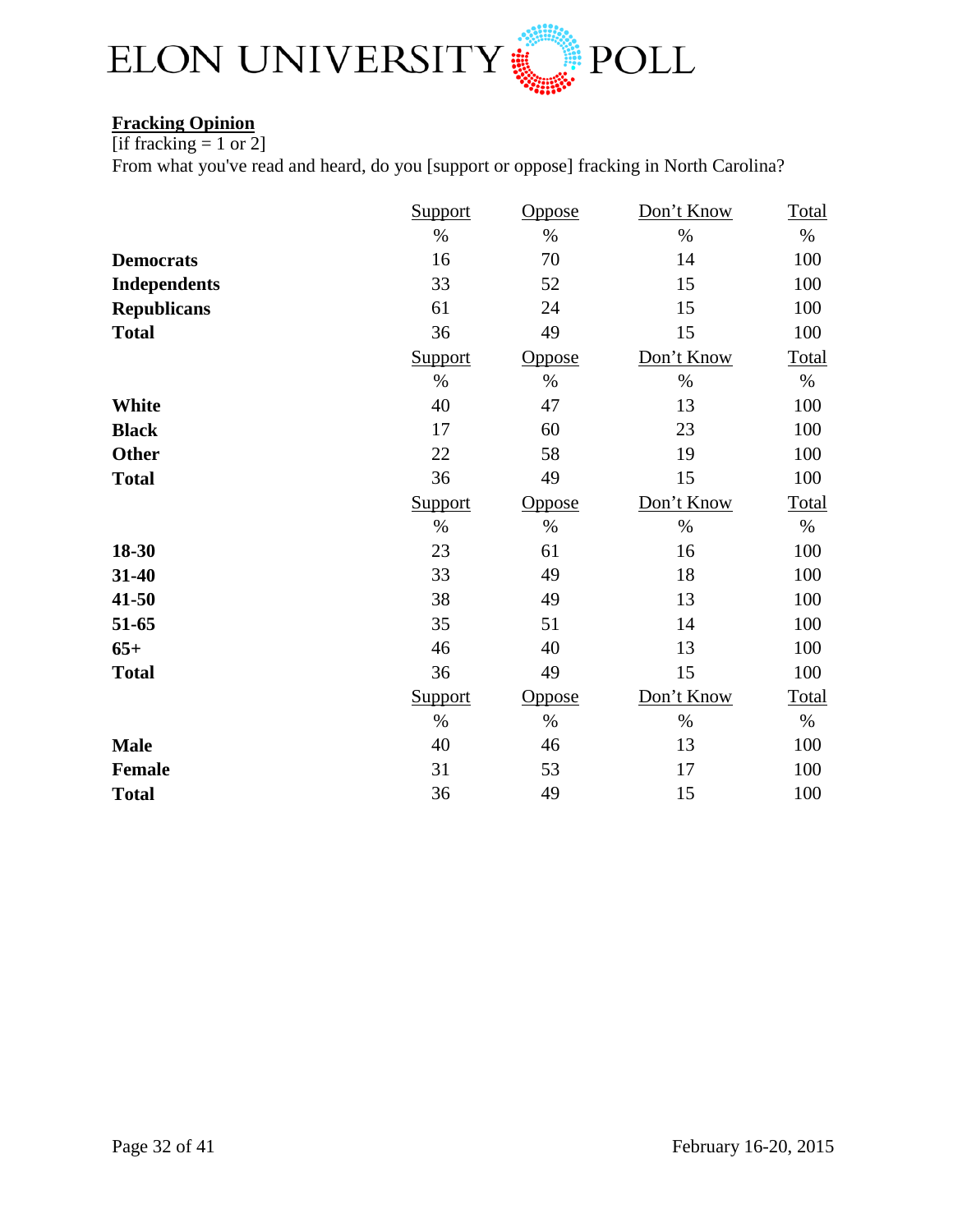

## <span id="page-32-0"></span>**Question Ordering**

| Introduction         |                                                                         |
|----------------------|-------------------------------------------------------------------------|
| O                    |                                                                         |
| O                    |                                                                         |
| O                    |                                                                         |
| Approval             |                                                                         |
| O                    |                                                                         |
| O                    |                                                                         |
| O                    |                                                                         |
| O                    |                                                                         |
| O                    |                                                                         |
| O                    |                                                                         |
|                      | Nation/State/Evaluations                                                |
| $\circ$              |                                                                         |
| $\circ$              |                                                                         |
| <b>Policy Issues</b> |                                                                         |
| O                    |                                                                         |
| $\circ$              |                                                                         |
| $\circ$              |                                                                         |
| $\circ$              |                                                                         |
| $\circ$              |                                                                         |
| O                    |                                                                         |
| O                    |                                                                         |
| $\circ$              |                                                                         |
| O                    |                                                                         |
|                      | 2016 Election Questions                                                 |
| O                    |                                                                         |
| O                    |                                                                         |
|                      | Open Government Survey [RESULTS IN SEPARATE REPORT - elon.edu/elonpoll] |
| O                    | openintro                                                               |
| O                    |                                                                         |
| O                    |                                                                         |
| O                    |                                                                         |
| O                    |                                                                         |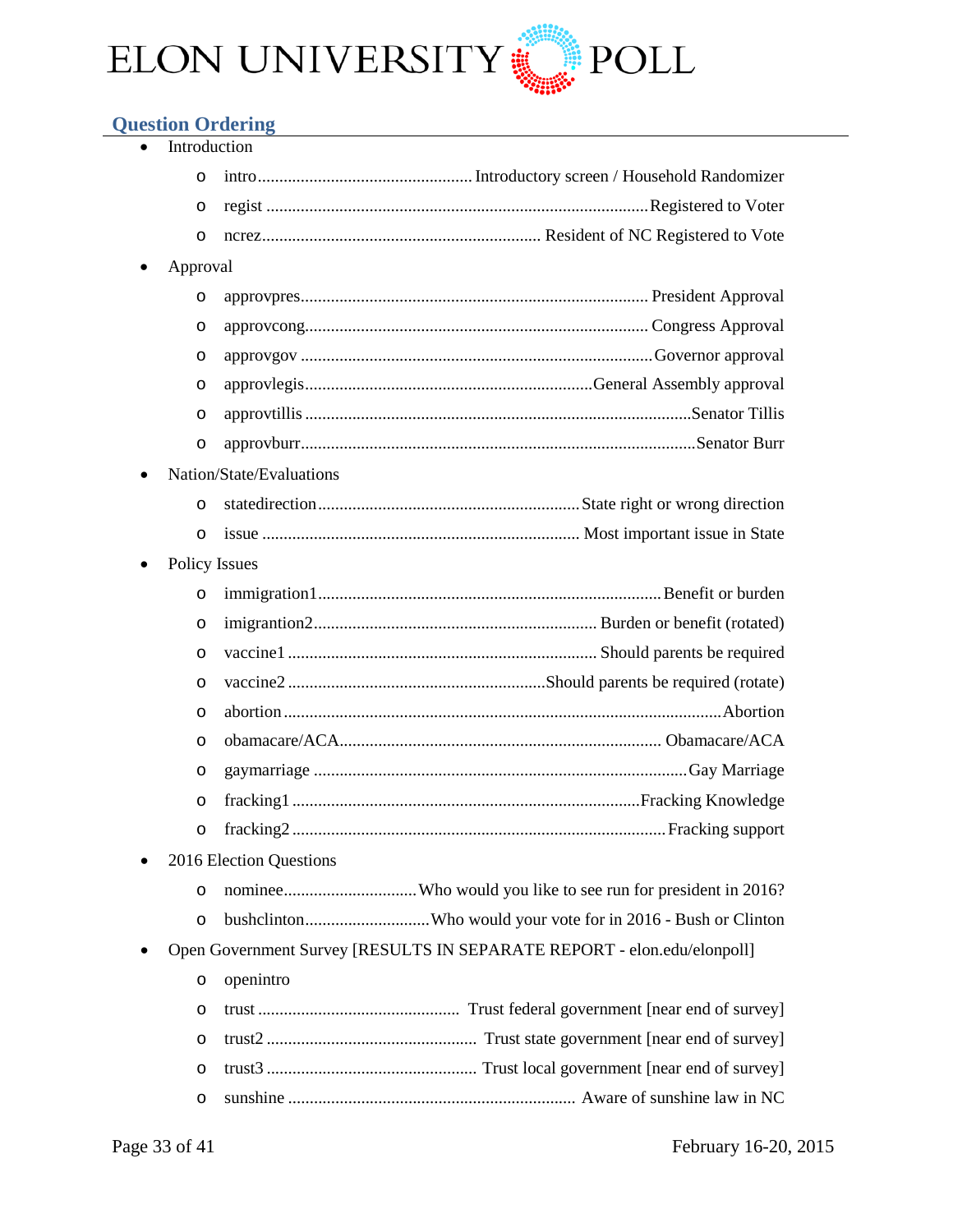

| O            |              |
|--------------|--------------|
| O            |              |
| O            |              |
| O            |              |
| O            |              |
| $\circ$      |              |
| O            |              |
| O            |              |
| $\circ$      |              |
| $\circ$      |              |
| $\circ$      |              |
| Partisanship |              |
| $\circ$      |              |
| O            |              |
| $\circ$      |              |
| O            |              |
| O            |              |
| Ideology     |              |
| $\circ$      |              |
| $\circ$      |              |
| $\circ$      |              |
| $\circ$      |              |
| $\circ$      |              |
|              | Demographics |
|              |              |
| $\circ$      |              |
| $\circ$      |              |
| O            |              |
| O            |              |
| O            |              |
| O            |              |
| O            |              |
| $\circ$      |              |
| O            |              |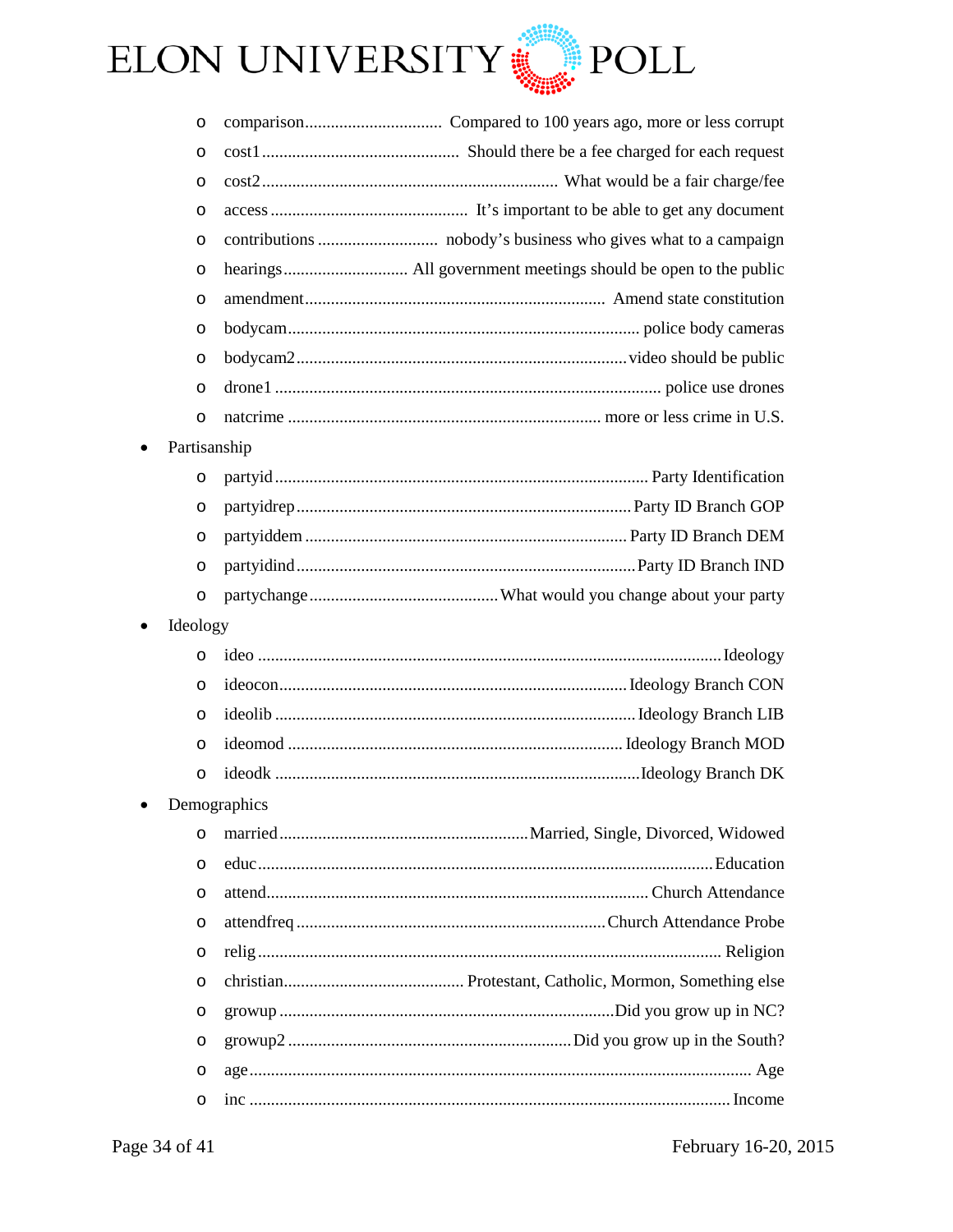

| $\circ$                     |  |                                           |  |  |  |  |
|-----------------------------|--|-------------------------------------------|--|--|--|--|
| $\circ$                     |  |                                           |  |  |  |  |
| $\circ$                     |  |                                           |  |  |  |  |
| $\circ$                     |  |                                           |  |  |  |  |
| $\circ$                     |  |                                           |  |  |  |  |
| $\Omega$                    |  |                                           |  |  |  |  |
| $\circ$                     |  |                                           |  |  |  |  |
| $\circ$                     |  |                                           |  |  |  |  |
| Post-interview<br>$\bullet$ |  |                                           |  |  |  |  |
|                             |  | $\sim$ $\sim$ $\sim$ $\sim$ $\sim$ $\sim$ |  |  |  |  |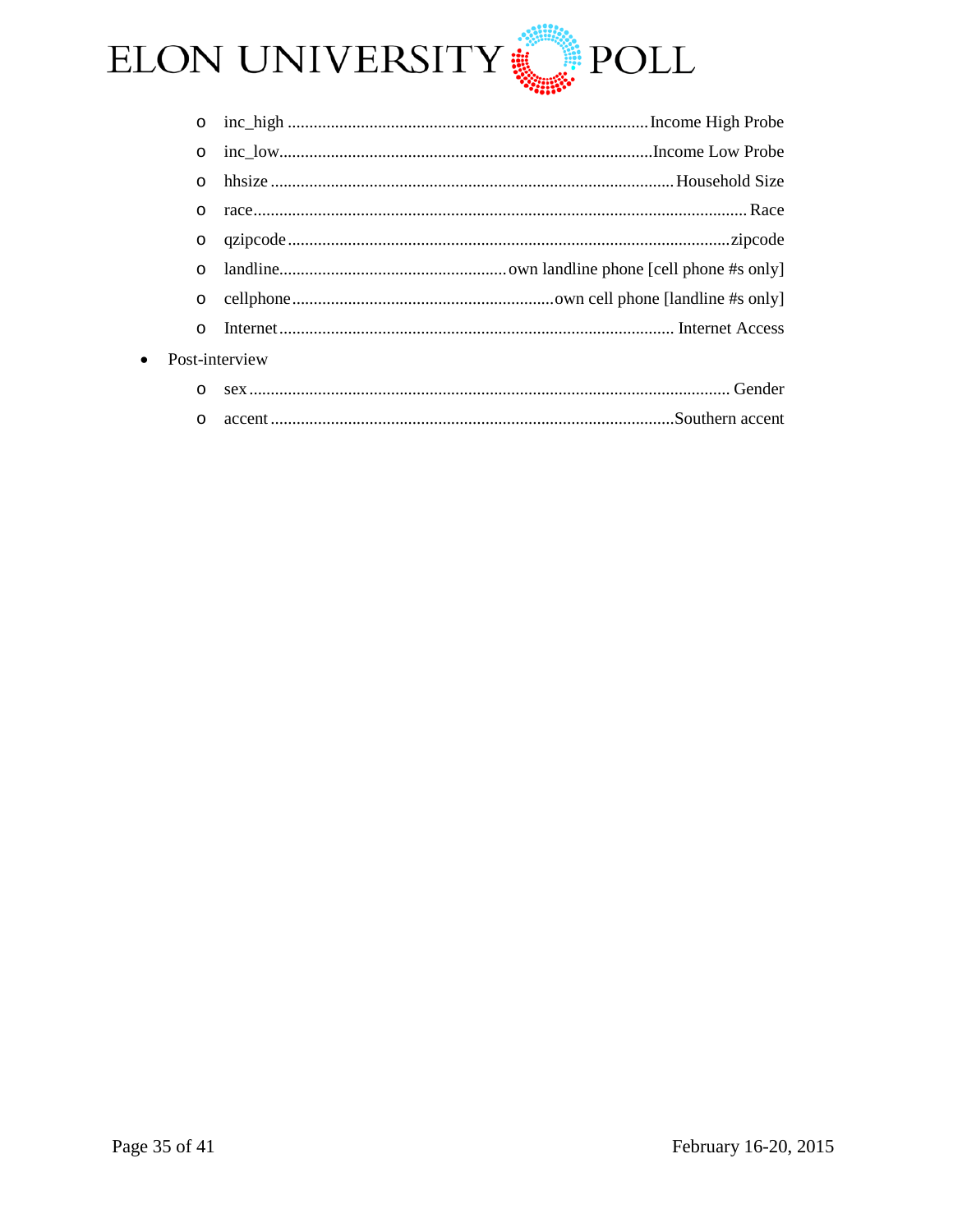

#### <span id="page-35-0"></span>**Methodological Information**

| Mode:                                  | Live Interviewer RDD Telephone Interviews |
|----------------------------------------|-------------------------------------------|
|                                        | (Dual Frame: Cell Phone and Landlines)    |
| Population & Sample Area               | North Carolina; Adults, Registered Voters |
|                                        | (English Speakers)                        |
| Dates in the field:                    | February 16-20, 2015                      |
|                                        |                                           |
| <b>Registered Voter Sample Size</b>    | 773                                       |
| Registered Voter Margin of Error       | $\pm 3.52$                                |
| <b>Adult Residents Sample Size</b>     | 867                                       |
| <b>Adult Residents Margin of Error</b> | $\pm 3.33$                                |
| Confidence Level                       | 95%                                       |
| <b>Weighting Variables</b>             | Age, Race, Gender, & Phone Ownership      |
|                                        |                                           |

The Elon University Poll uses a stratified random sample of households with telephones and wireless (cell) telephone numbers. Please direct questions about the Elon University Poll's methodology to the Director of the Elon University Poll, Dr. Kenneth Fernandez at 336-278- 6438 or [kfernandez@elon.edu.](mailto:kfernandez@elon.edu)

#### **Procedures Used for Conducting the Poll**

The Elon University Poll uses CATI system software (Computer Assisted Telephone Interviewing) for the administration of surveys. We attempt to reach each working telephone number in the sample up to five times. We only interview residents of North Carolina who are over 18. The Elon University Poll conducted the survey in English. Live interviewers called from 4:30 p.m. to 9:30 p.m. Monday 2/16 Through Thursday 2/19; and 3:00 to 8:00 on Friday 2/20.

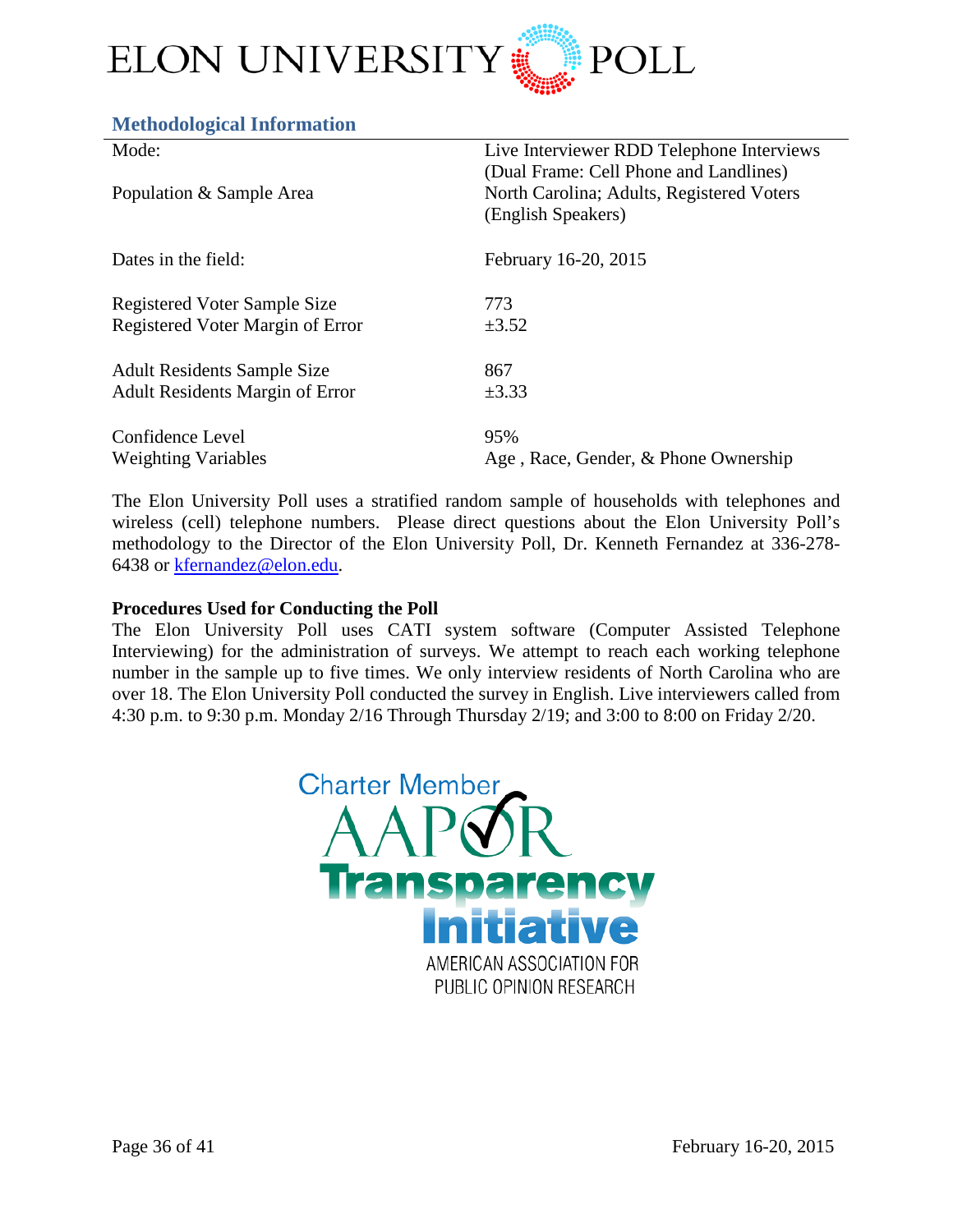

#### **Additional Methodological Decisions**

#### Branching Questions

For many questions with multiple response options, we program our surveys to branch into a secondary probing question.

#### "Don't Know" & "Refused" Response Options

All questions include an option for respondents to volunteer "don't know" or to refuse. In the vast majority of questions, interviewers do not prompt "don't know" responses.

#### Weighting

We typically weight results from the Elon University Poll on multiple demographic characteristics: race, gender, phone use/type and age. Weighting rarely leads to substantial changes in results. We use iterative raking, adjusting one dimension at a time. The standard error of an estimate for a simple random sample is different from the standard error of an estimate based on a weighted sample. This is referred to as a design effect. For example the overall design effect for the final weights for the sample of *Adult Residents of North Carolina* was 1.16. So an adjusted margin of error for that sample would be  $+/- 3.56$  instead of  $+/- 3.33$ .

#### Within Household Randomization

For landlines, we use the common "oldest-youngest" technique to ensure within household randomization. We assume cellphones belong to an individual rather than a household. Thus, we do not conduct within-household randomization within our cellphone sample.

#### Completion Criteria

An interview is a complete only if a respondent progresses through the entire survey. Respondents who hang up before completing the last question or who refuse to more than 10 % of the questions are incompletes.

#### **Support for Transparency**

The Elon University Poll supports transparency in survey research and is a charter member of the American Association for Public Opinion Research Transparency Initiative, which is a program promoting openness and transparency about survey research methods and operations among survey research professionals and the industry. All information about the Elon University Poll that we released to the public conforms to reporting conventions recommended by the American Association for Public Opinion Research and the National Council on Public Polls.

#### Question Construction and Question Order

In releasing survey results, the Elon University Poll provides the questions as worded and the order in which respondents receive these questions. In some cases question ordering rotates to avoid biases. In an effort to provide neutral, non-biased questions, we attempt to observe conventional question wording and question order protocols in all of our polls. In order to avoid recency or primacy effects, we randomize candidate names and directional response options (e.g. support / oppose) within the text of each question. We pretest every questionnaire multiple times before entering the field.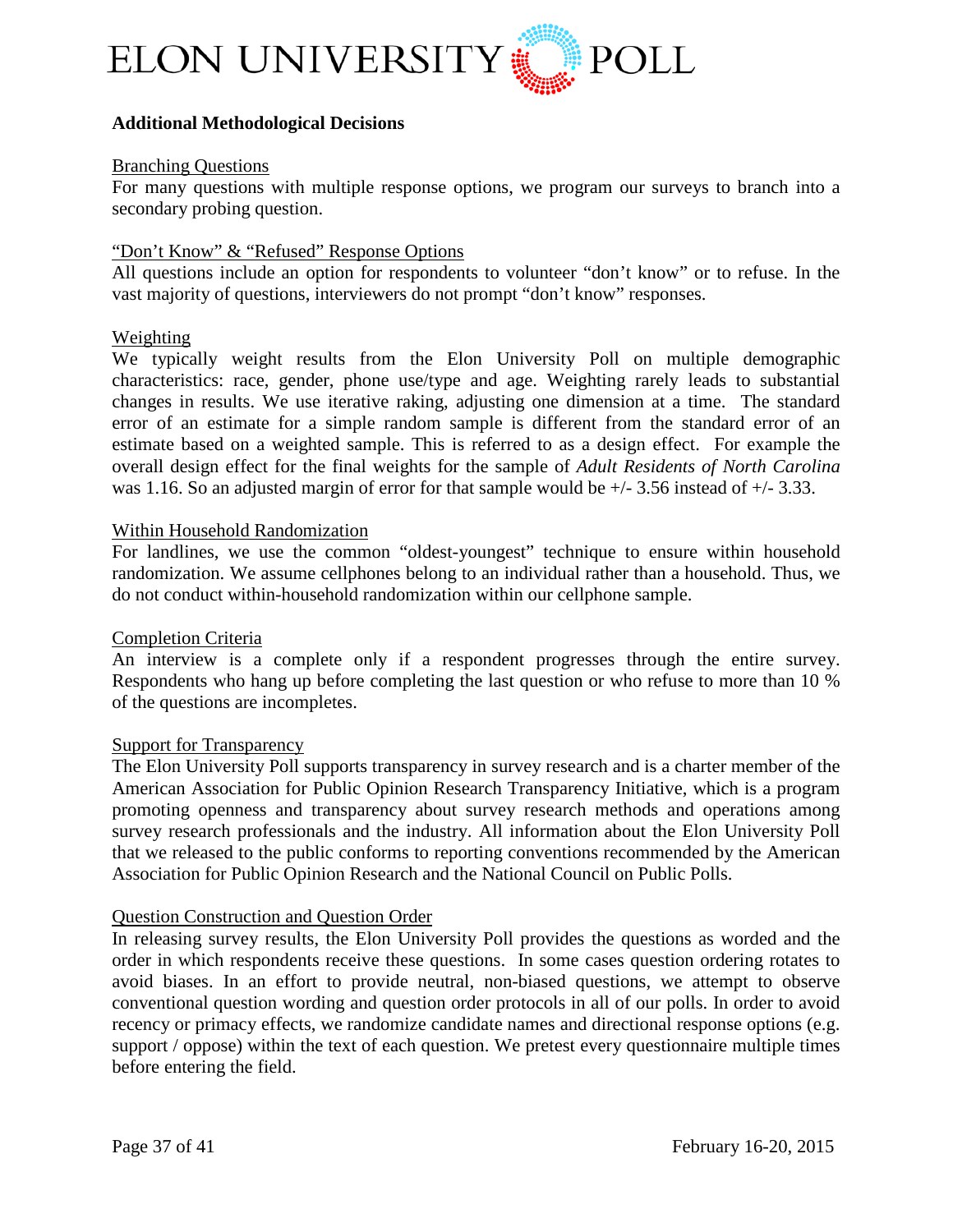

#### **Sampling**

Survey Sampling International, LLC, provide samples of telephone numbers. To equalize the probability of telephone selection, sample telephone numbers are systematically stratified according to subpopulation strata (e.g., a zip code, a county, etc.), which yields a sample from telephone exchanges in proportion to each exchange's share of telephone households in the population of interest. Estimates of telephone households in the population of interest are generally obtained from several databases. Samples of household telephone numbers are distributed across all eligible blocks of numbers in proportion to the density of listed households assigned in the population of interest according to a specified subpopulation stratum. Upon determining the projected (or preferred) sample size, a sampling interval is calculated by summing the number of listed residential numbers in each eligible block within the population of interest and dividing that sum by the number of sampling points assigned to the population. From a random start between zero and the sampling interval, blocks are selected systematically in proportion to the density of listed household "working blocks."

A block (also known as a bank) is a set of contiguous numbers identified by the first two digits of the last four digits of a telephone number. A working block contains three or more working telephone numbers. Exchanges are assigned to a population on the basis of all eligible blocks in proportion to the density of working telephone households. Once each population's proportion of telephone households is determined, then a sampling interval, based on that proportion, is calculated and specific exchanges and numbers are randomly selected.

The wireless component of the study sample starts with determining which area code-exchange combinations in North Carolina are included in the wireless or shared Telcordia types. Similar to the process for selecting household telephone numbers, wireless numbers involve a multi-step process in which blocks of numbers are determined for each area code-exchange combination in the Telcordia types. From a random start within the first sampling interval, a systematic nth selection of each block of numbers is performed and a two-digit random number between 00 and 99 is appended to each selected nth block stem. The intent is to provide a stratification that will yield a sample that is representative both geographically and by large and small carrier. From these, a random sample is generated.

Because exchanges and numbers are randomly selected, unlisted as well as listed numbers are included in the sample. Thus, the sample of numbers generated for the population of interest constitutes a random sample of telephone households and wireless numbers of the population.

#### **Frequently Asked Questions about our Methodology**

- 1. *Who pays for the Elon University Poll?* Elon University fully funds the Elon University Poll.
- 2. *Does the Elon University Poll favor a certain party?* The Elon University Poll is an academic, non-partisan survey. We do not engage or work with any political candidates or parties. We employ best practices to ensure the results are not biased.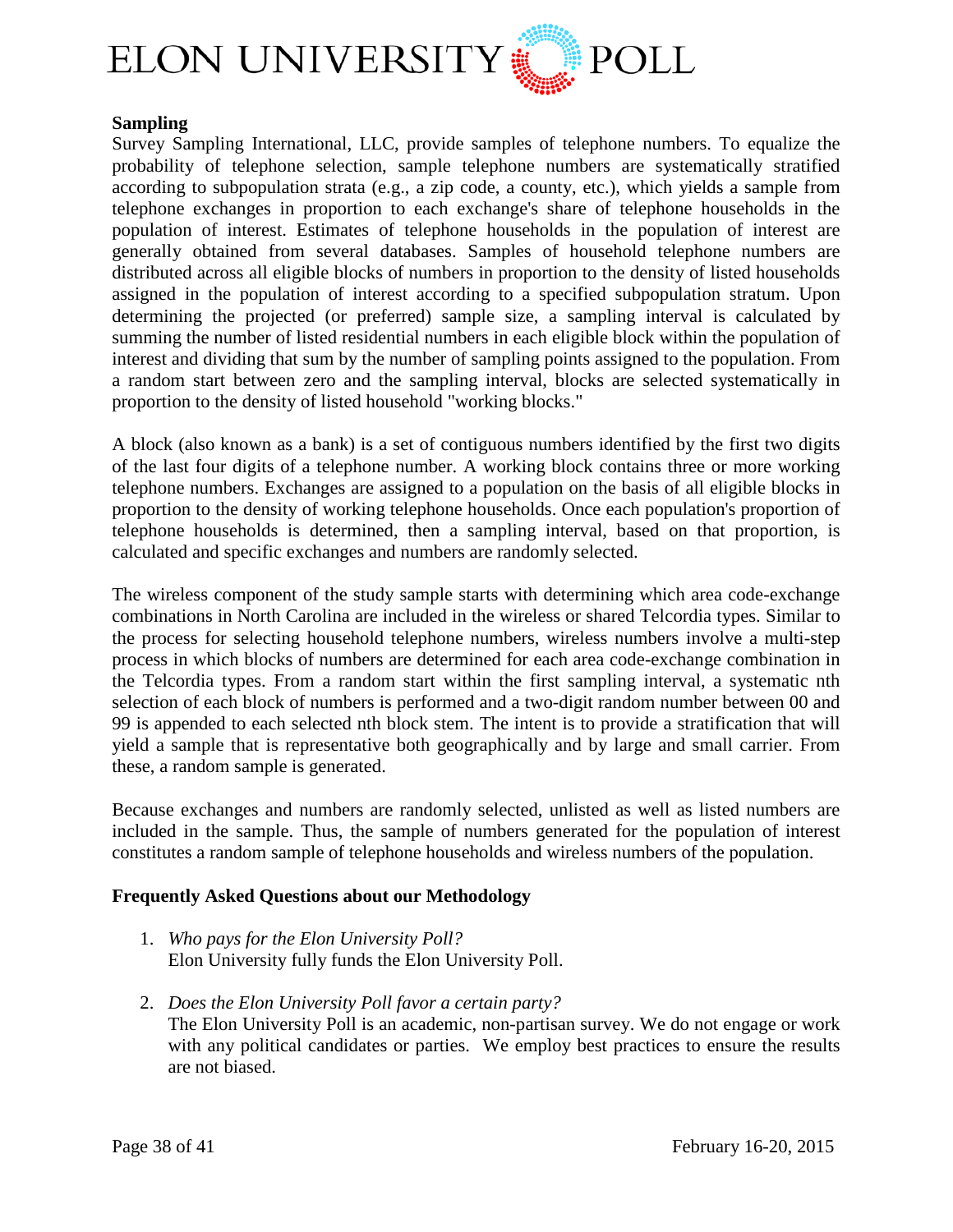

- 3. *Where do you get your numbers?* We obtain samples of randomized phone numbers from Survey Sample International.
- 4. *How many times do you call a number before giving up?* We will attempt to call each working number up to five times before removing it from the sample.
- 5. *Do you call both cell phones and land lines?* Yes. We use a mixed sample of both cell phones and landlines. We weight on phone ownership to adjust for the higher probability of selection of those who own both cell phones and landline phones.
- 6. *Does the Elon University Poll do IVR surveys or automated "robopolls"?* No. Well-trained students at Elon University conduct all our interviewers.
- 7. *Do you report non-response rates?*

Yes. We report non-response rates based on AAPOR guidelines. The response rate for the February 2015 poll was 11.1% which approximates the national average response rates of other high quality survey organizations. The response rate is calculated using the American Association of Public Opinion Research (AAPOR) formula RR4.

8. *Do you weight the data?*

Yes. We apply weights to the data. An iterative proportional fitting algorithm generates weights based on Census and CDC population parameters of residents in North Carolina. Registered voter screens sometimes cause final weighted variables to not match those parameters exactly- which is intended.

9. *Do you randomize response options?*

Yes. We rotate the order of candidate names in all applicable questions. We also rotate order of text for other questions, such as those that include response options such as "more" and "less." Furthermore, we rotate the order of some questions themselves if we suspect the order of a question could bias results.

10. *Do you conduct within-household randomization?*

Yes. For landlines, we use the common "oldest-youngest" rotation to ensure within household randomization. We assume cellphones belong to an individual rather than a household. Thus, we do not conduct within-household randomization within our cellphone sample.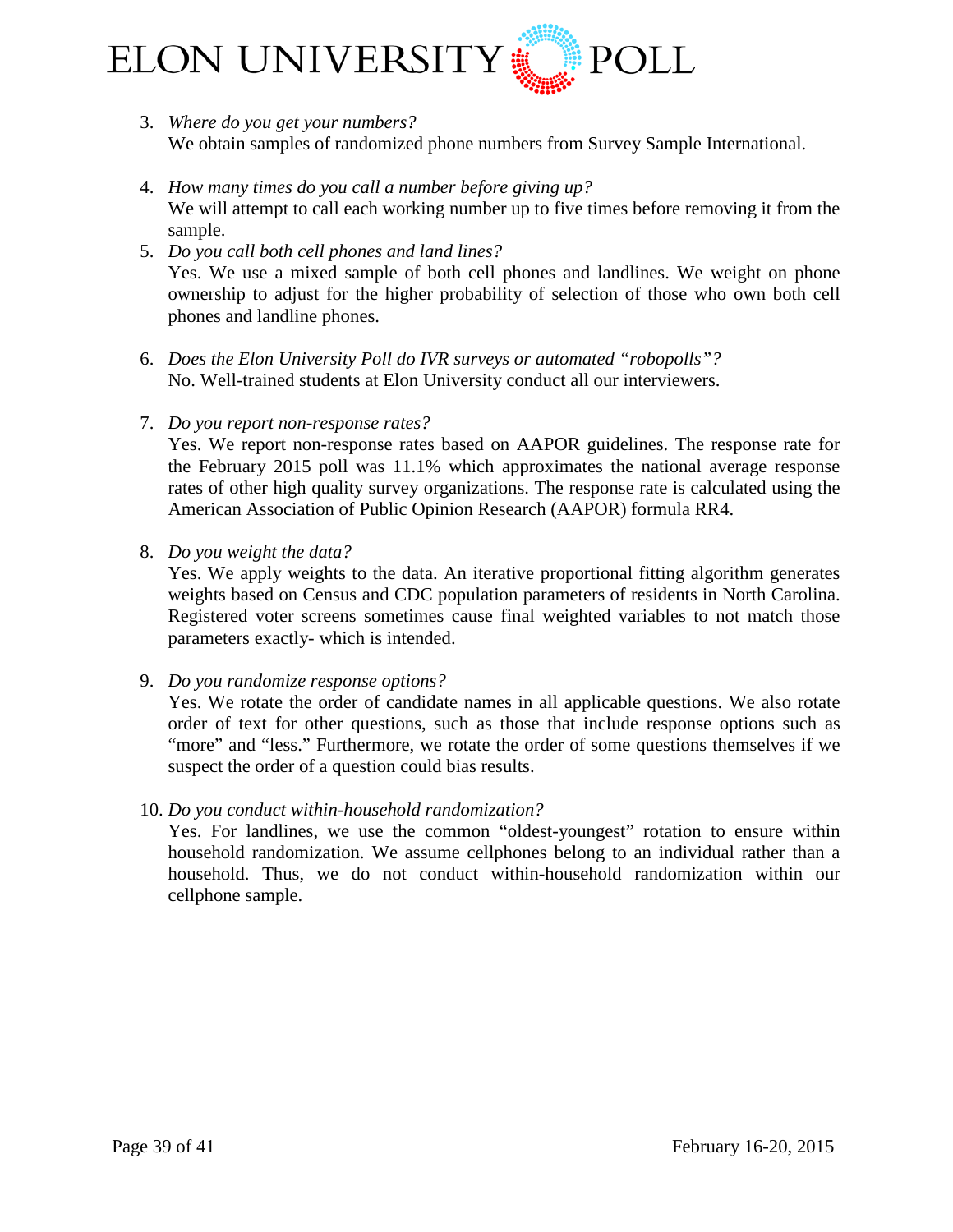

## <span id="page-39-0"></span>**The Elon University Poll Team**

- [Dr. Kenneth Fernandez](http://www.elon.edu/directories/profile/?user=kfernandez) is the Director of the Elon University Poll. Dr. Fernandez holds a Ph.D. in Political Science from University of California – Riverside. Dr. Fernandez is Assistant Professor of Political Science at Elon University. He has published numerous articles in peer-reviewed social science journals.
- [Dr. Jason Husser](http://www.elon.edu/directories/profile/?user=jhusser) is the Assistant director. Dr. Husser is also Assistant Professor of Political Science at Elon University and Faculty Fellow for Civic Engagement. Dr. Husser holds a Ph.D. in Political Science from Vanderbilt University.
- John Robinson serves as Director of Communications for the Poll. He is a former newspaper editor, veteran journalist, and North Carolina native.
- Daniel Anderson is Vice President of Elon University Communications.
- Eric Townsend is Director of the Elon University News Bureau. Both work very closely with the directors in communicating results of the poll.

Faculty members in the Department of Political Science are also involved in advising the directors. The poll operates under the auspices of the College of Arts and Sciences at Elon University, led by Interim Dean Gabie Smith.

The Elon University administration, led by Dr. Leo Lambert, president of the university, fully supports the Elon University Poll as part of its service commitment to state, regional, and national constituents. Elon University fully funds the Elon University Poll. Because of this generous support, the Elon University poll does not engage in any contract work. This permits the Elon University Poll to operate as a neutral, non-biased, non-partisan resource.

Elon University students administer the survey as part of the University's commitment to civic engagement and experiential learning where "students learn through doing." Student interviewers receive extensive training prior to engaging in interviewing. A team of student supervisors (led by Mary Young '15 and Matt Albers '15) assists the directors with quality control and monitoring.



Fernandez



Husser



Robinson